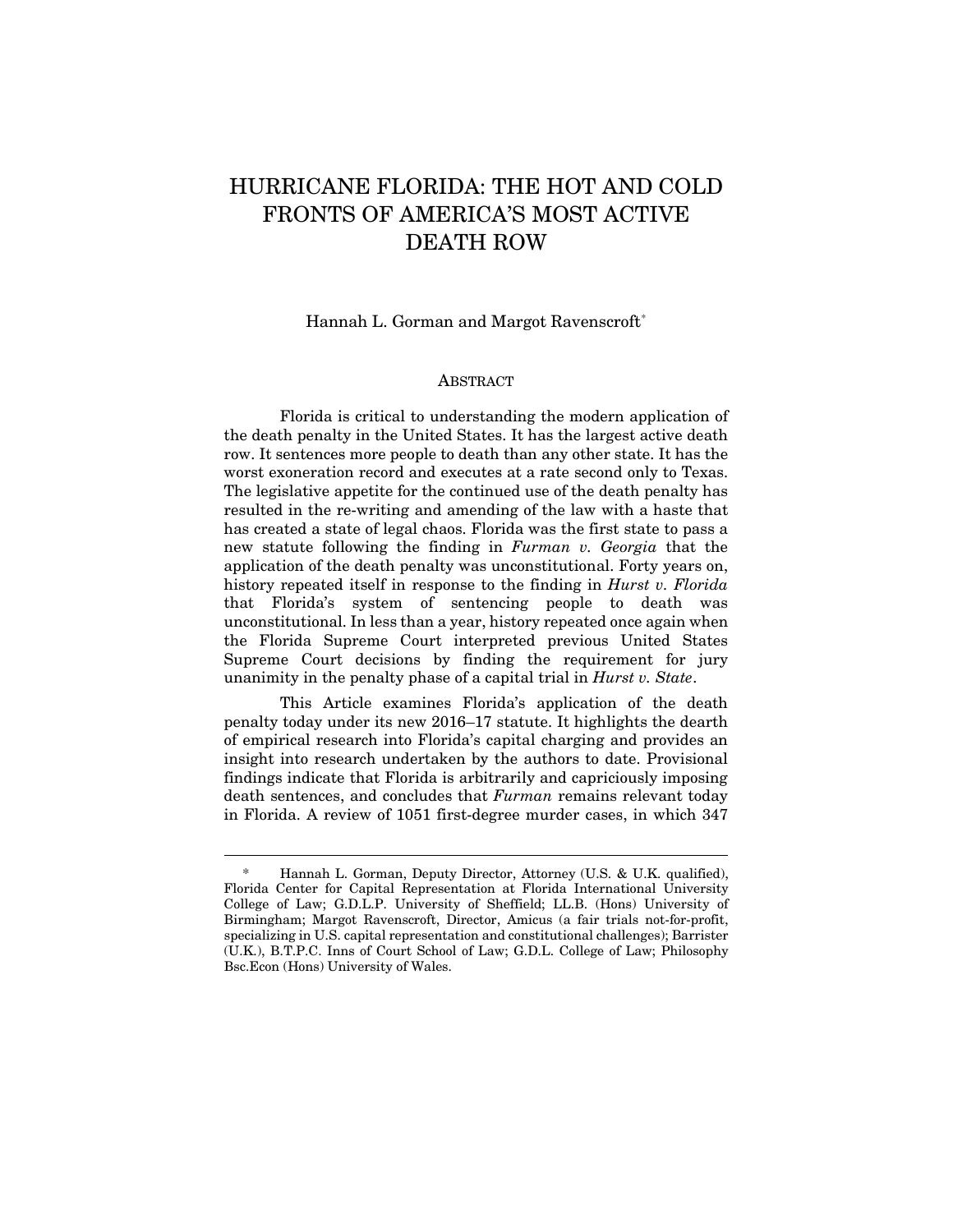death cases were identified, indicated significant geographical variance of the application of the death penalty across the state. The variance appears to be a product of prosecutorial discretion, whether that discretion be random and inconsistent, or discriminatory selection of cases in which to seek the death penalty. Similar patterns were identified in a review of 164 death sentences between 2006 and 2016. In addition, 126 of the death cases are resentencings as a result of *Hurst* retroactivity. A review of the remaining 249 cases on death row revealed the extent of the arbitrary line drawn by the Florida Supreme Court in its retroactivity decisions in *Mosley v. State* and *Asay v. State*: 75% of death row was sentenced on the basis of a non-unanimous jury recommendation, yet only 40% will have their death sentences vacated and new penalty phase trials granted. Finally, the authors reflect on the difficulties in data collection and lessons learned before proposing the next steps for future research.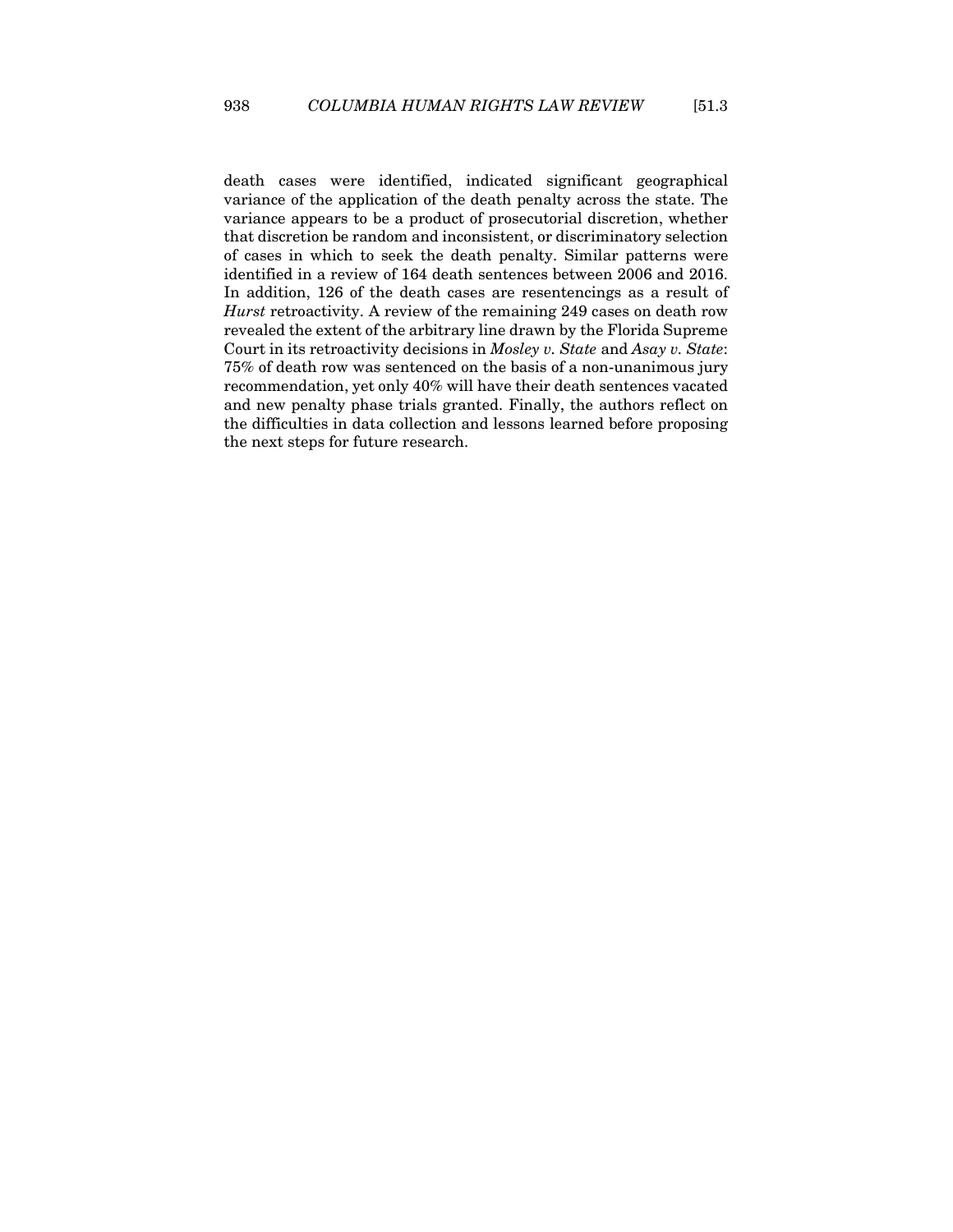# TABLE OF CONTENTS

|                                                                             | 940 |
|-----------------------------------------------------------------------------|-----|
| I. The Florida System of Imposing the Death Penalty944                      |     |
|                                                                             |     |
|                                                                             |     |
|                                                                             |     |
|                                                                             |     |
|                                                                             |     |
| A. State v. Poole: Uncertain and Unstable Legal System956                   |     |
| B. Furman to Hurst to Poole: Direct Absolute Outlier                        |     |
|                                                                             |     |
| C. Florida's Statute Fails to Narrow Death Eligibility960                   |     |
|                                                                             |     |
| E. Retroactive Application of <i>Hurst</i> is Arbitrary and in Violation of |     |
|                                                                             | 963 |
|                                                                             |     |
|                                                                             |     |
| B. The Challenges to Empirical Research in Florida  967                     |     |
|                                                                             |     |
|                                                                             |     |
|                                                                             |     |
|                                                                             |     |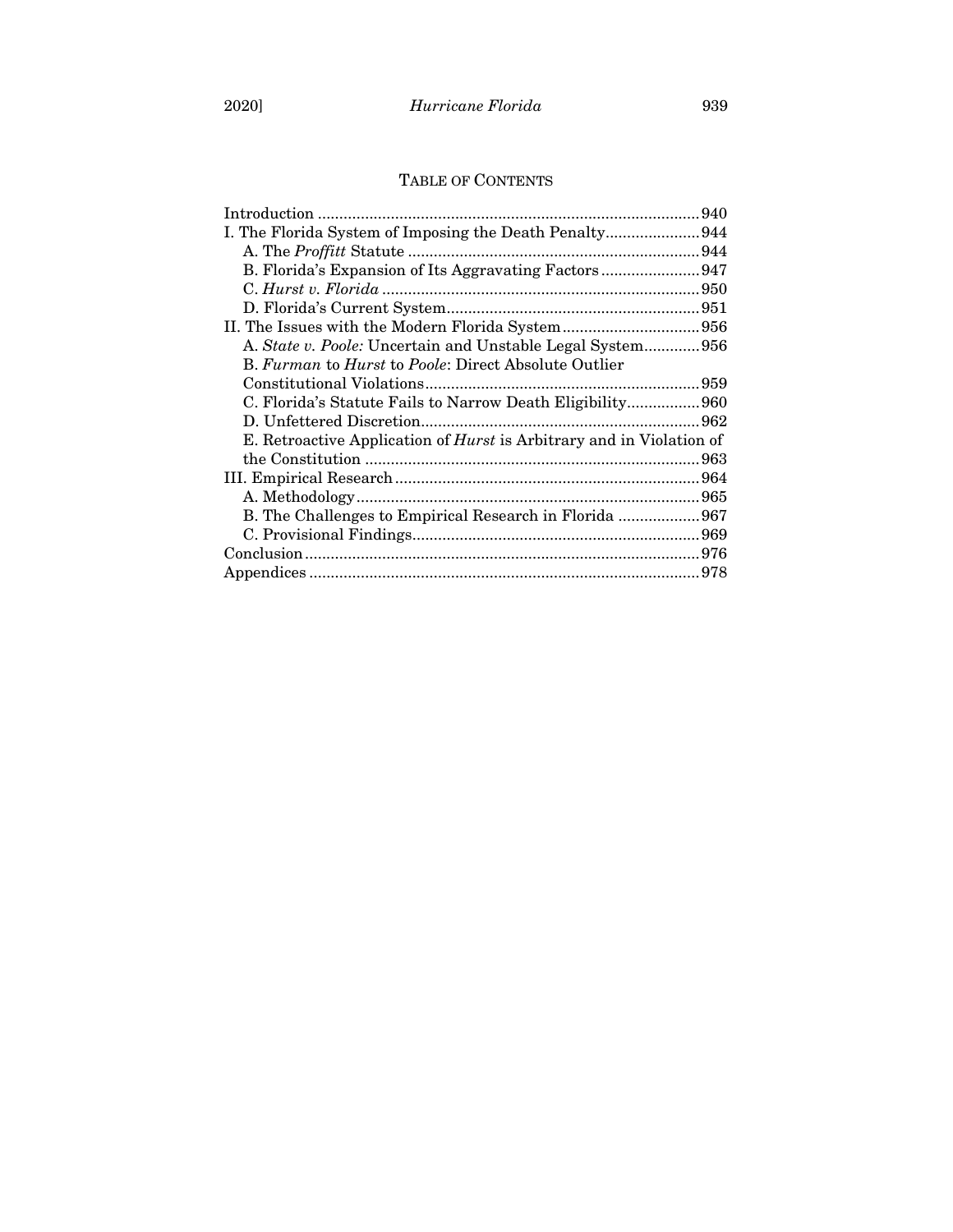#### **INTRODUCTION**

<span id="page-3-0"></span>Fifty years ago, on June 29, 1972, the U.S. Supreme Court declared the death penalty unconstitutional in *Furman v. Georgia*, immediately rendering forty states' statutes violative of the cruel and unusual provision of the Eighth Amendment as applied to the states by the Fourteenth Amendment*.* [1](#page-3-1) The landmark decision was a close one, with all Justices filing separate opinions: five in support of the judgment and four dissenting.<sup>[2](#page-3-2)</sup> Justices Powell<sup>[3](#page-3-3)</sup> and Blackmun, both of whom dissented, later changed their minds.[4](#page-3-4) While the decision went far beyond the three petitioners' cases that were before the court, the key issue was the inconsistent administration of the death penalty, as opposed to the existence of the death penalty as a punishment.

Justice Brennan and Justice Marshall went further in their concurrences, finding the death penalty in violation of the Eighth Amendment per se. The *Furman* decision was largely based on the principles of human dignity and application of the *Trop v. Dulles*[5](#page-3-5) "evolving standards of decency"[6](#page-3-6) interpretation of "cruel and unusual," which led Justices Brennan and Marshall to pronounce that the "matur[e] society" of 19[7](#page-3-7)2 found the death penalty distasteful.<sup>7</sup> The concurrences, however, criticized the legal system for applying the death penalty broadly and providing the sentencing authority (judge or jury) with unfettered discretion to determine whether a death sentence should be imposed.<sup>[8](#page-3-8)</sup> Without limits on the discretion of the sentencing authority, Justice Douglas concluded that there was a

<sup>1.</sup> Furman v. Georgia, 408 U.S. 238 (1972).

<span id="page-3-2"></span><span id="page-3-1"></span><sup>2</sup>*. Id.* JJ. Douglas, Brennan, Stewart, White, and Marshall filed in support, whereas C.J. Burger and JJ. Blackmun, Powell, and Rehnquist filed dissenting opinions.

<span id="page-3-3"></span><sup>3.</sup> David Von Drehle, *Retired Justice Changes Stand on Death Penalty*, WASH. POST (June 10, 1994), https://www.washingtonpost.com/archive/politics/ 1994/06/10/retired-justice-changes-stand-on-death-penalty/9ccde42b-9de5-46bca32a-613ae29d55f3/ (on file with the *Columbia Human Rights Law Review*), *citing* JOHN C. JEFFRIES, JUSTICE LEWIS F. POWELL, JR.: A BIOGRAPHY 451–52 (1994).

<span id="page-3-4"></span><sup>4.</sup> Linda Greenhouse, *Death Penalty Is Renounced by Blackmun*, N.Y. TIMES (Feb. 23, 1994), https://www.nytimes.com/1994/02/23/us/death-penalty-isrenounced-by-blackmun.html (on file with the *Columbia Human Rights Law Review*).

<sup>5.</sup> 356 U.S. 86 (1958).

<sup>6</sup>*. Id.* at 99–101.

<span id="page-3-8"></span><span id="page-3-7"></span><span id="page-3-6"></span><span id="page-3-5"></span><sup>7.</sup> *Furman*, 408 U.S. at 269–70 (Brennan, J., concurring) (quoting Trop v. Dulles, 356 U.S. 86, 101 (1958)); *id.* at 329 (Marshall, J., concurring) (quoting same).

<sup>8.</sup> *Id.* at 255–56 (Douglas, J., concurring).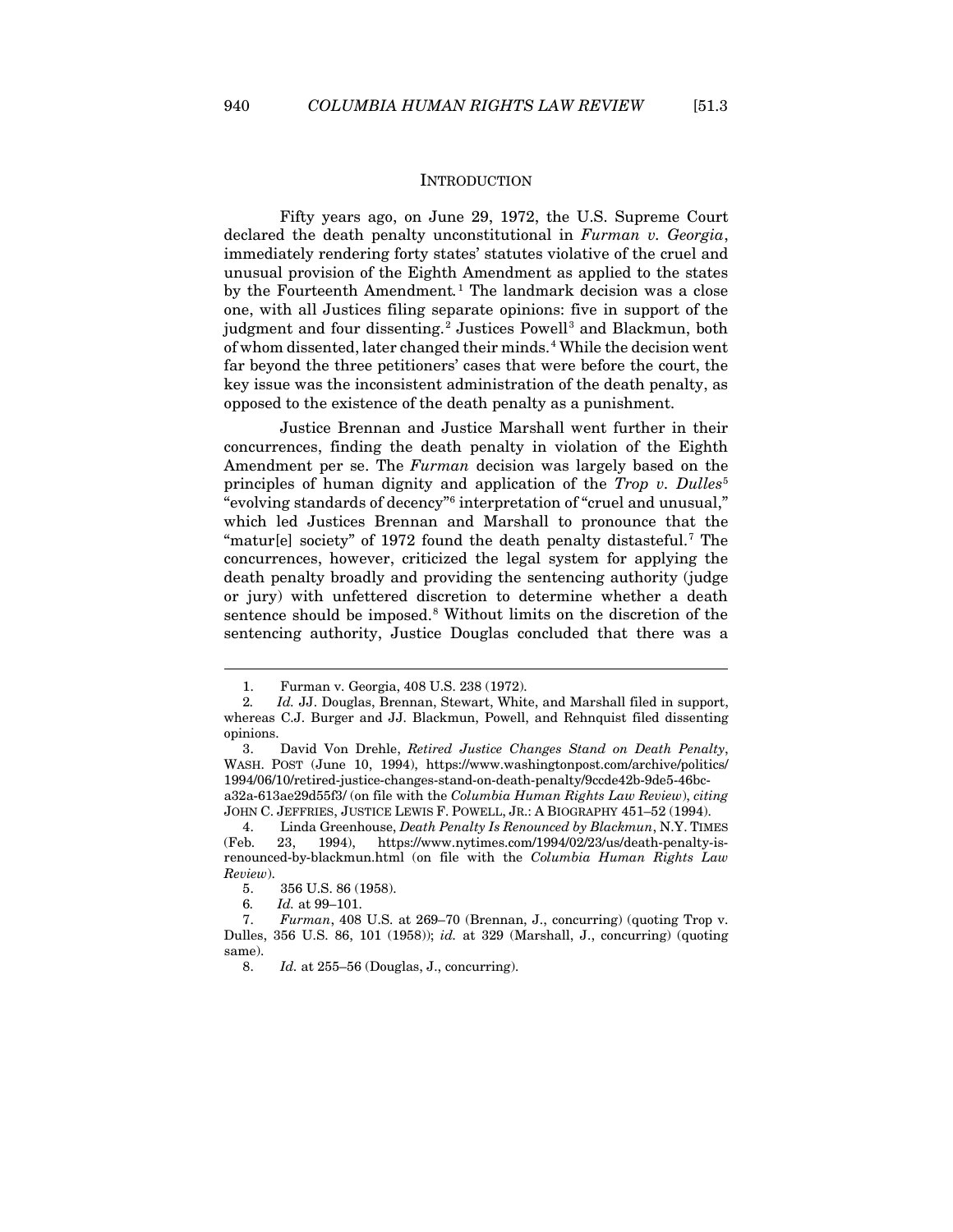substantial risk that the death penalty would be selectively imposed.<sup>[9](#page-4-0)</sup> Justice Douglas implicitly linked the Fourteenth Amendment with the Eighth Amendment when he commented on the role of discretion in the then-current system: "discretionary statutes are . . . pregnant with discrimination and discrimination is an ingredient not compatible with the idea of equal protection of the laws that is implicit in the ban on 'cruel and unusual' punishments."[10](#page-4-1)

Referencing empirical evidence and studies in support of their opinions, the Justices discussed the potential for discrimination and the factors influencing it, including race, gender, socio-economic status, and politics.[11](#page-4-2) There was no judicial consensus, other than that those selected to live and die were determined inconsistently and perhaps due to luck. Justice Stewart famously likened the death sentences before the Court as being cruel and unusual "in the same way that being struck by lightning is cruel and unusual," because those under sentence of death were just "a capriciously selected random handful."[12](#page-4-3) Stewart concluded that "the Eighth and Fourteenth Amendments cannot tolerate the infliction of a sentence of death under legal systems that permit this unique penalty to be so wantonly and so freakishly imposed."[13](#page-4-4) Justice White agreed, finding the process arbitrary and in need of a "meaningful basis" to be constitutional.<sup>[14](#page-4-5)</sup>

By the end of July 1972, Florida's Supreme Court had interpreted *Furman* to have rendered the state death penalty unconstitutional.[15](#page-4-6) Formerly, the law required judges to administer a death sentence over life imprisonment for any person convicted of a capital offense unless a majority of the jury recommended mercy[.16](#page-4-7) Accordingly, over the next three months, the Florida Supreme Court automatically resentenced 100 people on Florida's death row to a term of natural life,[17](#page-4-8) while providing the 13 of those convicted of rape with only the opportunity to file a motion to the Circuit Court for mitigation

<sup>9.</sup> *Id.*

<sup>10.</sup> *Furman,* 408 U.S. at 256–57 (Douglas, J., concurring).

<span id="page-4-4"></span><span id="page-4-3"></span><span id="page-4-2"></span><span id="page-4-1"></span><span id="page-4-0"></span><sup>11</sup>*. Id.* at 250; *id.* at 309–10 (Stewart, J., concurring); *id.* at 364 (Marshall, J., concurring).

<sup>12</sup>*. Id.* at 309–10 (Stewart, J., concurring).

<sup>13</sup>*. Id.* at 310.

<sup>14</sup>*. Id.* at 313 (White, J., concurring).

<sup>15.</sup> Donaldson v. Sack*,* 265 So.2d 499, 505 (Fla. 1972).

<span id="page-4-8"></span><span id="page-4-7"></span><span id="page-4-6"></span><span id="page-4-5"></span><sup>16.</sup> FLA. STAT. § 775.082(1) (1971); *see also* Tim Thornton, *Florida's Legislative and Judicial Responses to* Furman v. Georgia*: An Analysis and Criticism*, 2 FLA. ST. U. L. REV. 108, 126 n.94 (1974).

<sup>17.</sup> *In re* Baker, 267 So.2d 331, 335 (Fla. 1972).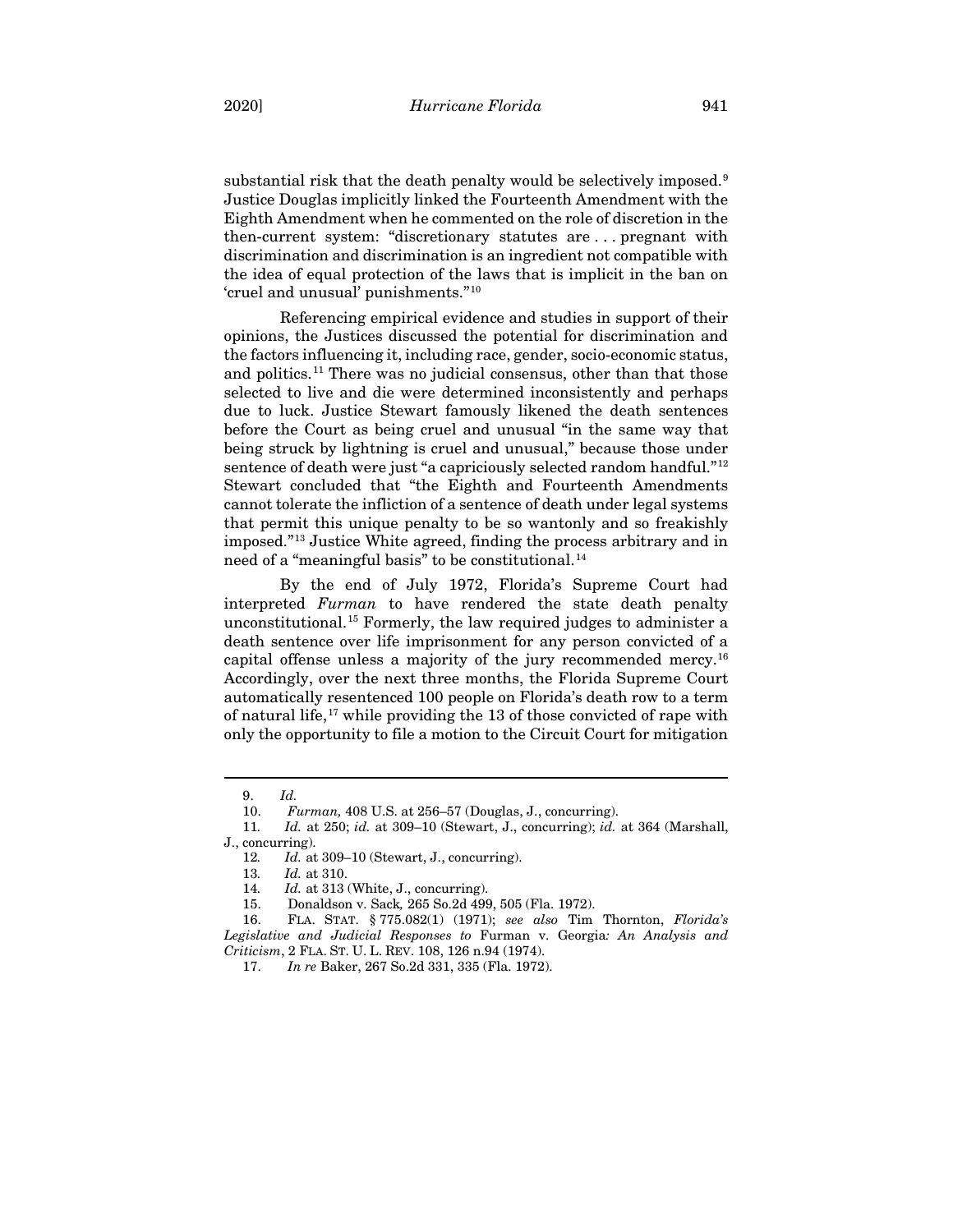of their sentence.[18](#page-5-0) The court reasoned that its decision was not discretionary but mandated by the legislature, which had amended the death penalty statute in March [19](#page-5-1)72, prior to the *Furman* decision.<sup>19</sup> *Furman* had already been briefed and argued at this time, suggesting the amendment was deliberate on the part of the legislature in preparation for the *Furman* Court holding Florida's death sentences to have been applied in an unconstitutional manner. The amendment also required that sentences re-imposed after October 1, 1972 would be life without the possibility of parole.

Within six months, the Florida Legislature passed a new statute that made Florida the first state to reinstate the death penalty after *Furman.*[20](#page-5-2) Four years later, the U.S. Supreme Court in *Proffitt v. Florida* and its companion cases declared the death penalty constitutional in three different states, including Florida*.* [21](#page-5-3) 44 years later, in 2016, the U.S. Supreme Court in *Hurst v. Florida* once again declared Florida's statute and application of its death penalty system unconstitutional*.* [22](#page-5-4) *Hurst v. Florida* resulted in further legislative changes over the last few years in order to allow the state to continue to impose the death penalty.

These recent judicial decisions forcing legislative action to continue to impose the death penalty place Florida in the unique position of being a modern-day example of *Furman*. In Florida, history has repeated itself, and it is likely to do so again without further and better legislative change. Quite simply, Florida is in a state of legal chaos. During the immediate aftermath of *Hurst,* the system came to a standstill, with no capital trials or executions taking place for around nineteen months.[23](#page-5-5) The decision burdened the state system with a backlog of over 1000 first-degree murder cases, almost 350 of which are current cases in which the death penalty is being sought.<sup>[24](#page-5-6)</sup> Rather than

- 21. Proffitt v. Florida, 428 U.S. 242, 247–48 (1976); Gregg v. Georgia, 428
- <span id="page-5-4"></span><span id="page-5-3"></span><span id="page-5-2"></span><span id="page-5-1"></span><span id="page-5-0"></span>U.S. 153, 206 (1976); Jurek v. Texas, 428 U.S. 262, 268 (1976).
	- 22. 136 S. Ct. 616, 619 (2016).

<sup>18</sup>*.* Anderson v. State, 267 So.2d 8, 10 (Fla. 1972).

<sup>19</sup>*. Donaldson*, 265 So.2d at 503.

<sup>20.</sup> FLA. STAT. §§ 782.04(1), 921.141 (Supp. 1976–1977).

<span id="page-5-5"></span><sup>23.</sup> Oscar Bolin was executed on January 7, 2016. Mark Asay was originally scheduled for execution on March 17, 2016, but his execution was stayed by the Florida Supreme Court on March 2, 2016, when the Court stayed all executions until August 24, 2017. Nathalie Baptiste, *Here's Another Example of Why the "Death Penalty System in Florida Is in Absolute Chaos*,*"* MOTHER JONES (Aug. 23, 2017), https://www.motherjones.com/crime-justice/2017/08/florida-death-penaltyunanimous-jury-mark-asay/ [https://perma.cc/RB88-PPPE].

<span id="page-5-6"></span><sup>24.</sup> *See infra* Section III.C, Figures 3 and 4.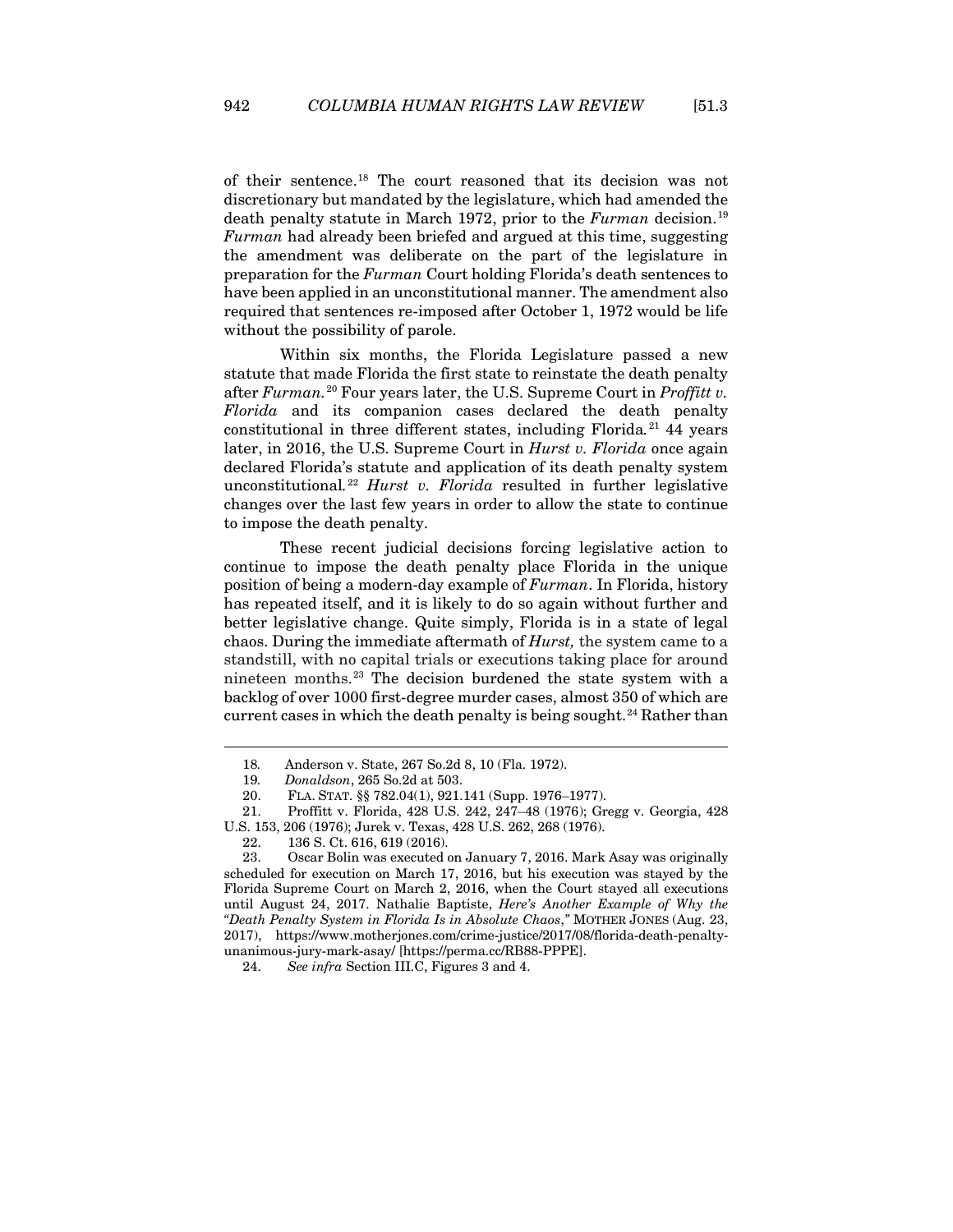commute all death sentences to life, as it did post-*Furman,* Florida decided to vacate just under 40% of the 379 death sentences and grant new penalty phase trials in response to *Hurst.*[25](#page-6-0)

In the face of this chaos, Florida has the largest active death row in the nation, with a population of at least 300. [26](#page-6-1) It continues to add to that population. In 2019, Florida sentenced seven people to death, more than any other state. $27$  Florida has also executed the second-highest number of people,<sup>[28](#page-6-3)</sup> and has the worst exoneration record in the nation[.29](#page-6-4) Notwithstanding this, there is very little empirical research on Florida's capital charging patterns.

Justice Breyer emphasized the importance of this kind of empirical evidence in his dissent in *Glossip v. Gross*, in which he called for questioning of the death penalty*.* [30](#page-6-5) More recently, Justices Ginsburg, Sotomayor, and Kagan joined Justice Breyer in a statement respecting the denial of certiorari in *Hidalgo v. Arizona*. [31](#page-6-6) There, Justice Breyer specifically noted that empirical evidence of a failure in the capital sentencing scheme to narrow the number of first-degree

<span id="page-6-2"></span>27*. Florida Death Penalty Fact Sheet*, FLORIDIANS FOR ALTERNATIVES TO THE DEATH PENALTY, https://www.fadp.org/florida-death-penalty-fact-sheet/#\_ftn4 [https://perma.cc/HB7J-YTDR].

<span id="page-6-3"></span>28. Florida is responsible for 99 executions in the modern era of the U.S. death penalty. Since 2005, Florida has executed more people than any state other than Texas. *See Executions Overview*, DEATH PENALTY INFO. CTR., https:// deathpenaltyinfo.org/executions/executions-overview [https://perma.cc/A3FX-HHV9].

<sup>25.</sup> *See infra* Section III.C, Figure 5.

<span id="page-6-1"></span><span id="page-6-0"></span><sup>26.</sup> Excluding California's 727 people on death row due to its current moratorium, Florida ranks first with 348, Texas is second with 219, and Alabama is third with 177. NAACP LEGAL DEF. & EDUC. FUND, INC., DEATH ROW U.S.A. (2019), <https://www.naacpldf.org/wp-content/uploads/DRUSAFall2019.pdf> [https:// perma.cc/AU4M-J8SD]. The Florida Department of Corrections reports 340 prisoners on death row. *Corrections Offender Network*, FLA. DEP'T OF CORRECTIONS, http://www.dc.state.fl.us/OffenderSearch/deathrowroster.aspx [https://perma.cc/ LN2E-SQ42]. The authors report 282 after calculating the impact of *Hurst*. *See* discussion *infra* Section III.C.

<span id="page-6-4"></span><sup>29.</sup> Florida accounts for 20% of all death row exonerations (29 of 165) across the United States, most recently exonerating Clemente Javier Aguirre in 2018 and Clifford Williams, Jr. in 2019. This figure does not include those termed "partially innocent" who accepted a plea deal in exchange for immediate release. *See* DEATH PENALTY INFO. CTR., FACTS ABOUT THE DEATH PENALTY (May 31, 2019), https://files.deathpenaltyinfo.org/legacy/documents/FactSheet.pdf [https://perma.cc/BUG9-MEMJ].

<span id="page-6-5"></span><sup>30.</sup> Glossip v. Gross, 135 S. Ct. 2726, 2755 (2015).

<span id="page-6-6"></span><sup>31.</sup> 138 S. Ct. 1054 (2018).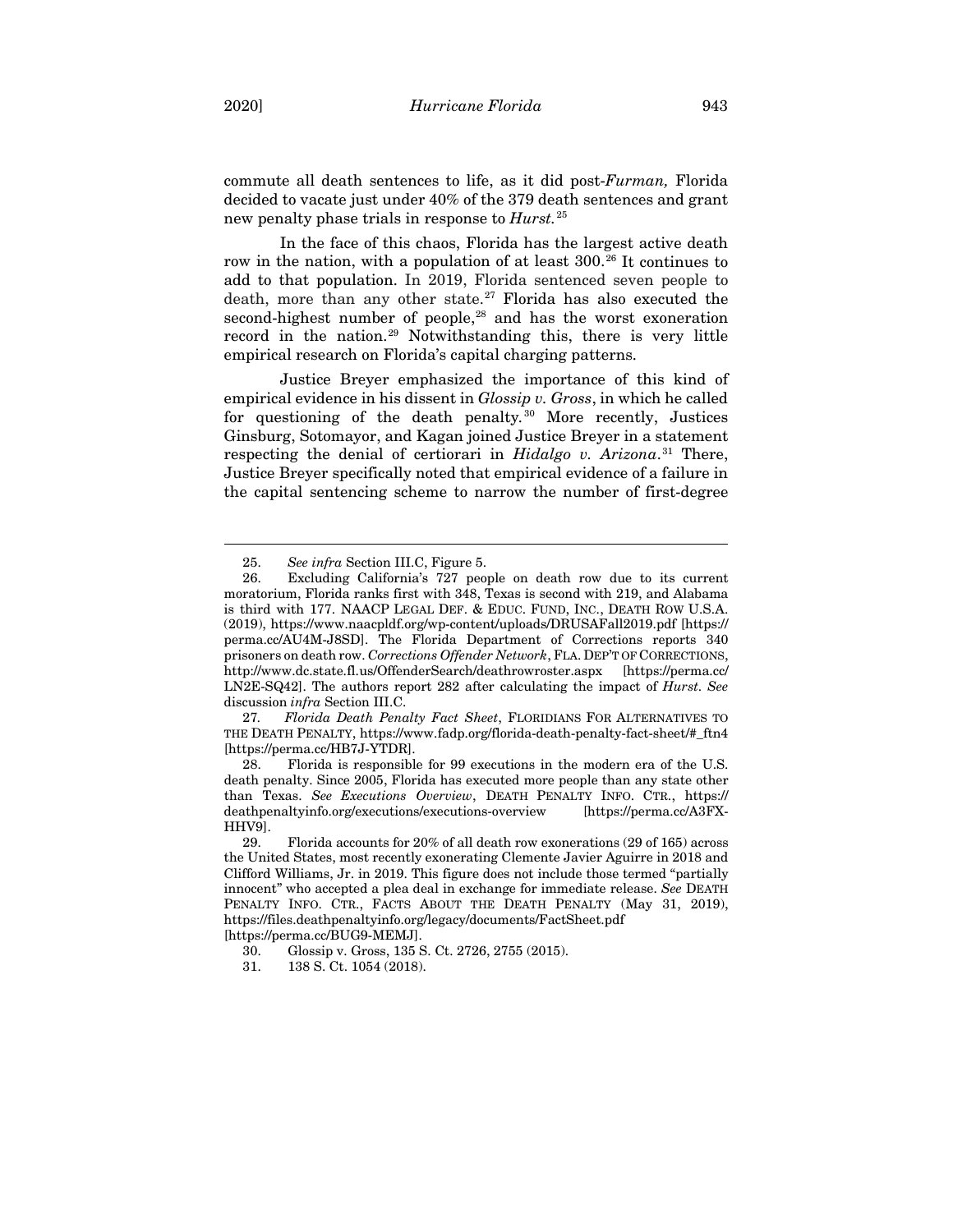murder defendants eligible for the death penalty warranted "careful attention and evaluation" in determining a constitutional violation.[32](#page-7-2)

This Article focuses on the Florida system fifty years after *Furman*. Part I outlines the Florida system of imposing the death penalty and discusses its evolution post-*Furman* with reference to the recent legal developments of *Hurst*. Part II discusses the issues raised by the modern Florida system. Part III discusses the empirical research undertaken by the authors and highlights the difficulties of data collection in this realm. It provides provisional findings that indicate Florida is failing to narrow the application of its death penalty and continues to randomly select those it sentences to die, not unlike the pre-*Furman* days*.* Finally, the Article concludes with a proposal for future research and a suggestion for potential solutions that could help address the deficiencies of Florida's system.

# <span id="page-7-0"></span>I. THE FLORIDA SYSTEM OF IMPOSING THE DEATH PENALTY

# <span id="page-7-1"></span>A. The *Proffitt* Statute

In *Proffitt v. Florida*, [33](#page-7-3) the Court found Florida's newly designed death penalty system to be similar to Georgia's, which was upheld in *Gregg v. Georgia*,<sup>[34](#page-7-4)</sup> and held that the new law ("the *Proffitt* statute") addressed the constitutional deficiencies outlined in *Furman.* Florida's post-*Furman* legislation had abolished its mandatory death sentencing statute<sup>[35](#page-7-5)</sup> and outlined a system for imposing the death penalty only for those convicted of first-degree murder, which included felony murder and deaths arising out of the distribution, production, or preparation of opium.[36](#page-7-6) It also introduced the concept of weighing

First Degree Murder: The unlawful killing of a human being when perpetrated from a premeditated design to effect the death of the person killed or any human being, or when committed by a person engaged in the perpetration of, or in the attempt to perpetrate, any arson, involuntary sexual battery, robbery, burglary, kidnapping, aircraft piracy, or unlawful throwing, placing, or discharging of a destructive device or bomb, or which resulted from the

<span id="page-7-2"></span><sup>32.</sup> *Hidalgo*, 138 S. Ct. at 1056–57.

<span id="page-7-4"></span><span id="page-7-3"></span><sup>33.</sup> Proffitt v. Florida, 428 U.S. 242 (1976).

<sup>34.</sup> Gregg v. Georgia, 428 U.S. 153 (1976).

<span id="page-7-5"></span><sup>35.</sup> Hurst v. State, 202 So.3d 40, 56 (Fla. 2016).

<span id="page-7-6"></span><sup>36.</sup> FLA. STAT. § 782.04(1)(a) (Supp. 1976–1977):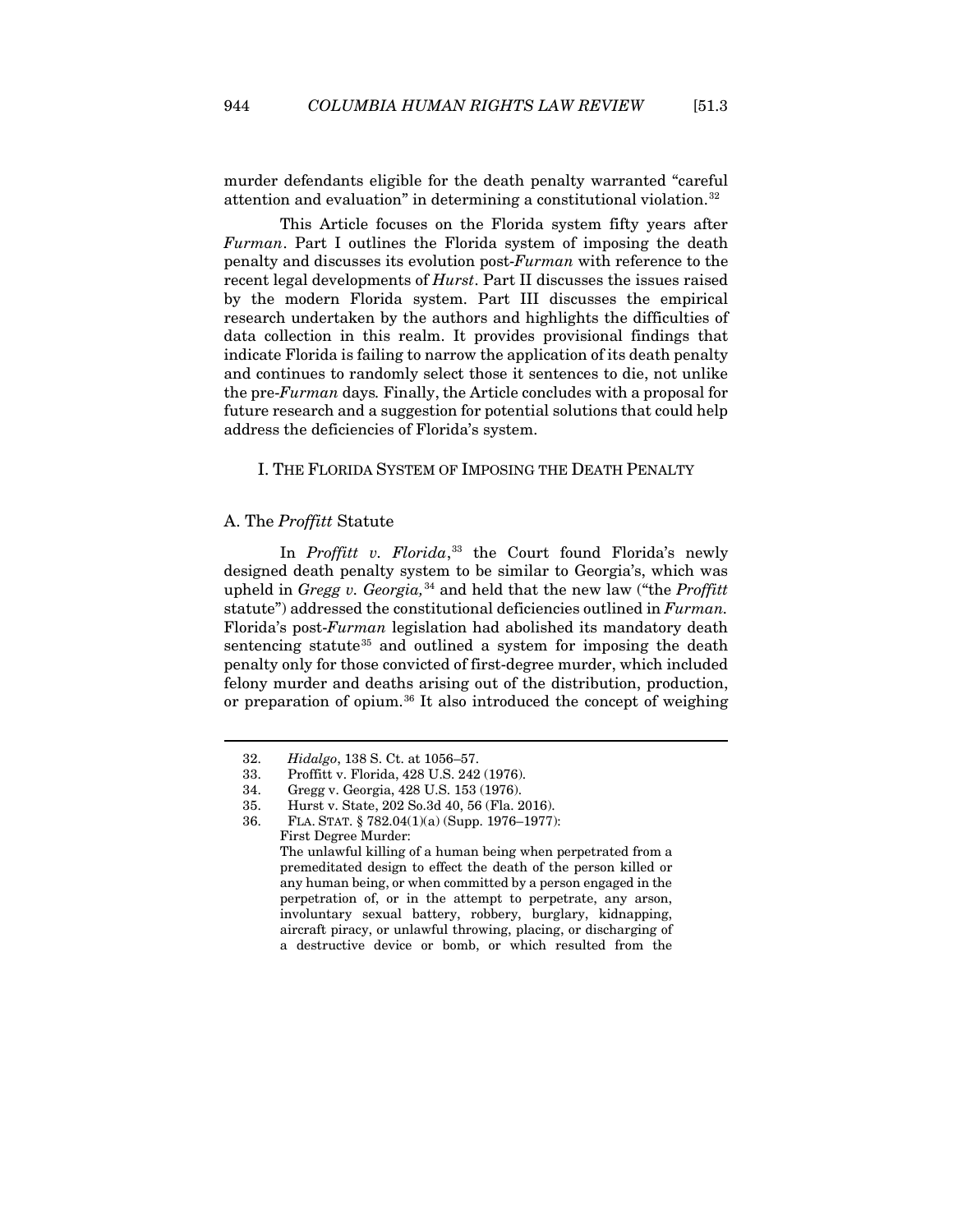aggravators against mitigators in a separate sentencing hearing, which was largely modeled on the Model Penal Code.<sup>[37](#page-8-0)</sup> This bifurcated method required the balancing of aggravating and mitigating circumstances by the judge and jury. This process led the sentencing authority to focus on the circumstances surrounding the crime and the character of the defendant following conviction. This was held to provide a "meaningful basis for distinguishing the few cases in which [the death penalty] is imposed from the many cases in which it is not."[38](#page-8-1)

The *Proffitt* statute included eight aggravating circumstances.[39](#page-8-2) The jury could recommend a sentence of death, by majority, if they found the existence of sufficient aggravating

In all cases under this section, the procedure set forth in s.921.141 shall be followed in order to determine sentence of death or life imprisonment.

<span id="page-8-0"></span>37. *Gregg*, 482 U.S. at 193 n.44 (citing Model Penal Code §§ 210.6 (Proposed Official Draft 1962)).

<span id="page-8-1"></span>38. *Proffitt*, 482 U.S. at 253; Furman v. Georgia, 408 U.S. 238, 313 (1972) (White, J., concurring).

<span id="page-8-2"></span>39. *Proffitt*, 482 U.S. at 248 n.6 (citing FLA. STAT. § 921.141(5) (Supp. 1976–1977)):

Aggravating circumstances:

(a) The capital felony was committed by a person under sentence of imprisonment.

(b) The defendant was previously convicted of another capital felony or of a felony involving the use or threat of violence to the person.

(c) The defendant knowingly created a great risk of death to many persons.

(d) The capital felony was committed while the defendant was engaged, or was an accomplice, in the commission of, or an attempt to commit, or flight after committing or attempting to commit, any robbery, rape, arson, burglary, kidnapping, or aircraft piracy or the unlawful throwing, placing, or discharging of a destructive device or bomb.

(e) The capital felony was committed for the purpose of avoiding or preventing a lawful arrest or effecting an escape from custody. (f) The capital felony was committed for pecuniary gain.

(g) The capital felony was committed to disrupt or hinder the lawful exercise of any governmental function or the enforcement of laws.

(h) The capital felony was especially heinous, atrocious, or cruel.

unlawful distribution of opium or any synthetic or natural salt, compound, derivative, or preparation of opium by a person 18 years of age or older, when such drug is proven to be the proximate cause of death of the user, shall be murder in the first degree and shall constitute a capital felony, punishable as provided by s.775.082.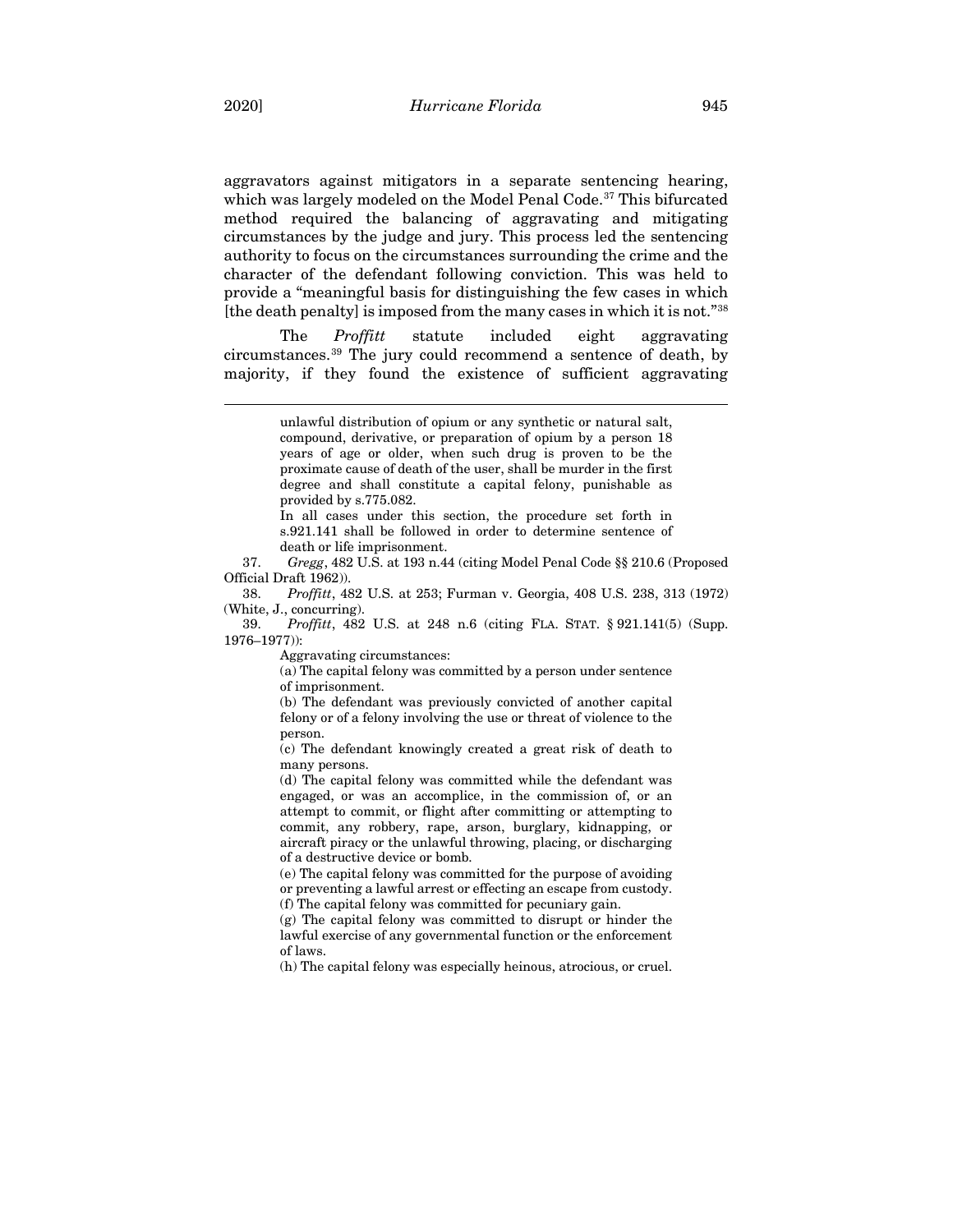circumstances as outlined above and determined that these aggravating circumstances were not outweighed by any of the seven statutory mitigating circumstances.[40](#page-9-0) In the event that the aggravating circumstances did not outweigh the mitigating circumstances, a sentence of life without the possibility of parole was to be recommended to the judge. Unlike in the statute at issue in *Gregg*, the jury decision under the *Proffitt* statute was advisory only.[41](#page-9-1) The judge, in her role as the sentencing authority, was not bound by the jury decision and was therefore free to reach a different conclusion after undertaking the same weighing exercise. While the Court acknowledged the potential value of jury sentencing in death penalty cases, it confirmed that it was not a constitutional requirement of *Proffitt*. [42](#page-9-2)

If a death sentence was imposed by the judge, the *Proffitt*  statute provided for an automatic appeal to the Florida Supreme Court, which would carry out a proportionality review to ensure the punishment was not too excessive.[43](#page-9-3) The U.S. Supreme Court ultimately concluded that the independent guarantee to review the weighing exercise of the aggravating and mitigating circumstances minimized the risk of the death penalty being imposed in a random

(f) The capacity of the defendant to appreciate the criminality of his conduct or to conform his conduct to the requirements of law was substantially impaired.

42. *Proffitt,* 428 U.S. at 252.

<span id="page-9-0"></span><sup>40.</sup> FLA. STAT. §§ 921.141(2)(b)–(c), (6) (Supp. 1976–1977): Mitigating Circumstances:

<sup>(</sup>a) The defendant has no significant history of prior criminal activity.

<sup>(</sup>b) The capital felony was committed while the defendant was under the influence of extreme mental or emotional disturbance. (c) The victim was a participant in the defendant's conduct or consented to the act.

<sup>(</sup>d) The defendant was an accomplice in the capital felony committed by another person and his participation was relatively minor.

<sup>(</sup>e) The defendant acted under extreme duress or under the substantial domination of another person.

<sup>(</sup>g) The age of the defendant at the time of the crime.

<sup>41.</sup> FLA. STAT. § 921.141(2)(b)–(c) (Supp. 1976–1977).

<span id="page-9-3"></span><span id="page-9-2"></span><span id="page-9-1"></span><sup>43.</sup> FLA. STAT. § 921.141(4) (Supp. 1976–1977); *see also Proffitt*, 428 U.S. at 251 (describing how "meaningful appellate review of each sentence is made possible" by the state statute's requirements).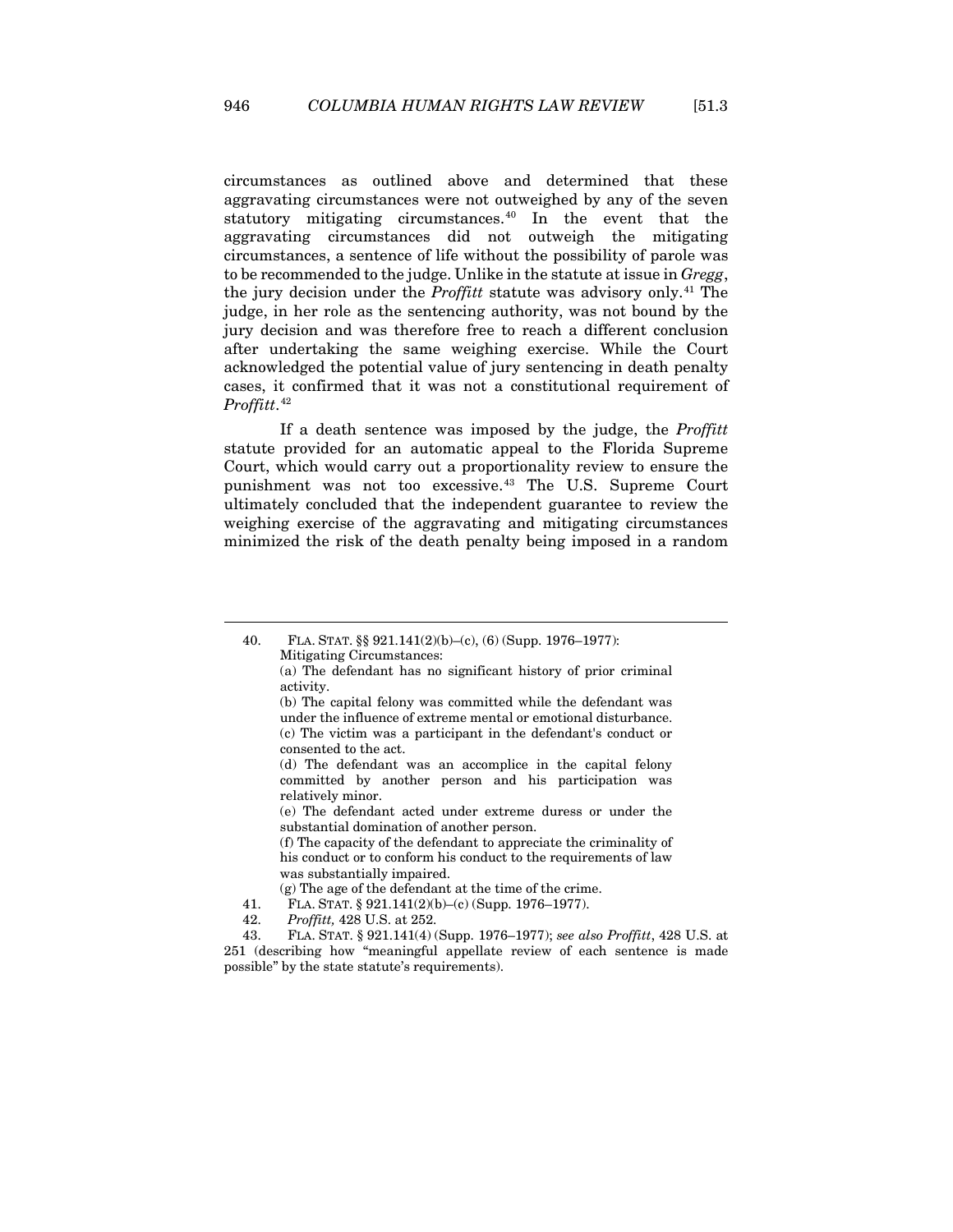and inconsistent manner.<sup>[44](#page-10-1)</sup> Therefore, the *Proffitt* statute was a "fix" to the constitutional issues in Florida's system pre-*Furman.*[45](#page-10-2)

Florida's system of imposing the death penalty under the *Proffitt* statute remained largely unchanged until *Hurst v. Florida*, [46](#page-10-3) with the exception of statutory additions of more aggravating and mitigating circumstances. Florida continued to employ what the Court in *Hurst* referred to as a "hybrid" proceeding, whereby the jury rendered an advisory verdict and the judge made the ultimate sentencing determination.<sup>[47](#page-10-4)</sup> This was despite the holding in *Ring v*. *Arizona*, in which the Supreme Court held that a jury, not a judge, must find sentencing facts.[48](#page-10-5)

## <span id="page-10-0"></span>B. Florida's Expansion of Its Aggravating Factors

Since *Proffitt,* the Florida Supreme Court has provided additional guidance on the role of the jury and the judge in sentencing. The judge was to give "great weight" to the jury's recommendation,  $49$ but was required to undertake an independent assessment of the aggravating and mitigating circumstances to be outlined in a sentencing order in the event of a death sentence.<sup>50</sup> There was no requirement for the jury aggravators and mitigators to be listed in the verdict form; nor were the details pertaining to jury votes in relation to the considerations they had used listed.<sup>[51](#page-10-8)</sup>

Significantly, the number of aggravators the modern Florida jury can consider has doubled since *Proffitt*. The current death penalty statute provides an extensive list of sixteen aggravators.<sup>[52](#page-10-9)</sup>

(a) The capital felony was committed by a person *previously convicted of a felony* and under sentence of imprisonment *or placed on community control or on felony probation.*

(b) The defendant was previously convicted of another capital felony or of a felony involving the use or threat of violence to the person.

<span id="page-10-2"></span><span id="page-10-1"></span><sup>44</sup>*. Proffitt*, 428 U.S. at 254.

<sup>45.</sup> *Id.* at 258.

<sup>46.</sup> 136 S. Ct. 616 (2016).

<span id="page-10-5"></span><span id="page-10-4"></span><span id="page-10-3"></span><sup>47</sup>*. See id*. at 620.

<sup>48.</sup> Ring v. Arizona, 536 U.S. 584, 609 (2002).

<span id="page-10-6"></span><sup>49.</sup> Tedder v. State, 322 So. 2d 908, 910 (Fla. 1975).

<span id="page-10-7"></span><sup>50.</sup> Blackwelder v. State, 851 So. 2d 650, 653 (Fla. 2003).

<span id="page-10-8"></span><sup>51.</sup> Kormondy v. State, 845 So. 2d 41, 54 (Fla. 2003).

<span id="page-10-9"></span><sup>52.</sup> Aggravating Circumstances: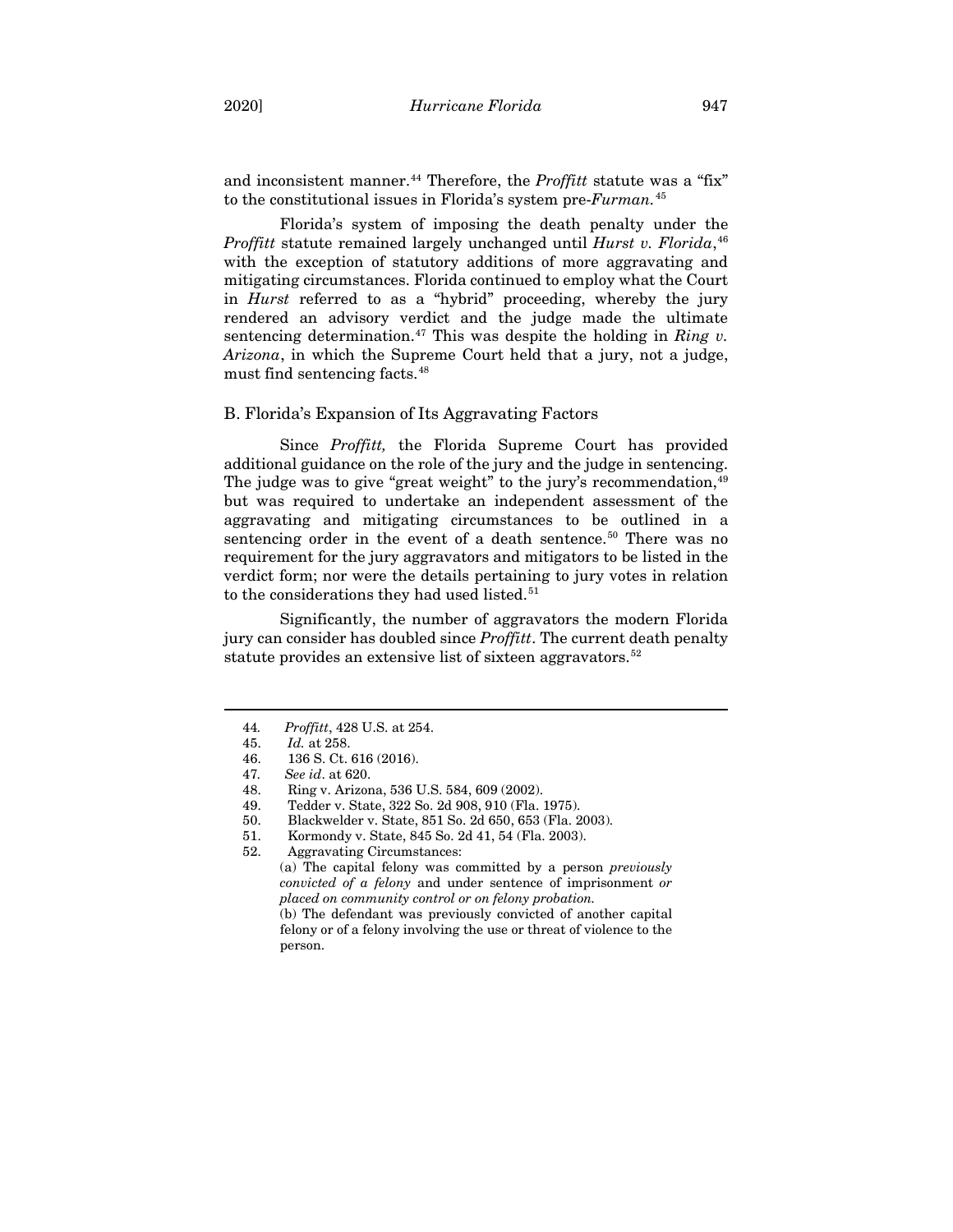The aggravating circumstance of "especially heinous, atrocious and cruel" ("EHAC") was added in the 1973 supplement and therefore was included in the draft reviewed by *Proffitt*. [53](#page-11-0) Some of the other additions were as follows:

> (c) The defendant knowingly created a great risk of death to many persons.

> (d) The capital felony was committed while the defendant was engaged, or was an accomplice, in the commission of, or an attempt to commit, or flight after committing or attempting to commit, any: robbery; *sexual battery; aggravated child abuse; abuse of an elderly person or disabled adult resulting in great bodily harm, permanent disability, or permanent disfigurement;* arson; burglary; kidnapping; aircraft piracy; or unlawful throwing, placing, or discharging of a destructive device or bomb. (e) The capital felony was committed for the purpose of avoiding or preventing a lawful arrest or effecting an escape from custody. (f) The capital felony was committed for pecuniary gain.

> (g) The capital felony was committed to disrupt or hinder the lawful exercise of any governmental function or the enforcement of laws.

> (h) The capital felony was especially heinous, atrocious, or cruel. (i) The capital felony was a homicide and was committed in a cold, calculated, and premeditated manner without any pretense of moral or legal justification.

> (j) The victim of the capital felony was a law enforcement officer engaged in the performance of his or her official duties.

> (k) The victim of the capital felony was an elected or appointed public official engaged in the performance of his or her official duties if the motive for the capital felony was related, in whole or in part, to the victim's official capacity.

> (l) The victim of the capital felony was a person less than 12 years of age.

> (m) The victim of the capital felony was particularly vulnerable due to advanced age or disability, or because the defendant stood in a position of familial or custodial authority over the victim.

> (n) The capital felony was committed by a criminal gang member, as defined in s. 874.03.

> (o) The capital felony was committed by a person designated as a sexual predator pursuant to s. 775.21 or a person previously designated as a sexual predator who had the sexual predator designation removed.

> (p) The capital felony was committed by a person subject to an injunction issued pursuant to s. 741.30 or s. 784.046, or a foreign protection order accorded full faith and credit pursuant to s. 741.315, and was committed against the petitioner who obtained the injunction or protection order or any spouse, child, sibling, or parent of the petitioner.

<span id="page-11-0"></span>FLA. STAT. § 921.141(5) (2019) (emphasis added).

53. FLA. STAT. § 921.141(5)(h) (Supp. 1973–1974).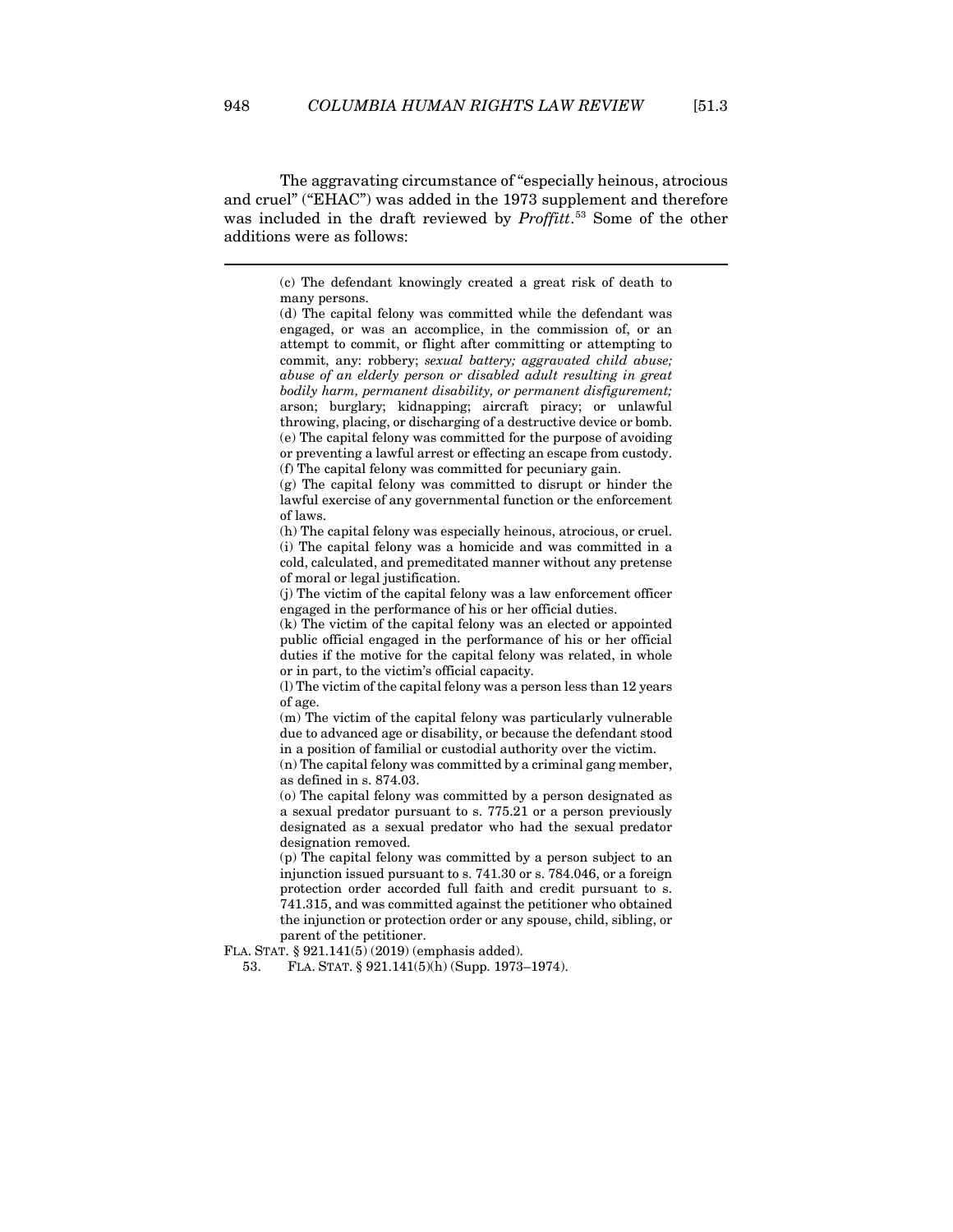In 1979, that the capital felony was a homicide and was committed in a cold, calculated, and premeditated ("CCP") manner without any pretense of moral or legal justification.<sup>[54](#page-12-0)</sup>

In the late eighties (based on victim type) capital felonies involving the death of "a law enforcement officer engaged in the performance of his or her official duties"[55](#page-12-1) or "an elected or appointed public official engaged in the performance of his or her official duties if the motive for the capital felony was related, in whole or in part, to the victim's official capacity."[56](#page-12-2)

In 1995, victims under 12 years of age.<sup>[57](#page-12-3)</sup>

In 1996, those "particularly vulnerable due to advanced age or disability, or because the defendant stood in a position of familial or custodial authority over the victim."[58](#page-12-4)

The 1996 legislative amendments also added further victim types by widening the category of felony murder offenses for which the death penalty was eligible: "rape" became "sexual battery," and "aggravated child abuse" and "abuse of an elderly person or disabled adult resulting in great bodily harm, permanent disability, or permanent disfigurement" were added.[59](#page-12-5) The Florida Legislature also narrowed the original aggravator of the capital felony being committed by a person under a sentence of imprisonment, by making it applicable only to those previously convicted of felonies, but widened the provision to include those also "placed on community control or on felony probation."[60](#page-12-6) It also added the only amendment to the list of mitigating circumstances: an all-inclusive, miscellaneous provision requiring consideration of "the existence of other factors in the defendant's background that would mitigate against the imposition of the death penalty,"[61](#page-12-7) as required to comply with *Lockett v. Ohio*. [62](#page-12-8)

In addition, the 1996 legislation widened the category of offenders eligible for the death penalty to include "criminal street gang member(s)."<sup>[63](#page-12-9)</sup> By 2005, this was expanded further to include those

<sup>54.</sup> FLA. STAT. § 921.141(5)(i) (1979).

<span id="page-12-2"></span><span id="page-12-1"></span><span id="page-12-0"></span><sup>55.</sup> FLA. STAT. § 921.141(5)(j) (1987).

<sup>56.</sup> FLA. STAT. § 921.141(5)(k) (Supp. 1997–1988).

<span id="page-12-4"></span><span id="page-12-3"></span><sup>57.</sup> FLA. STAT. § 921.141(5)(i) (1995).

<sup>58.</sup> FLA. STAT. § 921.141(5)(m) (1996).

<span id="page-12-5"></span><sup>59</sup>*.* FLA. STAT. § 921.141(5)(d) (1996).

<span id="page-12-6"></span><sup>60.</sup> FLA. STAT. § 921.141(5)(a) (1996).

<span id="page-12-7"></span><sup>61.</sup> FLA. STAT. § 921.141(6) (1996).

<span id="page-12-8"></span><sup>62.</sup> 98 S. Ct 2954 (1978).

<span id="page-12-9"></span><sup>63.</sup> FLA. STAT. § 921.141(5)(n) (1996).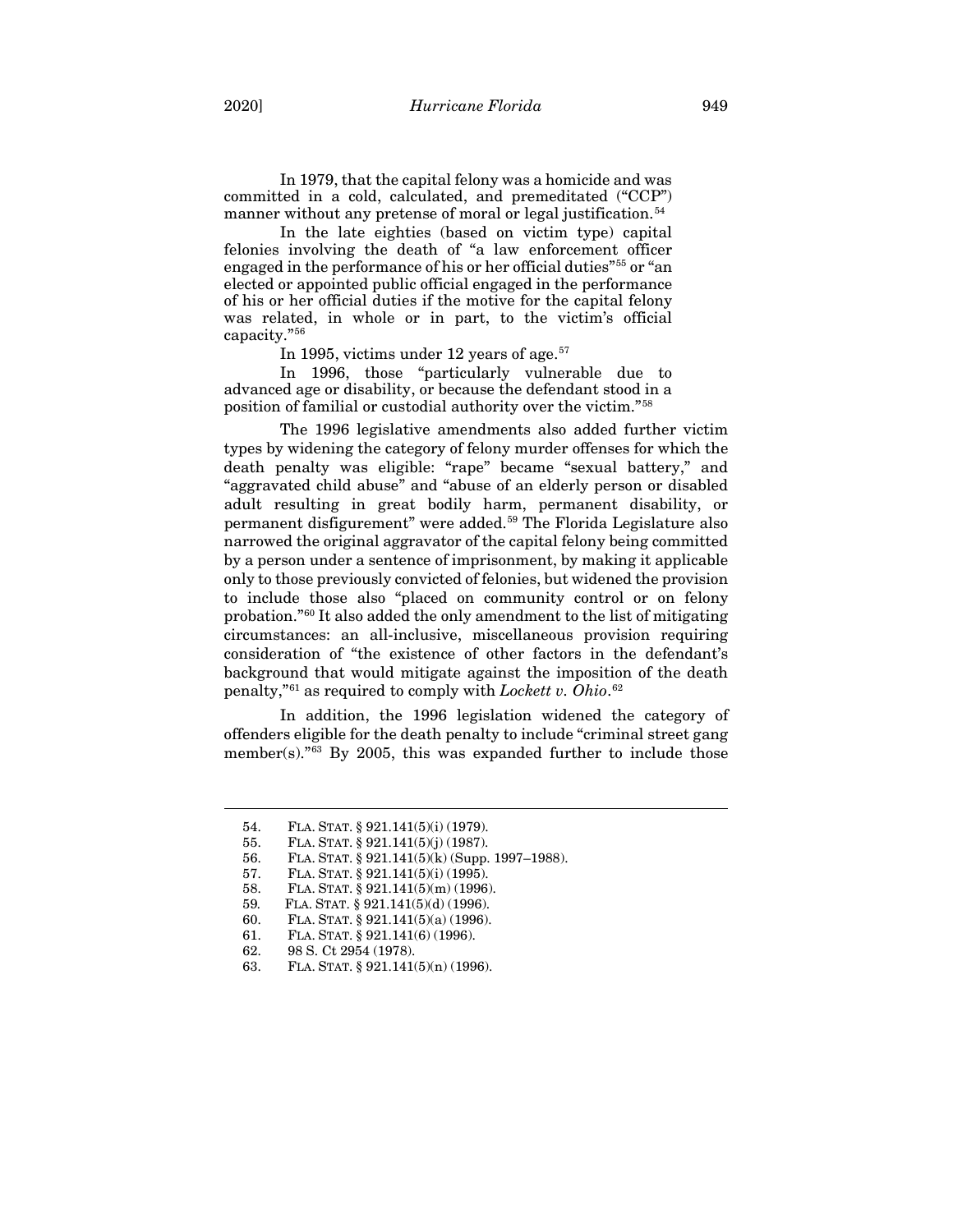categorized as, or previously categorized as, "sexual predators,"[64](#page-13-1) and in 2010, to those who had been the subject of an injunction pertaining to family, domestic or dating violence.<sup>65</sup>

### <span id="page-13-0"></span>C. *Hurst v. Florida*

The impact of *Hurst v. Florida* on the expanded *Proffitt* statute was substantial. Previously, *Ring v. Arizona* held that juries, not judges, should determine the facts relevant to sentencing.<sup>[66](#page-13-3)</sup> On January 12, 2016, fourteen years after *Ring*, the Supreme Court held eight to one that the Florida system of capital sentencing was unconstitutional in *Hurst v. Florida*. [67](#page-13-4) Justice Sotomayor delivered the majority opinion, finding that the Florida system was in violation of the Sixth Amendment: that the Constitutional right to an impartial jury required any fact that renders a death sentence to be found by a jury, not a judge.<sup>[68](#page-13-5)</sup> Justice Breyer supported the finding that Florida's system was unconstitutional and issued a concurring opinion outlining his belief, as he had done in *Ring*, that "the Eighth Amendment requires that a jury, not a judge, make the decision to sentence a defendant to death."[69](#page-13-6)

In Timothy Hurst's penalty phase, the jury recommended a death sentence by a majority, seven to five. The jury was not required by law to provide any factual basis for their decision but returned their recommendation after being instructed that they may only do so if they found at least one aggravating circumstance (that the murder was especially heinous, atrocious or cruel; or that it was committed during a robbery) beyond a reasonable doubt. The judge then sentenced Timothy Hurst to death and provided a written order outlining an independent assessment as to whether the aggravators existed, albeit with great weight given to the jury's recommendation. However, the Court explained that "a jury's mere recommendation is not enough"[70](#page-13-7) and dismissed arguments that the judge's role was simply to provide additional protection. The Court held that Florida's law requiring "[findings by the court] that such person shall be punished by death $171$  $171$ "

<span id="page-13-1"></span><sup>64.</sup> FLA. STAT. § 921.141(5)(o) (2005).

<span id="page-13-2"></span><sup>65.</sup> FLA. STAT. § 921.141(5)(p) (2010).

<span id="page-13-3"></span><sup>66.</sup> Ring v. Arizona, 536 U.S. 584, 609 (2002).

<span id="page-13-4"></span><sup>67.</sup> 136 S. Ct. 616 (2016).

<span id="page-13-5"></span><sup>68.</sup> *Id.* at 624.

<sup>69.</sup> *Id.* (quoting *Ring*, 536 U.S. at 614 (White, J., concurring)).

<span id="page-13-7"></span><span id="page-13-6"></span><sup>70.</sup> *Id.* at 619.

<span id="page-13-8"></span><sup>71.</sup> FLA. STAT. § 775.082(1) (2012).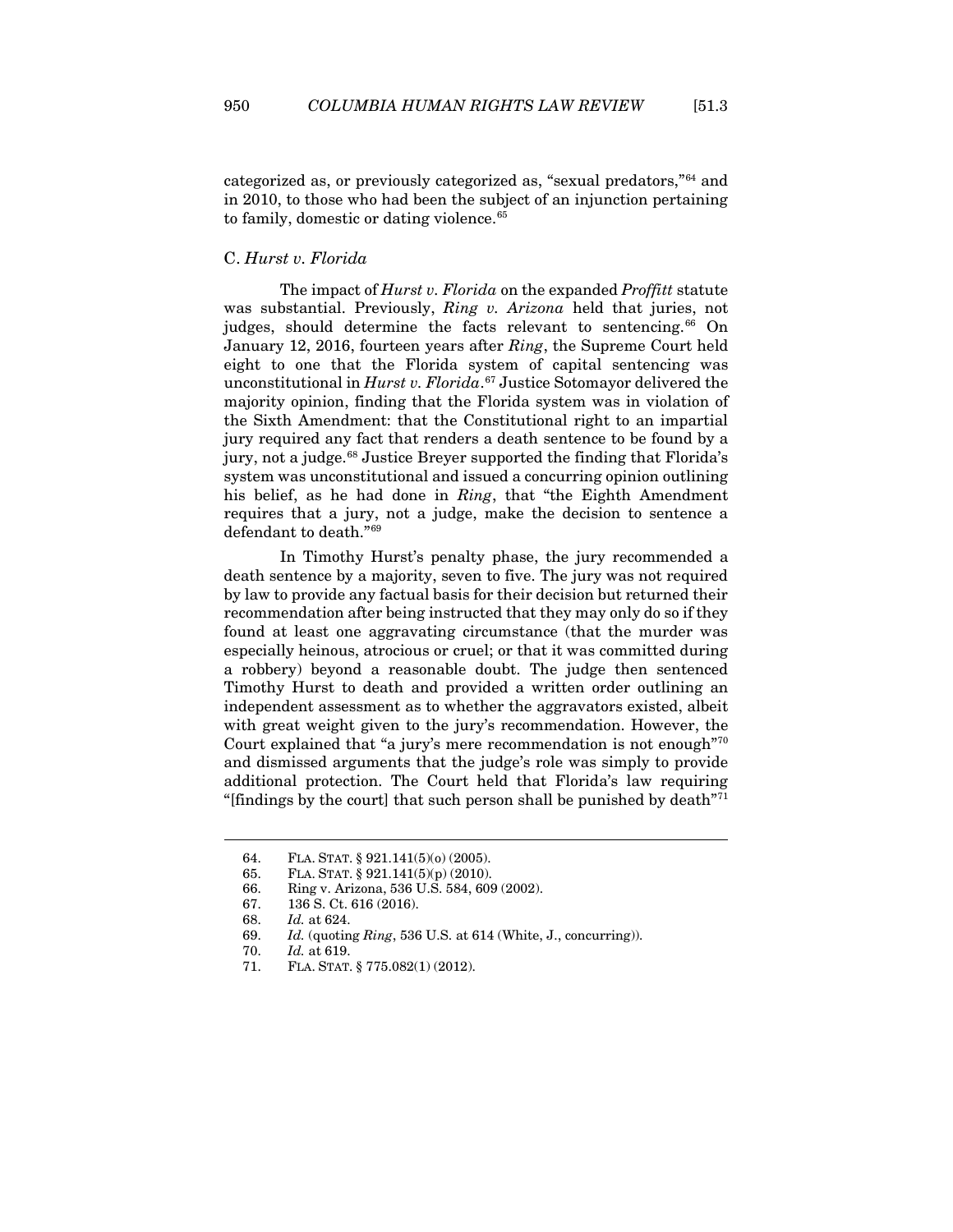and "[n]otwithstanding the recommendation of a majority of the jury, the court, after weighing the aggravating and mitigating circumstances, shall enter a sentence of life imprisonment or death,"[72](#page-14-1) made it clear that it was the role of the judge, not the jury, to impose a death sentence.<sup>[73](#page-14-2)</sup>

<span id="page-14-8"></span>After *Hurst*, Florida was once again without a death penalty statute, with a death row almost four times larger than in the *Furman*  era, made up entirely of people sentenced under an unconstitutional scheme.<sup>[74](#page-14-3)</sup> Florida plummeted into chaos. The imposition of the death penalty came to a standstill as almost all capital trial proceedings were granted continuances by the circuit courts, while Timothy Hurst's case was remanded back to the Florida Supreme Court and the law was reconsidered. With respect to those already under a sentence of death, many motions for state post-conviction relief based on *Hurst v. Florida* had already been filed and many more began to flood Florida's capital appellate system. The Florida Supreme Court asked for supplemental briefings in light of *Hurst v. Florida*[75](#page-14-4) and issued a stay of execution for Michael Lambrix, who had been scheduled to be executed on February 11, 2016.[76](#page-14-5) Meanwhile*,* the legislature quickly embarked upon a redrafting of the death penalty statute to address the *Hurst*  Court's Sixth Amendment concerns. The first new death penalty statute ("Post-*Hurst* Statute 1") was signed into law by the governor on March 7, 2016.<sup>[77](#page-14-6)</sup>

## <span id="page-14-7"></span><span id="page-14-0"></span>D. Florida's Current System

Under Florida's current system the imposition of the death penalty remains limited to first-degree murder, although the definition has been expanded since the *Proffitt* statute to include more offenses

<sup>72.</sup> FLA. STAT. § 921.141(3) (2012).

<sup>73.</sup> Hurst v. Florida, 136 S. Ct. at 624.

<span id="page-14-3"></span><span id="page-14-2"></span><span id="page-14-1"></span><sup>74.</sup> 378 people were under a sentence of death as of January 12, 2016, when the Supreme Court decided *Hurst v. Florida*. *Death Row Roster*, FLA. DEP'T CORRECTIONS, http://www.dc.state.fl.us/OffenderSearch/deathrowroster.aspx (last visited Dec. 12, 2016).

<span id="page-14-4"></span><sup>75.</sup> *See* Craig Trocino & Chance Meyer, Hurst v. Florida*'s Ha'p'orth of Tar: The Need to Revisit* Caldwell*,* Clemons*, and* Proffitt, 70 U. MIAMI. L. REV. 1118, 1125 & n.30 (2016) (citing Lowe v. State, No. SC12-263 (Fla. Jan. 14, 2016); Knight v. State, No SC14-1775 (Fla. Jan. 19, 2016)).

<sup>76.</sup> Lambrix v. State, 217 So. 3d 977, 980 (Fla. 2017).

<span id="page-14-6"></span><span id="page-14-5"></span><sup>77.</sup> Jim Rosica, *Rick Scott Signs Death Penalty Overhaul into Law*, FLA. POL. (Mar. 7, 2016), https://floridapolitics.com/archives/203841-203841 [https://perma. cc/2SFH-6CWH].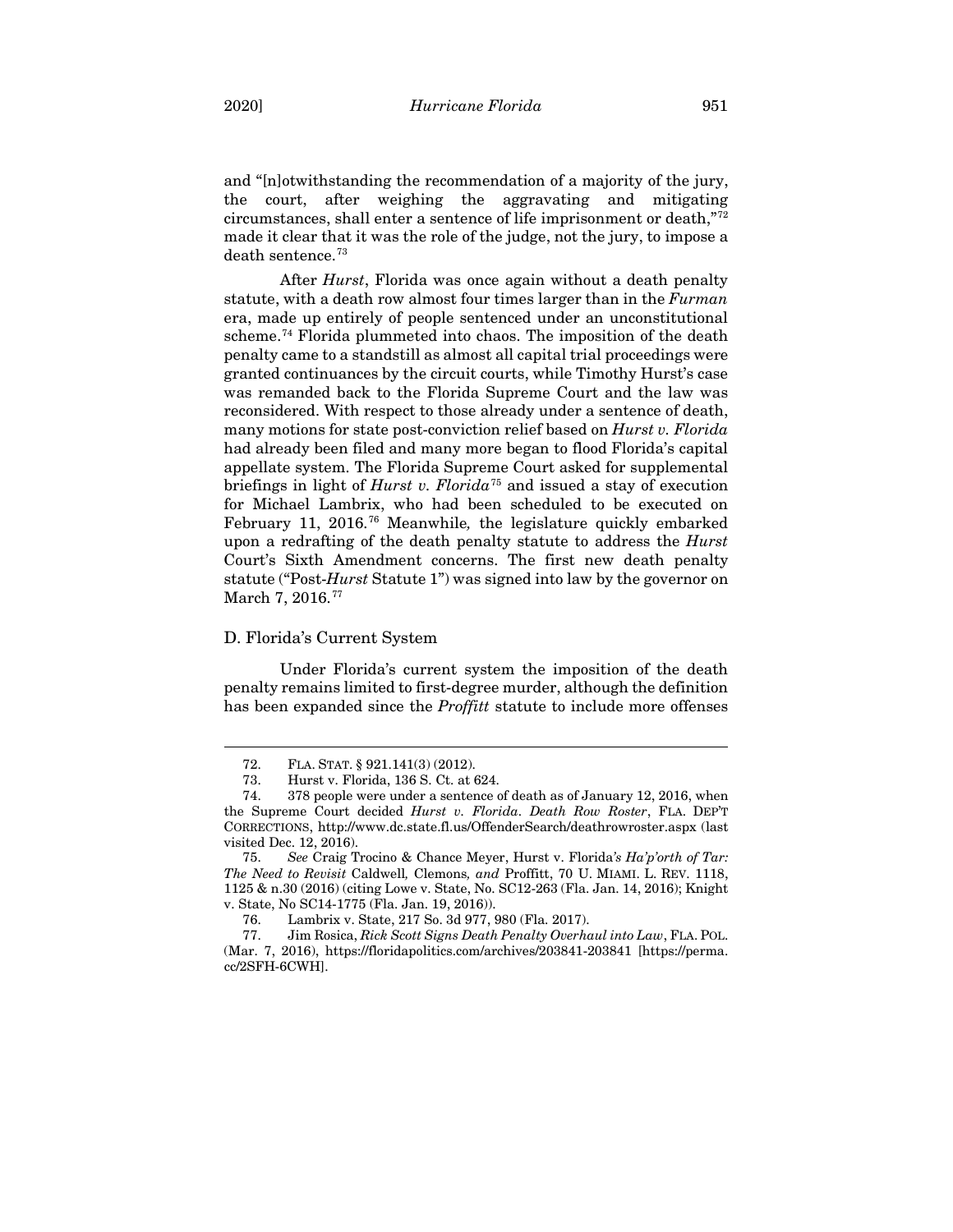<span id="page-15-0"></span>in the felony murder category.[78](#page-15-0) Under the current statute, the unlawful killing of a human being in the perpetration, or attempted

775.33, s. 775.34, or s. 775.35, or

s. Human trafficking; or

3. Which resulted from the unlawful distribution by a person 18 years of age or older of any of the following substances, or mixture containing any of the following substances, when such substance or mixture is proven to be the proximate cause of the death of the user:

a. A substance controlled under s. 893.03(1);

b. Cocaine, as described in s.  $893.03(2)(a)4$ .;

c. Opium or any synthetic or natural salt, compound, derivative, or preparation of opium;

d. Methadone;

e. Alfentanil, as described in s.  $893.03(2)(b)1$ .;

f. Carfentanil, as described in s.  $893.03(2)(b)6$ .;

g. Fentanyl, as described in s. 893.03(2)(b)9.;

h. Sufentanil, as described in s. 893.03(2)(b)30.; or

i. A controlled substance analog, as described in s. 893.0356, of any substance specified in sub-subparagraphs a.-h.,

is murder in the first degree and constitutes a capital felony, punishable as provided in s. 775.082.

<sup>78.</sup> FLA. STAT. § 782.04(1)(a) (2019): The unlawful killing of a human being: 1. When perpetrated from a premeditated design to effect the death of the person killed or any human being; 2. When committed by a person engaged in the perpetration of, or in the attempt to perpetrate, any: a. Trafficking offense prohibited by s. 893.135(1), b. Arson, c. Sexual battery, d. Robbery, e. Burglary, f. Kidnapping, g. Escape, h. Aggravated child abuse, i. Aggravated abuse of an elderly person or disabled adult, j. Aircraft piracy, k. Unlawful throwing, placing, or discharging of a destructive device or bomb, l. Carjacking, m. Home-invasion robbery, n. Aggravated stalking, o. Murder of another human being, p. Resisting an officer with violence to his or her person, q. Aggravated fleeing or eluding with serious bodily injury or death, r. Felony that is an act of terrorism or is in furtherance of an act of terrorism, including a felony under s. 775.30, s. 775.32, s.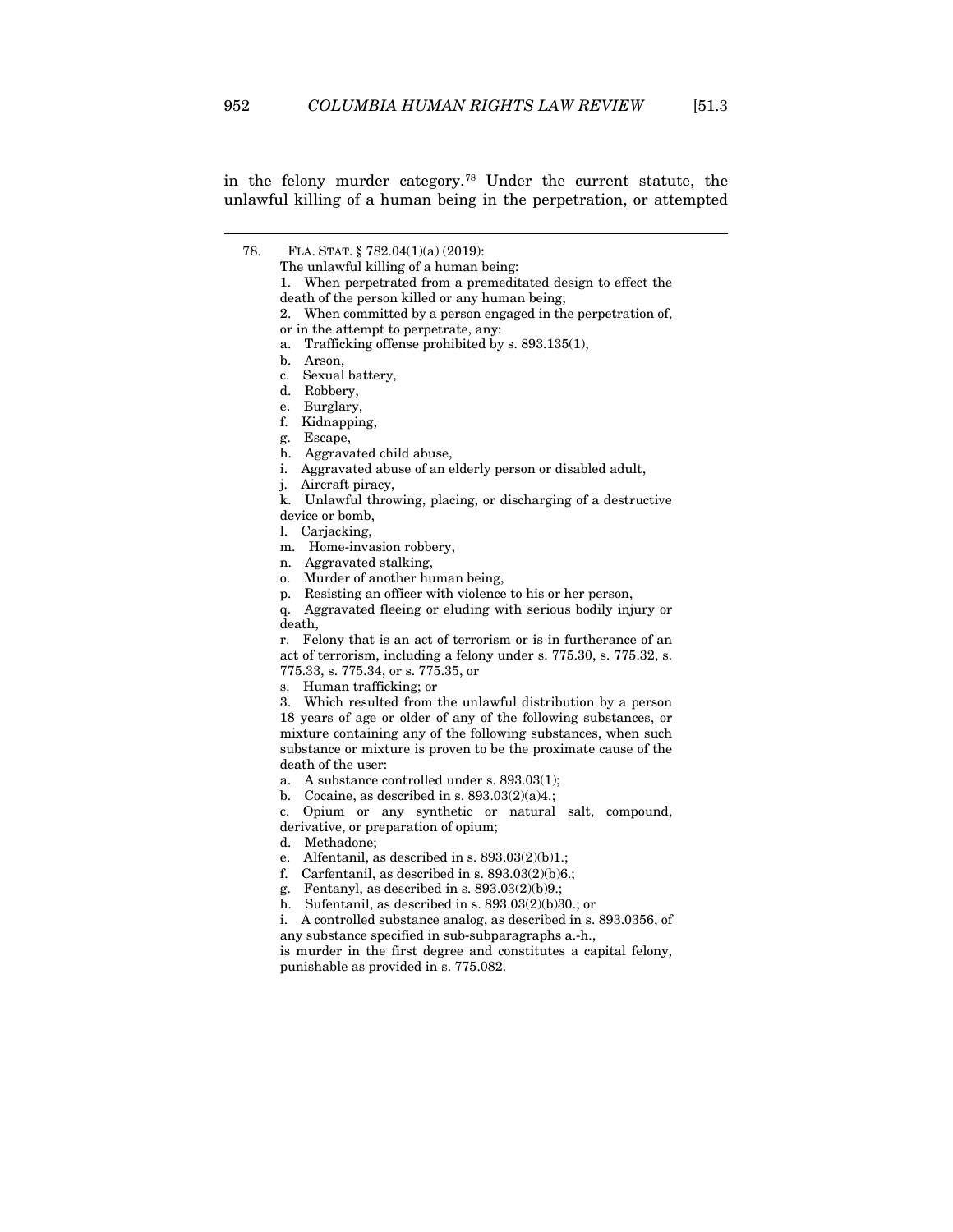perpetration of trafficking, any sexual battery, escape, aggravated child abuse, aggravated abuse of an elderly person or disabled adult, carjacking, home-invasion robbery, aggravated stalking, murder of another human being, resisting an officer with violence, aggravated fleeing or eluding with serious bodily harm, any felony in the act of terrorism, human trafficking; as well as death resulting from the distribution of certain controlled substances, including opium, cocaine, methadone, alfentail, carfentanil, and sufentani are also included in the list of felonies eligible for felony murder and categorized as firstdegree murder. This widens the potential pool of people eligible for the death penalty.

The Post-*Hurst* Statute 1 introduced a number of key changes. First, it amended the name of the list of sixteen aggravators from "aggravating circumstances" to "aggravating factors."[79](#page-16-0) Second, it required the jury to determine unanimously that the state had proven the existence of at least one of these factors beyond a reasonable doubt prior to entering the same three-stage weighing process $^{80}$  $^{80}$  $^{80}$  as prescribed under the previous statute. Juries are required to consider: (1) whether sufficient aggravators exist; (2) whether the aggravating factors outweigh the mitigating circumstances; and (3) whether the defendant should be sentenced to death or life without the possibility of parole.<sup>[81](#page-16-2)</sup> Third, it requires each aggravator found by the jury to be identified  $82$ in practice, by listing the statutory aggravators as well as the three steps of the weighing exercise in the verdict form.<sup>[83](#page-16-4)</sup> Fourth, it required that at least ten jurors agree that a defendant should be sentenced to death in order to return a recommendation that death be imposed.<sup>[84](#page-16-5)</sup> Fifth, it abolished judicial "death overrides," making the jury's recommendation of a life verdict binding upon the judge.<sup>[85](#page-16-6)</sup> However, this was not the case with respect to a death decision, which was to be treated as a recommendation from the jury only. The judge could sentence a defendant with a jury death recommendation to death by considering each aggravating factor found by the jury and all

<sup>79.</sup> FLA. STAT. § 921.141(6) (2016).

<sup>80.</sup> FLA. STAT*.* § 921.141(2) (2016).

<sup>81.</sup> FLA. STAT. §§ 921.141(2)(a)–(b) (2016).

<sup>82</sup>*. Id.*

<span id="page-16-6"></span><span id="page-16-5"></span><span id="page-16-4"></span><span id="page-16-3"></span><span id="page-16-2"></span><span id="page-16-1"></span><span id="page-16-0"></span><sup>83</sup>*. In re* Standard Jury Instruction in Capital Cases, 214 So. 3d 1236 (Fla. 2017, am. 2018).

<sup>84.</sup> FLA. STAT. § 921.141(2)(c) (2016).

<sup>85.</sup> FLA. STAT. § 921.141(2)(b)(1) (2016).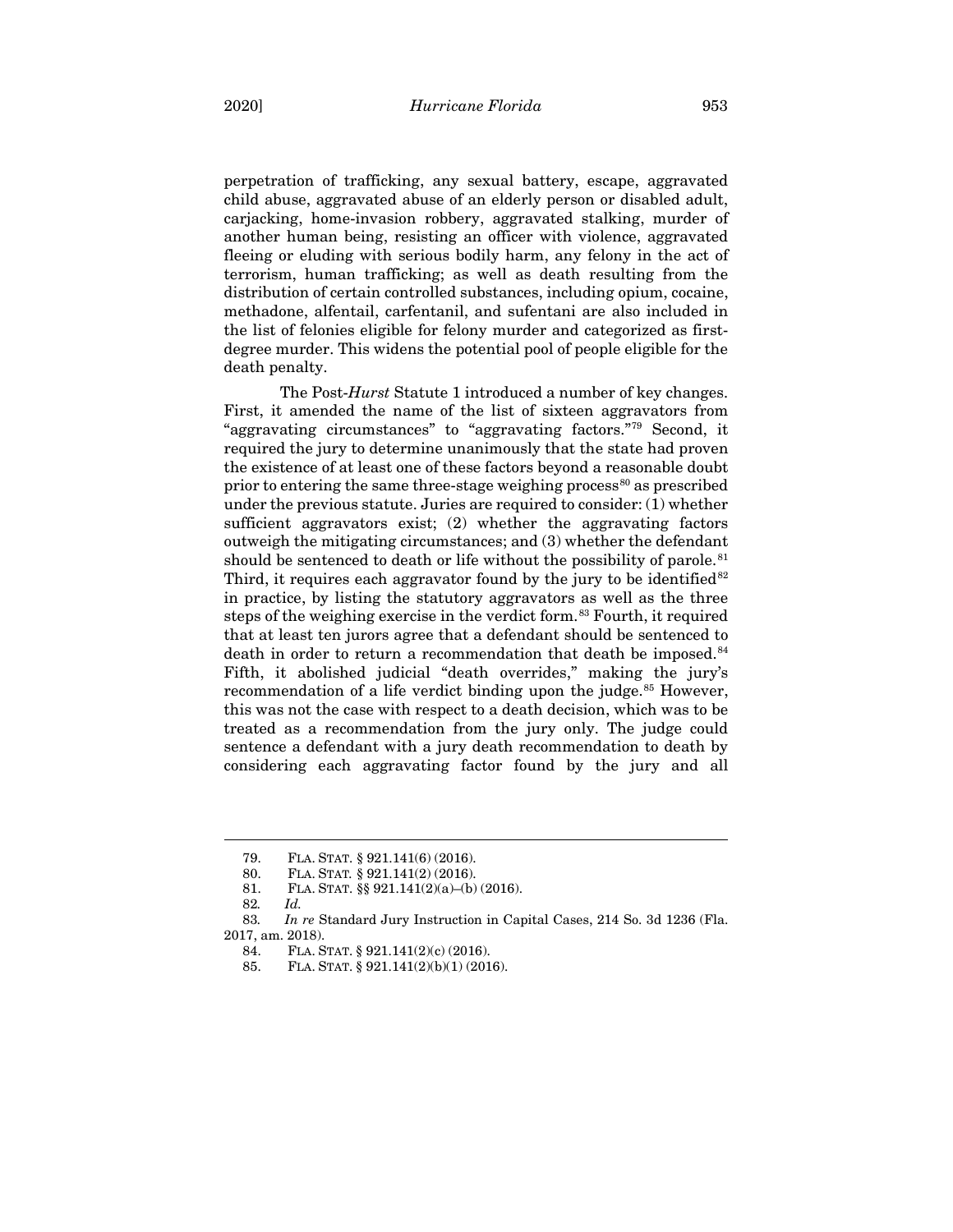mitigating circumstances.[86](#page-17-0) The judge could no longer find any additional aggravators independently.

Despite the enactment of the new statute, numerous cases argued that the decision in *Hurst v. Florida* required jury unanimity. The lower and appellate courts were once again flooded, and proceedings were stayed in the case of Timothy Hurst, whose additional briefings, supported by amicus curiae, argued that Florida was an outlier state $87$  and that jury unanimity was required to constitutionally sentence a person to death. On October 14, 2016, the Florida Supreme Court agreed and held the Post-*Hurst* Statute 1 to be unconstitutional in *Hurst v. State*<sup>[88](#page-17-2)</sup> and *Perry v. State*.<sup>[89](#page-17-3)</sup>

In *Hurst v. State*, the Florida Supreme Court interpreted *Hurst v. Florida*, holding that Florida's capital sentencing scheme violated both the Sixth and Eighth Amendments on the basis of its judicial factfinding and lack of jury unanimity.[90](#page-17-4) It found that the Sixth Amendment required jury fact-finding and unanimity in order to impose a death sentence. In its review of the Florida statute, the court held that the jury must find: (i) the existence of the aggravating factors proven beyond a reasonable doubt; (ii) that the aggravating factors are sufficient to impose death; and, (iii) that the aggravating factors outweigh the mitigating circumstances.[91](#page-17-5) It further held that these fact-findings were elements of capital murder and therefore, as Florida law requires for elements of less severe crimes, they must be unanimous.[92](#page-17-6) In addition, it held that the decision as to whether death is appropriate after the three-step process also needed to be unanimous.

*Hurst v. State* highlighted that most states responded to Eighth Amendment decisions such as *Furman* by developing a system of capital sentencing that required jury fact-finding for the imposition of a death sentence.<sup>[93](#page-17-7)</sup> In addition, it held that the Eighth Amendment

<sup>86.</sup> FLA. STAT. § 921.141(3)(a)(2) (2016).<br>87. At the time, only Florida, Delawa

<span id="page-17-2"></span><span id="page-17-1"></span><span id="page-17-0"></span>At the time, only Florida, Delaware and Alabama permitted death sentences on the recommendation of a less than unanimous jury decision. Delaware, like Florida, permitted a 7–5, simple majority recommendation whereas Alabama required at least a 10–2 decision. DEL. CODE ANN. tit. 11, § 4209 (2013); ALA. CODE § 13A-5-45 (1975)).

<sup>88.</sup> Hurst v. State, 202 So.3d 40 (Fla. 2016).

<span id="page-17-3"></span><sup>89.</sup> Perry v. State, 210 So.3d 630 (Fla. 2016).

<span id="page-17-4"></span><sup>90.</sup> *Hurst*, 202 So. 3d at 57.

<span id="page-17-5"></span><sup>91.</sup> *Id.* at 53.

<span id="page-17-6"></span><sup>92.</sup> *Id.* at 53–54.

<span id="page-17-7"></span><sup>93</sup>*. See id.* at 49.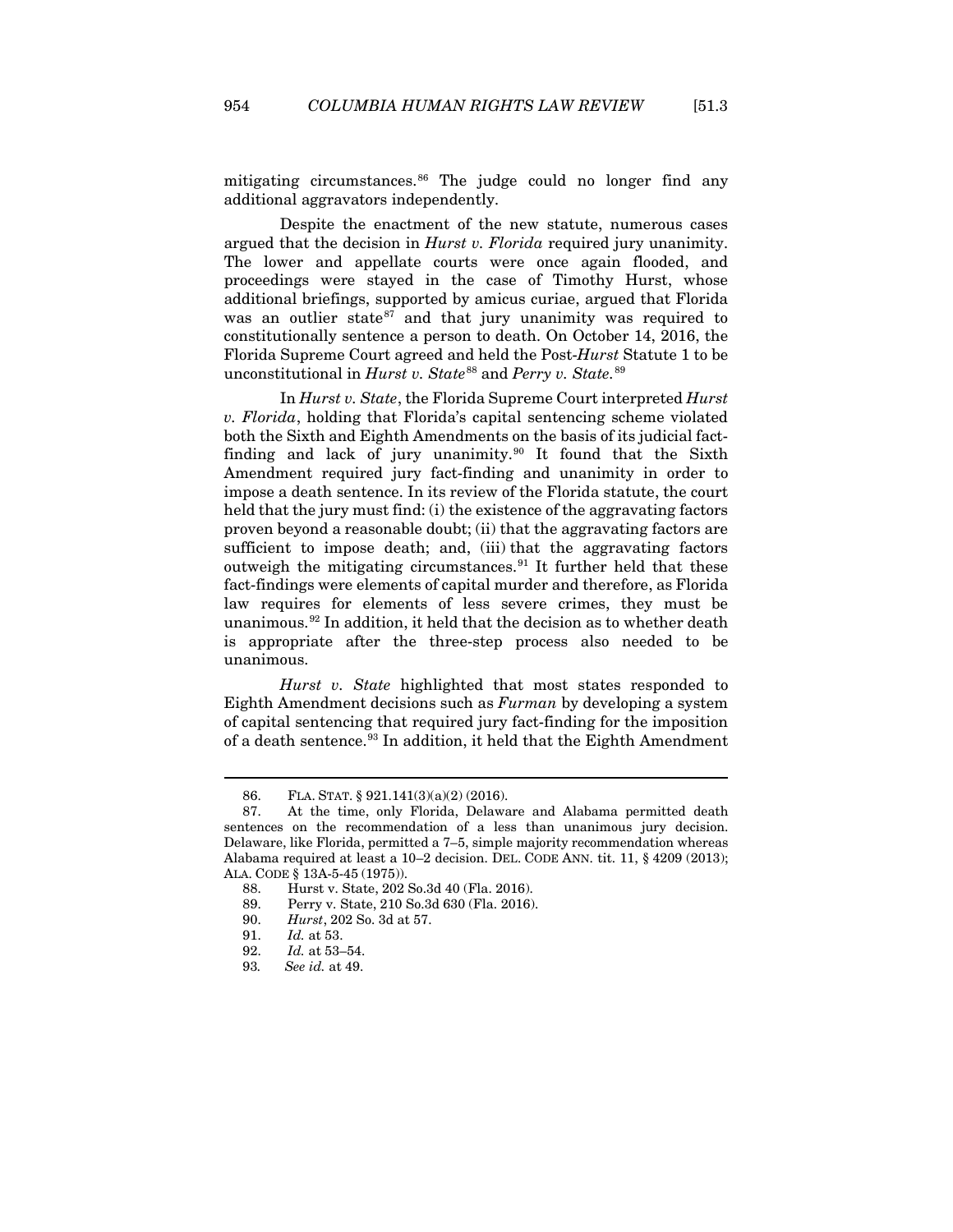requires jury unanimity because death is different, and unanimity "provide(s) the highest degree of reliability in meeting . . . constitutional requirements."[94](#page-18-0) Further, unanimity helps to fulfill the narrowing function required by the Eighth Amendment (as outlined in  $Furman$ ),<sup>[95](#page-18-1)</sup> and finally, fulfills the requirement that the Eighth Amendment "draw its meaning from the evolving standards of decency that mark the progress of a maturing society."[96](#page-18-2)

Lastly, *Hurst v. State* found that in light of *Hurst v. Florida*, the state was not required to vacate all death sentences and automatically resentence everyone to life without the possibility of parole.<sup>[97](#page-18-3)</sup> It held that section  $775.082(2)^{98}$  $775.082(2)^{98}$  $775.082(2)^{98}$  of the Florida Statutes (2015) was not applicable, as it was in *Furman*, because *Hurst v. Florida*  found a violation on the basis of the Sixth Amendment, not the Eighth Amendment. [99](#page-18-5) *Perry v. State* was decided on the same day as *Hurst v. State*. In *Perry*, the court reiterated the requirement for jury unanimity and its determination that the Florida Constitution did not require all those under a death sentence to be automatically resentenced to life without parole. [100](#page-18-6) It also threw out the Post-*Hurst* Statute 1, holding it to be unconstitutional on the basis that it allowed for a death sentence to be imposed when only ten jurors recommended it.<sup>[101](#page-18-7)</sup>

As a result of these cases, Florida was without a death penalty statute and the legislature immediately proposed a new bill, again. Five months later, the governor signed into law a new statute ("Post-*Hurst* Statute 2") requiring a unanimous jury to recommend death prior to the court being able to impose a death sentence.[102](#page-18-8) This Post-*Hurst* Statute 2 is the current law, but at the time of writing, the

<sup>94</sup>*. Id.* at 59–60.

<sup>95</sup>*. See id.* at 60.

<sup>96</sup>*. Id.* (citing Trop v. Dulles, 356 U.S. 86, 101 (1956)).

<sup>97.</sup> *Id.* at 65.

<span id="page-18-4"></span><span id="page-18-3"></span><span id="page-18-2"></span><span id="page-18-1"></span><span id="page-18-0"></span><sup>98.</sup> §775.082(2) states that "A person who did not actually kill, intend to kill, or attempt to kill the victim and who is convicted under [s. 782.04](https://1.next.westlaw.com/Link/Document/FullText?findType=L&pubNum=1000006&cite=FLSTS782.04&originatingDoc=NA7B05A209EC111E984C6B72F156B0EC8&refType=LQ&originationContext=document&transitionType=DocumentItem&contextData=(sc.DocLink)) of a capital felony, or an offense that was reclassified as a capital felony, which was committed before the person attained 18 years of age may be punished by a term of imprisonment for life or by a term of years equal to life if, after a sentencing hearing conducted by the court in accordance with [s. 921.1401,](https://1.next.westlaw.com/Link/Document/FullText?findType=L&pubNum=1000006&cite=FLSTS921.1401&originatingDoc=NA7B05A209EC111E984C6B72F156B0EC8&refType=LQ&originationContext=document&transitionType=DocumentItem&contextData=(sc.DocLink)) the court finds that life imprisonment is an appropriate sentence. A person who is sentenced to a term of imprisonment of more than 15 years is entitled to a review of his or her sentence in accordance with [s.](https://1.next.westlaw.com/Link/Document/FullText?findType=L&pubNum=1000006&cite=FLSTS921.1402&originatingDoc=NA7B05A209EC111E984C6B72F156B0EC8&refType=SP&originationContext=document&transitionType=DocumentItem&contextData=(sc.DocLink)#co_pp_0446000051070)  [921.1402\(2\)\(c\)."](https://1.next.westlaw.com/Link/Document/FullText?findType=L&pubNum=1000006&cite=FLSTS921.1402&originatingDoc=NA7B05A209EC111E984C6B72F156B0EC8&refType=SP&originationContext=document&transitionType=DocumentItem&contextData=(sc.DocLink)#co_pp_0446000051070) *Id.* at 63.

<span id="page-18-8"></span><span id="page-18-7"></span><span id="page-18-6"></span><span id="page-18-5"></span><sup>99</sup>*. Id*.

<sup>100.</sup> Perry v. State, 210 So.3d 630, 635 (Fla. 2016).

<sup>101</sup>*. Id*.

<sup>102.</sup> FLA. STAT. § 921.141(2) (2019).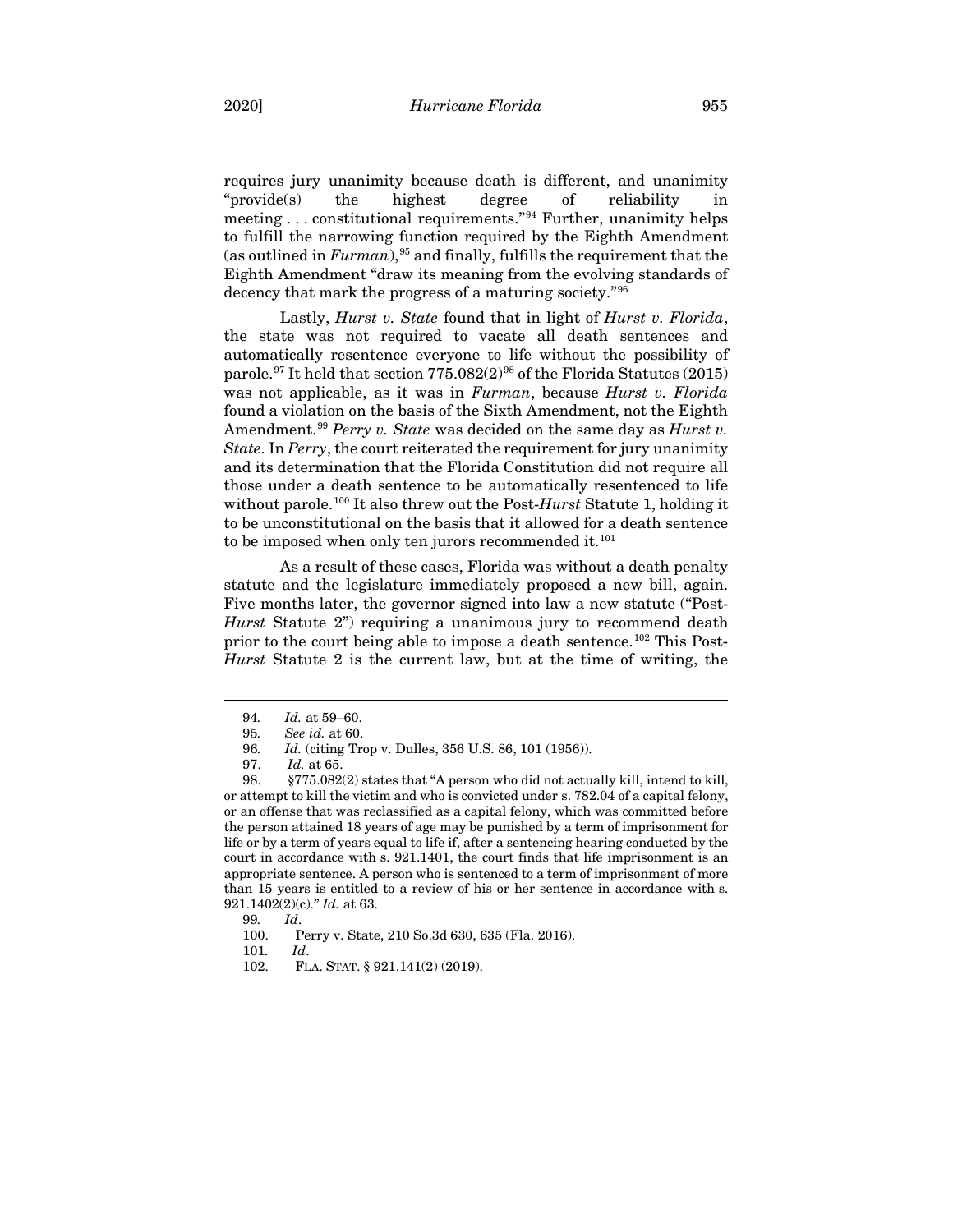<span id="page-19-0"></span>Florida Supreme Court has rescinded much of *Hurst v. State* in *State v. Poole.*[103](#page-19-2)

# II. THE ISSUES WITH THE MODERN FLORIDA SYSTEM

## <span id="page-19-1"></span>A. *State v. Poole:* Uncertain and Unstable Legal System

Nearly three years after the passing of Post-*Hurst* Statute 2, the Florida Supreme Court announced the decision in *State v. Poole* on January 23, 2020.<sup>[104](#page-19-3)</sup> Chief Justice Canady, joined by Justice Polston (both dissenters from *Hurst v. State*), and the newly-appointed members of the Court, Justices Muñiz and Lawson, held that the court had erred in its interpretation of *Hurst v. Florida* in *Hurst v. State.*[105](#page-19-4) Former Chief Justice Labarga, from the *Hurst v. State* court, was the lone dissenter.<sup>[106](#page-19-5)</sup> The *Poole* court held that jury unanimity is not required to return a recommendation of death at the penalty phase of a capital trial, nor is unanimity required when determining whether the aggravators are sufficient and whether they outweigh the mitigating circumstances.[107](#page-19-6) In addition, the court found that the decision to impose the death penalty is not an element of fact, and as such, the Constitution does not require it to be found by a jury.<sup>[108](#page-19-7)</sup>

A mere majority jury decision recommending death, as was the law prior to *Hurst v. Florida*, is now constitutional once again,<sup>[109](#page-19-8)</sup> provided that the jury finds at least one of the aggravators beyond a reasonable doubt.[110](#page-19-9) In addition, the Florida Supreme Court indicated that a judge can determine whether the aggravators are sufficient, and whether they are outweighed by the mitigating circumstances.<sup>[111](#page-19-10)</sup> The same is the case for a judge making the decision as to whether a death sentence is appropriate: the judge can determine whether a person receives a death sentence or life without parole.<sup>[112](#page-19-11)</sup> The Florida Supreme Court may therefore be suggesting that judicial overrides of

<span id="page-19-7"></span><span id="page-19-6"></span><span id="page-19-5"></span><span id="page-19-4"></span><span id="page-19-3"></span><span id="page-19-2"></span><sup>103.</sup> State v. Poole, No. SC18-245, 2020 WL 370302, at \*11–13 (Fla. Jan. 23, 2020).

<span id="page-19-11"></span><span id="page-19-10"></span><span id="page-19-9"></span><span id="page-19-8"></span>

| 104. | Id.                   |
|------|-----------------------|
| 105. | $Id.$ at $*9.$        |
| 106. | <i>Id.</i> at $*16$ . |
| 107. | $Id.$ at $*11.$       |
| 108. | <i>Id.</i> at *12.    |
| 109. | <i>Id.</i> at *13.    |
| 110. | $Id.$ at $*12.$       |
| 111. | Id.                   |
| 112. | Id.                   |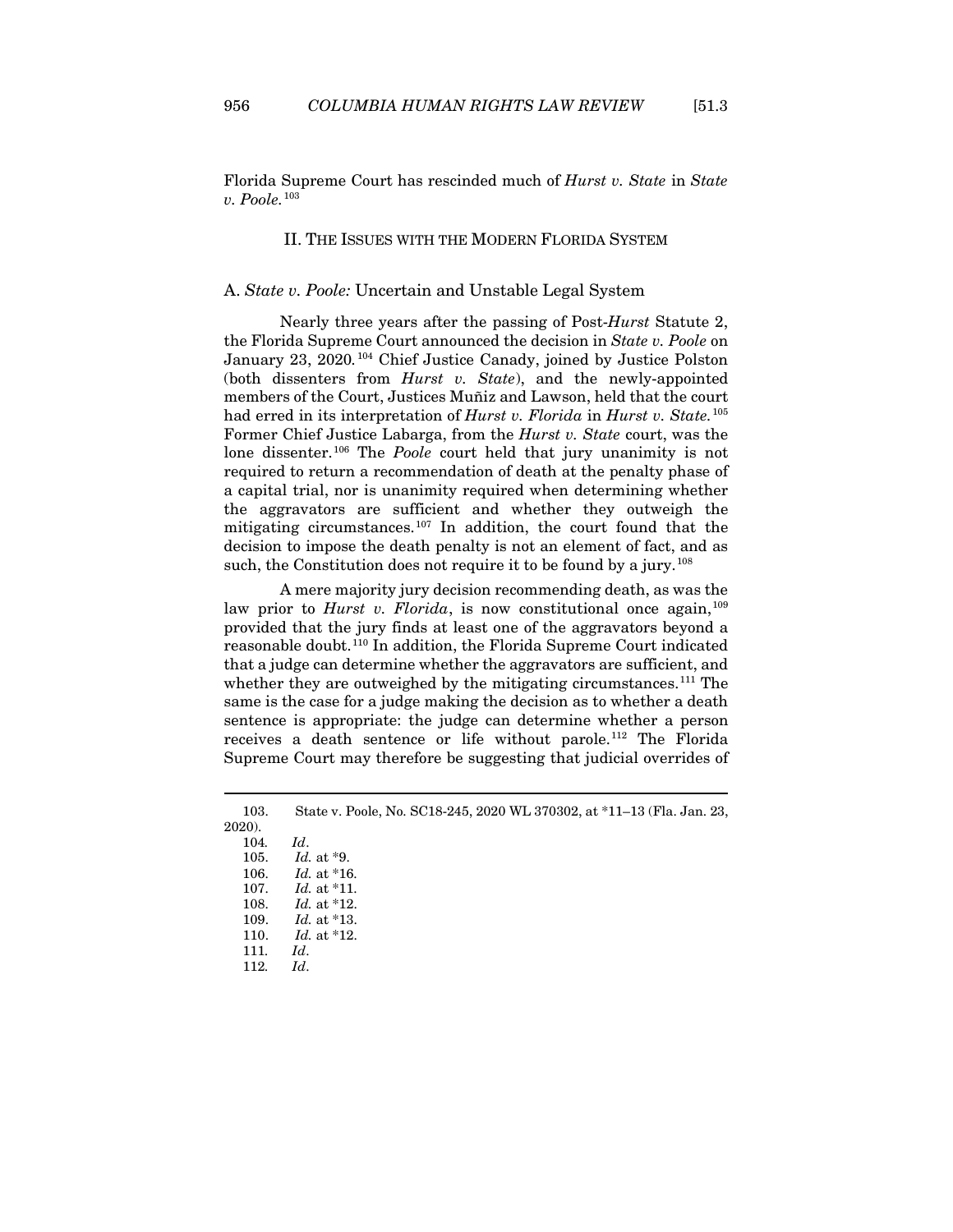jury determinations are once again acceptable. However, while the court stated that these are not constitutional requirements, they are legal requirements under Florida law because Post-*Hurst* Statute 2 remains good law.[113](#page-20-0) The court recognized the distinct roles of the judiciary and the legislature by stating:

> We acknowledge that the Legislature has changed our state's capital sentencing law in response to *Hurst v. State*. Our decision today is not a comment on the merits of those changes or on whether they should be retained. We simply have restored discretion that *Hurst v. State* wrongly took from the political branches.<sup>[114](#page-20-1)</sup>

This ruling presents two major concerns. First, the Florida Supreme Court's change in position creates further instability and uncertainty in the application of the death penalty in Florida. The *Poole* court acknowledged that the doctrine of stare decisis "provides stability to the law and to the society governed by that law" but also indicated that "it does not command blind allegiance to precedent."[115](#page-20-2) Second, if the legislation is amended, it places Florida back in outlier status*.*

In its analysis the court noted its previous decisions, stating that "stare decisis bends where there has been an error in legal analysis"[116](#page-20-3) and that a prior decision should be abandoned if it is "unsound in principle."[117](#page-20-4) The court also acknowledged that the principle of precedent allows for honest disagreement and being open to the "possibility of reasonable differences of an opinion."[118](#page-20-5) It also stated that if a precedent clearly conflicts with a higher legal authority, precedent must typically yield: once the court "comes to a conclusion that it (precedent) is clearly erroneous, the proper question becomes whether there is a valid reason not to recede from the precedent.<sup>"[119](#page-20-6)</sup> The Florida Supreme Court determined that a party's reliance on the precedent is a valid reason but concluded that reliance issues "lean heavily in favor of the victims of Poole's crimes and of society's interest in holding Poole to account and in the substantial resources that have

<sup>113.</sup> *Id.* at \*15.

<sup>114</sup>*. Id*.

<sup>115.</sup> *Id.* at \*14 (quoting Shepard v. State, 259 So.3d 701,707 (Fla. 2018)).

<span id="page-20-6"></span><span id="page-20-5"></span><span id="page-20-4"></span><span id="page-20-3"></span><span id="page-20-2"></span><span id="page-20-1"></span><span id="page-20-0"></span><sup>116.</sup> *Id.* (quoting Puryear v. State, 810 So.2d 901, 905 (Fla. 2002) (internal quotation marks omitted)).

<sup>117.</sup> *Id.* (internal quotation marks omitted).

<sup>118.</sup> *Id.*

<sup>119.</sup> *Id.* at \*15 (italics omitted).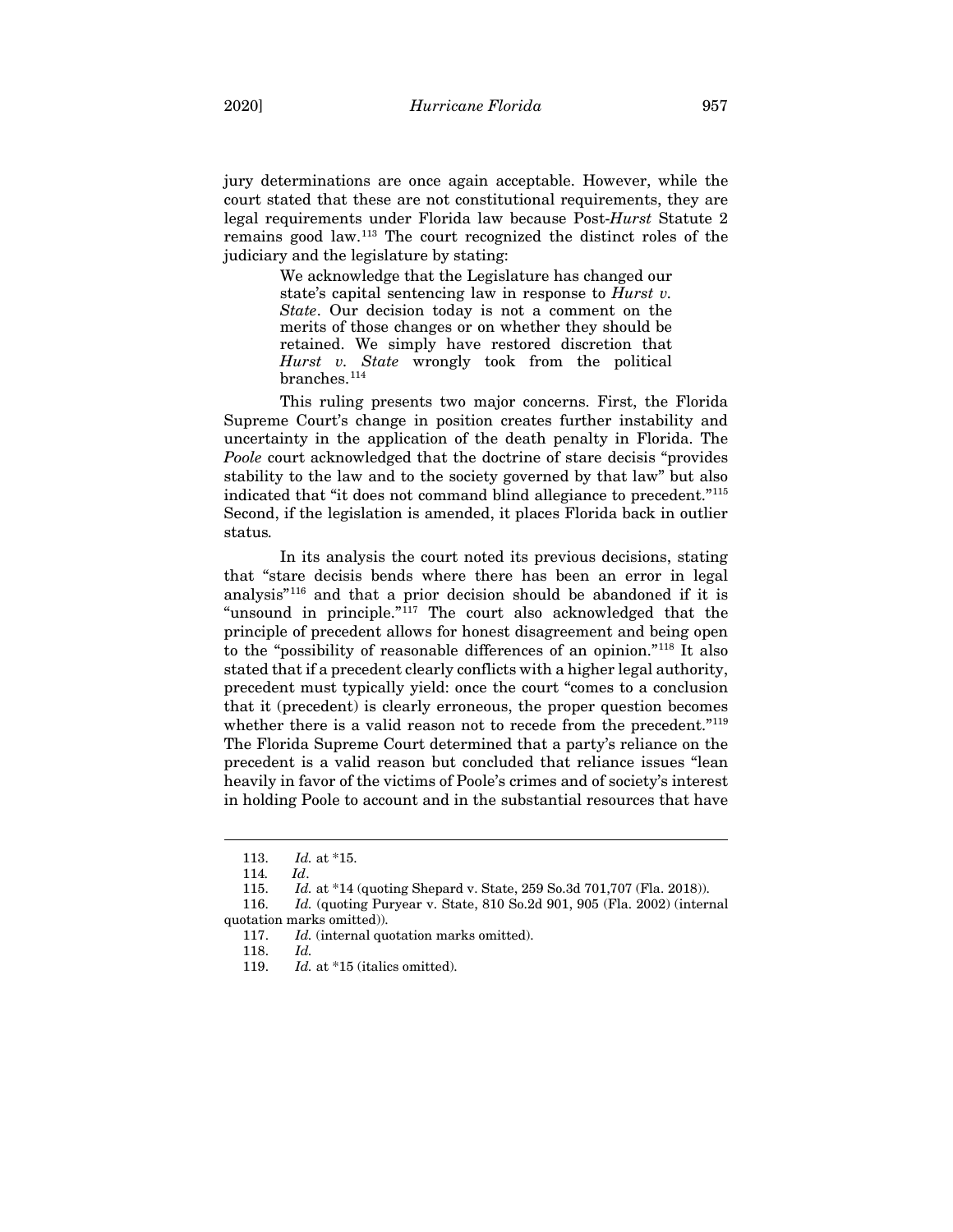been spent litigating and adjudicating Poole's cases."[120](#page-21-0) The court therefore found in favor of the state, and reinstated Poole's death sentence.<sup>[121](#page-21-1)</sup>

The justification for the departure from the *Hurst* precedent is difficult to accept. As Justice Labarga stated, "the majority gives the green light to return to a practice that is not only inconsistent with laws of all but one of the twenty-nine states that retain the death penalty, but inconsistent with the law governing the federal death penalty."[122](#page-21-2)

The impact on resentencing and pre-trial chaos was evident less than two weeks after *Poole*. Within two days of the decision, state attorneys started to file motions for continuances and to modify jury instructions.[123](#page-21-3) These are premature given that Post-*Hurst* Statute 2 is still good law. They have also started to file motions in the circuit courts to reinstate death sentences that were previously vacated on the basis of *Hurst.*[124](#page-21-4) Of the no fewer than ten filings at the time of writing, four have been decided, three on the basis of lack of jurisdiction.[125](#page-21-5) There have been two reinstatements of death sentences: Thomas

<span id="page-21-3"></span><span id="page-21-2"></span><span id="page-21-1"></span><span id="page-21-0"></span>123*. See* Mot. to Reinstate Death Penalty, State of Fla. v. Bessman Okafor, 2012-CF-014950 (Orange Cty. Circuit Ct. Jan. 29, 2020); Jeff Allen, *Prosecutors Fight to Have Bessman Okafor Face Death Penalty*, SPECTRUM NEWS 13 (Jan. 30, 2020), https://www.mynews13.com/fl/orlando/public-safety/2020/01/30/prosecutorsto-fight-to-have-bessman-okafor-face-death-penalty [https://perma.cc/K3S6- RZUS]; Mot. for Special Jury Instr., State of Fla. v. Paul Hildwin, 1985-CF-499, (Hernando Cty. Circuit Ct. Feb. 6, 2020), Dkt. No. 2733. Case to be Reopened, State of Fla. v. Miles Luke Anchondo, 2017-CF-002328 (Hernando Cty. Circuit Ct. Feb. 19, 2020).

<span id="page-21-4"></span>124. *E.g.*, Robert Bailey, 2005-CF-001093 (Bay Circuit Ct.); Johnny Calhoun, 2011-CF-000011 (Holmes Circuit Ct.); Mathew Caylor, 2008-CF-002244 (Bay Circuit Ct.); David Frances, 2000-CF-016204 (Orange Circuit Ct.); John Huggins, 1998-CF-007190 (Orange Circuit Ct.); State's Motion to Dismiss Sentencing Proceeding and Maintain the Sentence of Death, State of Florida v. Jackson, 2005- CF-10263; (Duval Cty. Circuit Court Feb. 4, 2020), Dkt. No. 1183; Motion to Reinstate Death Sentence, State of Florida v. Bessman, 2012-CF-014950 (Orange Cty. Circuit Ct. Jan. 29, 2020); State of Florida v. Smith, 2004-CF-002129; (Sarasota Cty. Circuit Court); Motion to Reinstate Death Sentence, State of Florida v. Sean Smith, 1997-CF-007497-(Orange Cty. Circuit Court Jan. 29, 2020); Motion to Reinstate Death Sentence, State of Florida v. Zommer, 2005-CF-001200 (Osceola Cty. Circuit Court Feb. 11, 2020).

<span id="page-21-5"></span>125. The circuit courts denied the State's Motion to Reinstate Death in David Frances v. State, No. 2000-CF-016204 (2000); Michael Jackson v. State, No. 2005- CF-10263 (2005; and Sean Smith v. State, No. 1997-CF-007497 (1997).

<sup>120</sup>*. Id*.

<sup>121</sup>*. Id*.

<sup>122</sup>*. Id.* at \*19 (Labarga, J., dissenting).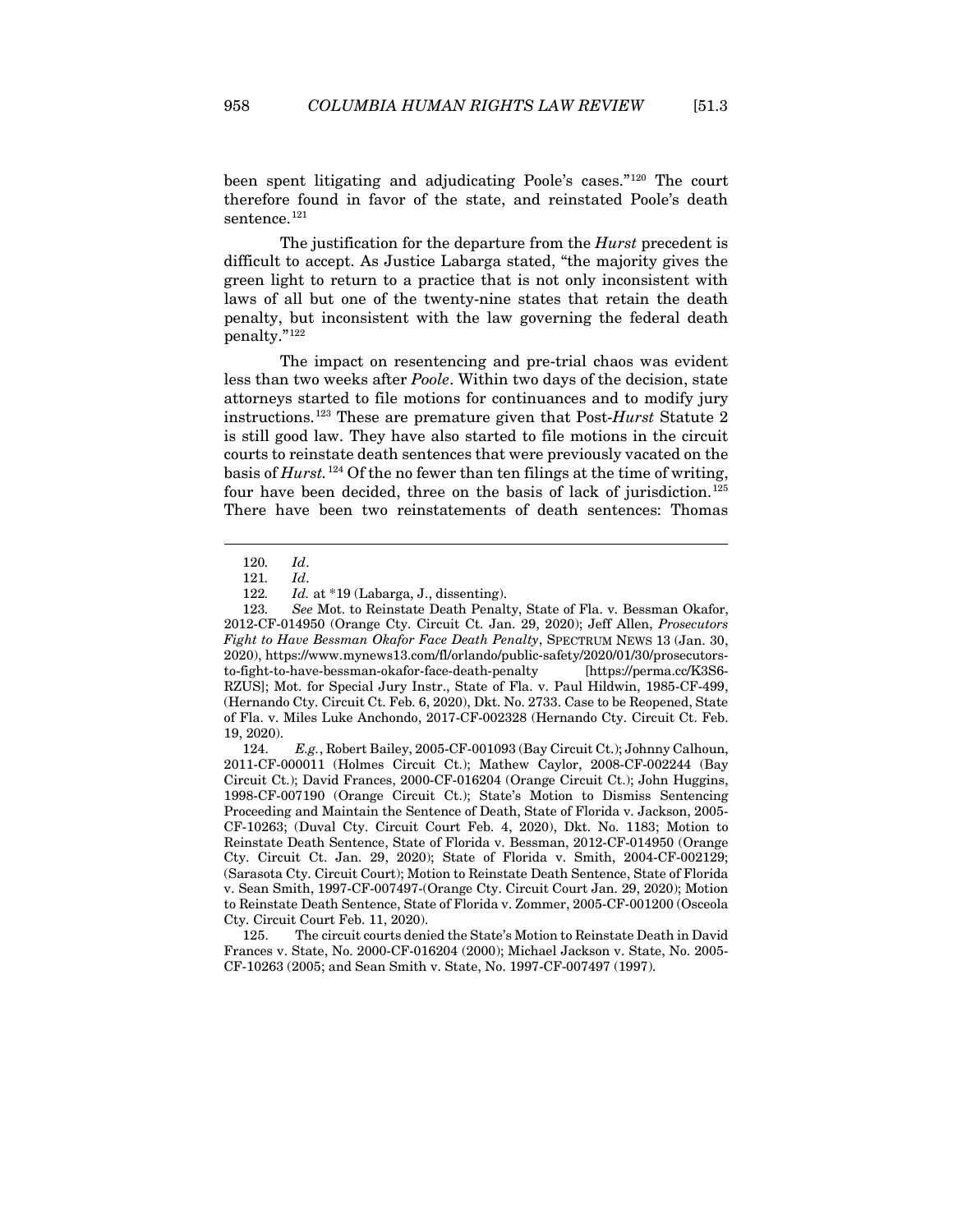McCoy had his death sentence reinstated as a case status hearing sua sponte<sup>[126](#page-22-1)</sup> and James Belcher had his death sentenced reinstated at the request of the State. [127](#page-22-2) At least two continuances have been granted to date and likely many more will follow. In addition, in *Kocaker v. State*, in which the Florida Supreme Court upheld a circuit court's decision to vacate a death sentence in light of *Hurst*, the State has filed a motion for rehearing and requested the reinstatement of the death penalty.[128](#page-22-3) The legislature has indicated that it will not amend the Post-*Hurst*  Statute 2 in the current session.<sup>[129](#page-22-4)</sup>

# <span id="page-22-0"></span>B. *Furman* to *Hurst* to *Poole*: Direct Absolute Outlier Constitutional Violations

Post-*Hurst* Statute 2 Florida was similar to the *Furman* era of 1972, although the constitutional violations related to different amendments: *Hurst* focused on the Sixth Amendment and *Furman* involved the Eighth and Fourteenth Amendments. However, the distinctions do not matter. In the same way that Justice Douglas succinctly connected the Fourteenth and Eighth Amendments in *Furman*, the Florida Supreme Court related the Sixth and Eighth Amendments in *Hurst v. Florida,* as outlined by *Hurst v. State*  discussed above.

Craig Trocino and Chance Meyer found further support for this and address it in their call for Florida to revisit *Proffitt*: "Whilst *Hurst*  is, by its terms, a Sixth Amendment case describing a Sixth Amendment error, it has profound implications on the applicability in Florida of several Eighth Amendment precedents."[130](#page-22-5) Trocino and Meyer found support in Florida Supreme Court Justice Pariente's dissenting comments in Timothy Hurst's direct appeal, in which the Justice explained, "[a]lthough those calls for legislative action have arisen primarily due to *Ring* and Sixth Amendment concerns, the

<sup>126.</sup> State of Florida v. Thomas McCoy (2009) (No. 2009-CF-000257).

<sup>127.</sup> State of Florida v. James Belcher (1999) (No. 1999-CF01156).

<span id="page-22-3"></span><span id="page-22-2"></span><span id="page-22-1"></span><sup>128.</sup> Appellee's Motion for Rehearing/Clarification or for Remand for Reconsideration in Light of *State v. Poole*, Kocaker v. State, No. SC17-1975 (Fla. Jan. 30, 2020).

<span id="page-22-5"></span><span id="page-22-4"></span><sup>129.</sup> News Serv. of Fla., *Florida Senate Not Expected to Take Up Death Penalty Issue*, W. PALM BEACH TV (Jan. 30, 2020), https://www.wptv.com/news/ state/florida-senate-not-expected-to-take-up-death-penalty-issue [https://perma.cc/ 9PVQ-9C9S].

<sup>130.</sup> Trocino & Meyer, *supra* not[e 75,](#page-14-7) at 1128.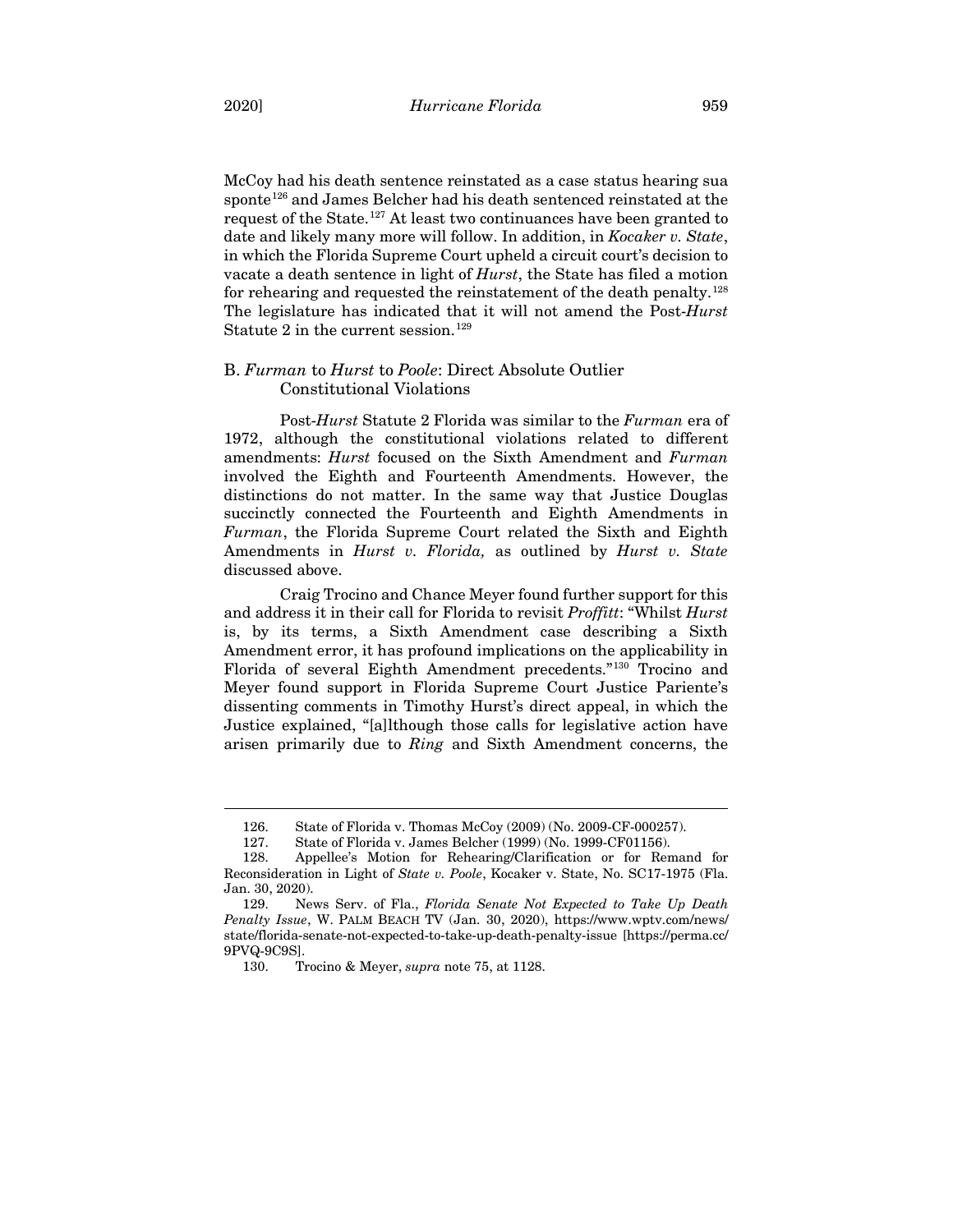Eighth Amendment ramifications of Florida's outlier status are clear."[131](#page-23-1)

While Justice Pariente's focus was on the issue of jury unanimity, he also pointed to the wide acknowledgment that the reliability of a death sentence is contingent upon "adhering to guided procedures that promote a reasoned judgement by the trier of fact."[132](#page-23-2) Jury unanimity clearly enhances reliability.

Regardless of any change in the law, the problem as to whether the jury can adhere to the procedures—which is distinct from the issue of whether the procedures provide the guidance necessary to promote a reasoned judgment—remains. If a statute fails to sufficiently narrow the scope of death penalty eligibility, it cannot provide adequate guidance, and therefore, the decision-makers cannot produce reasoned decisions. A death sentence will be either a product of the random, lightning-like selection found to be unconstitutional by the majority in *Furman*, or less random but discriminatory, which was the key issue of focus for Justice Douglas in *Furman*. Most likely it will be both. Either way the result is the same: a system that cannot meet constitutional requirements, raising serious concerns for public policy makers and requiring reconsideration by the legislature.

## <span id="page-23-0"></span>C. Florida's Statute Fails to Narrow Death Eligibility

When considering current "narrowing" principles in a capital statute, all eyes are on *Hidalgo*. *Hidalgo* was an Arizona state supreme court decision, holding Arizona's capital punishment system constitutional; the Supreme Court declined to review the decision.<sup>[133](#page-23-3)</sup> Like Florida, Arizona had a large number of statutory aggravators, one or more of which must have been in place to constitute a capital charge. In *State v. Hidalgo*, the defendant argued that Arizona's numerous aggravators meant that the statute failed to "genuinely narrow the class of persons eligible for the death penalty" because many murder cases contain multiple statutory aggravators,<sup>[134](#page-23-4)</sup> with any murder case

<span id="page-23-1"></span><sup>131.</sup> Hurst v. State, 147 So. 3d 435, 451 (Fla. 2014) (Pariente, J., concurring in part and dissenting in part).

<sup>132</sup>*. Id.* at 451 (quoting Steele v. State, 921 So. 2d 538, 549 (Fla. 2005)).

<span id="page-23-3"></span><span id="page-23-2"></span><sup>133.</sup> State v. Hidalgo, 390 P.3d 783, 798 (Ariz. 2017), *cert. denied*, 138 S. Ct. 1054 (2018).

<span id="page-23-4"></span><sup>134.</sup> *See* State v. Hidalgo, 390 P.3d 783, 789–91 (Ariz. 2017) ("To be constitutionally sound, 'a capital sentencing scheme must genuinely narrow the class of persons eligible for the death penalty and must reasonably justify the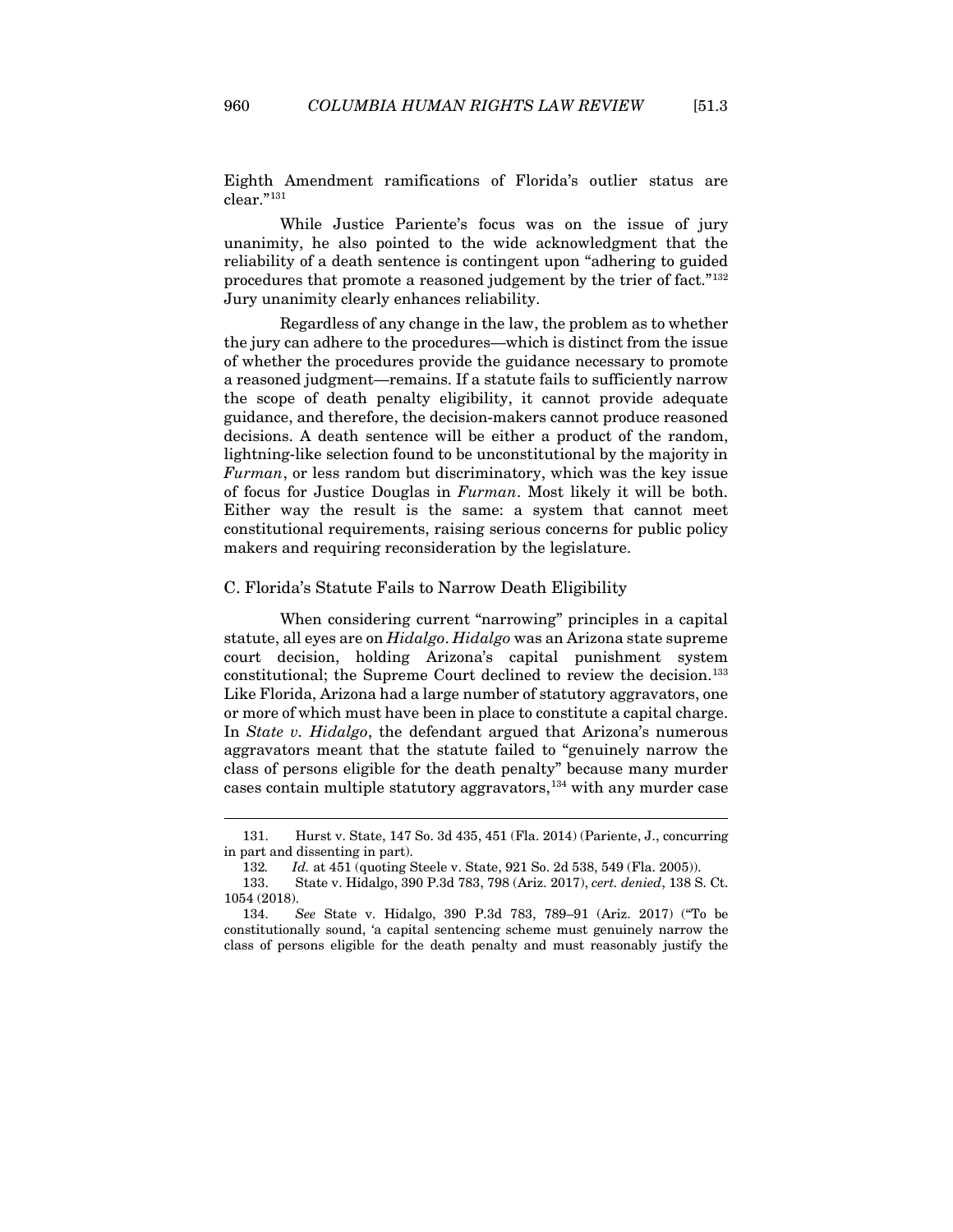by nature having one or more of the statutory aggravators. Therefore, the current narrowing in Arizona death penalty cases did not pass "constitutional muster."[135](#page-24-0)

The Arizona Supreme Court rejected Hidalgo's claim, and the U.S. Supreme Court declined to review the decision.<sup>[136](#page-24-1)</sup> Key to the denial was the failure of the state courts to fully examine the empirical data presented, not the substance of the actual claim. Justice Breyer directly pointed to relevant empirical evidence, which had arrived in the Supreme Court without being evaluated by experts and the courts below.[137](#page-24-2) Echoing the dissent in *Glossip*, [138](#page-24-3) Justice Breyer wrote that future capital defendants "may have the opportunity to fully develop a record . . . [making the issue] better suited for certiorari,"[139](#page-24-4) inviting empirical studies as part of a more fully developed record.

Florida, with more statutory aggravators than Arizona, is in a similar position with respect to the method of narrowing death-eligible cases in its capital sentencing scheme. The doubling of aggravators, as described in Part I, underlines the extensive categories of first-degree murders that are eligible for the death penalty in Florida. With the addition of the categories of felony murder, the broad-ranging EHAC and CCP aggravators, and the insertion of victim types, one would be hard-pressed to find a murder that does not fit within the eligibility criteria.

The legislation is blatantly insufficient to provide the narrowing necessary to comply with the Constitution. The same is true with respect to providing guidance to the prosecution and the judiciary. As Trocino and Meyer stated: "the channeling of judicial discretion achieved by the statutory enumeration of a finite number of aggravating circumstances has diminished."[140](#page-24-5)

<span id="page-24-0"></span>imposition of a more severe sentence on the defendant compared to others found guilty of murder.'" (quoting Lowenfield v. Phelps, 484 U.S. 231, 244 (1988)); Hidalgo v. Arizona, 138 S. Ct. 1054, 1054 (2018) (Breyer, J., respecting the denial of certiorari).

<sup>135</sup>*. Lowenfield,* 484 U.S. at 244.

<sup>136.</sup> *Hidalgo*, 390 P.3d at 798, *cert. denied*, 138 S. Ct. 1054 (2018).

<sup>137</sup>*. Id*. at 1057.

<span id="page-24-2"></span><span id="page-24-1"></span><sup>138</sup>*.* Glossip v. Gross, 135 S. Ct. 2726, 2755 (2015) (Breyer, J., dissenting). 139*. Hidalgo,* 138 S. Ct. at 1057 (Breyer, J., respecting the denial of

<span id="page-24-5"></span><span id="page-24-4"></span><span id="page-24-3"></span>certiorari).

<sup>140.</sup> Trocino & Meyer, *supra* not[e 75,](#page-14-7) at 1172.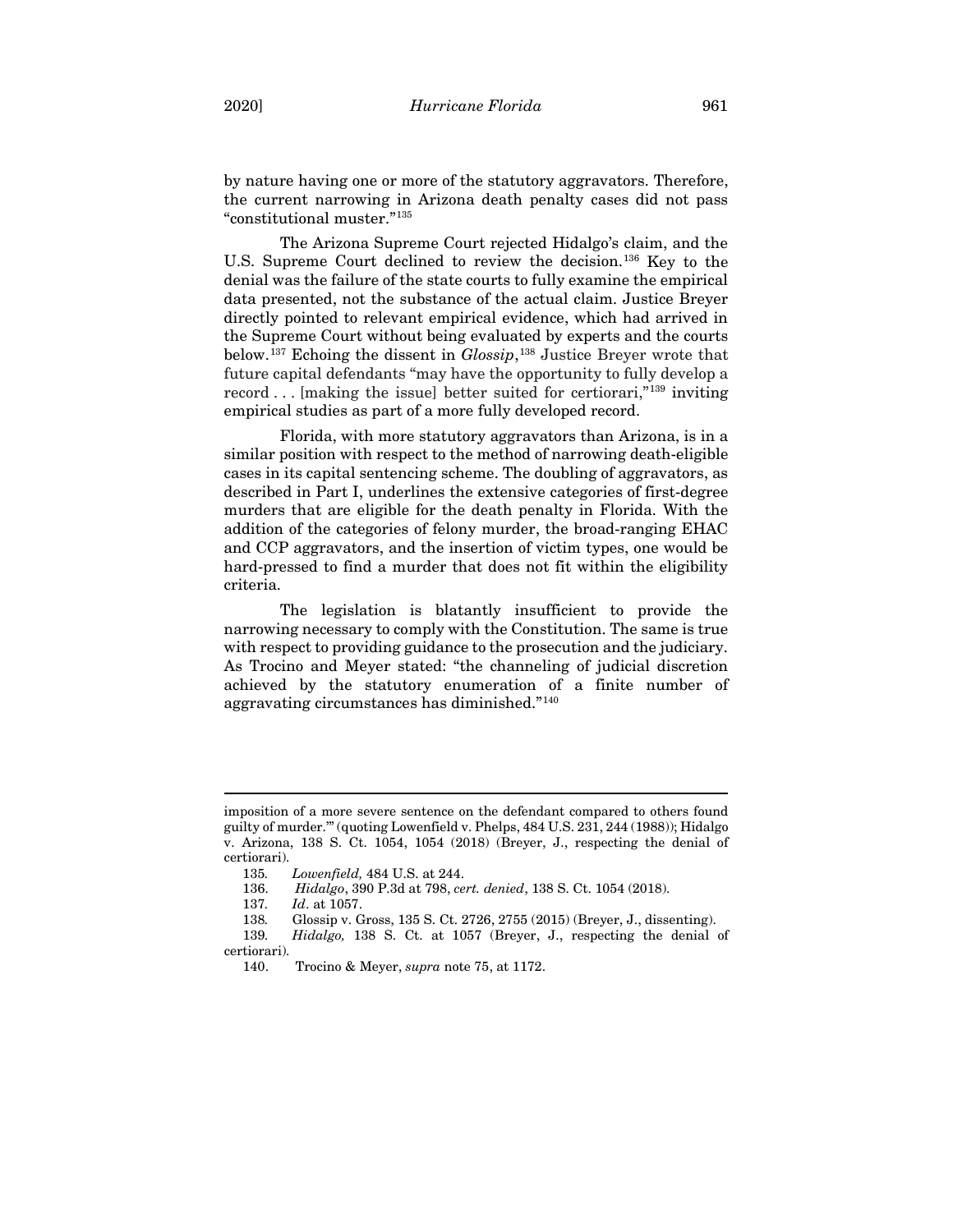## <span id="page-25-0"></span>D. Unfettered Discretion

The role of prosecutors is key to the narrowing process, but often overlooked:

> In order for the sentencer to impose death, the prosecutor must first decide to seek death. The decision of the prosecutor to seek the death penalty, like most prosecutorial charging decisions, is a low-visibility, high-discretion decision which has critical implications for the subsequent handling of the case.<sup>[141](#page-25-1)</sup>

Cases that could be prosecuted as death penalty cases are narrowed to those actually pursued by the prosecutor's informed legal discretion. Initial observations of charging decisions demonstrate a random pattern, with prosecutors acting with unfettered discretion and using very different standards. In Florida, there are twenty prosecutors elected as Chief State Attorneys, one for each of the twenty judicial circuits making up the sixty-seven counties across the State. There is no standardized system for determining in which cases to file for death beyond what is contained in the statute discussed above.

This role of the prosecutor in the narrowing process was considered in *Hidalgo*. Justice Breyer acknowledged Arizona's argument that prosecutorial discretion formed part of its method of constitutional narrowing but rejected it outright, holding that narrowing should take place at "the stage of legislative definition."[142](#page-25-2) The same could be said in respect to judicial discretion, although the post-*Hurst* statute has gone some way to correct this deficiency by making the jury decision of life imprisonment binding upon the judge, as discussed in Part I.

<span id="page-25-2"></span><span id="page-25-1"></span><sup>141.</sup> Raymond Paternoster, *Prosecutorial Discretion in Requesting the Death Penalty: A Case of Victim-Based Racial Discrimination*, 18 LAW & SOC'Y REV. 437, 438 (1984).

<sup>142.</sup>

<sup>[</sup>T]he Arizona Supreme Court seemed to suggest that *prosecutors* may perform the narrowing requirement by choosing to ask for the death penalty only in those cases in which a particularly wrongful first-degree murder is at issue . . . . However, that reasoning cannot be squared with this Court's precedent—precedent that insists that States perform the 'constitutionally necessary' narrowing function 'at the stage of *legislative* definition.'

Hidalgo v. Arizona, 138 U.S. 1054, 1057 (Breyer, J., respecting the denial of certiorari) (internal citations omitted).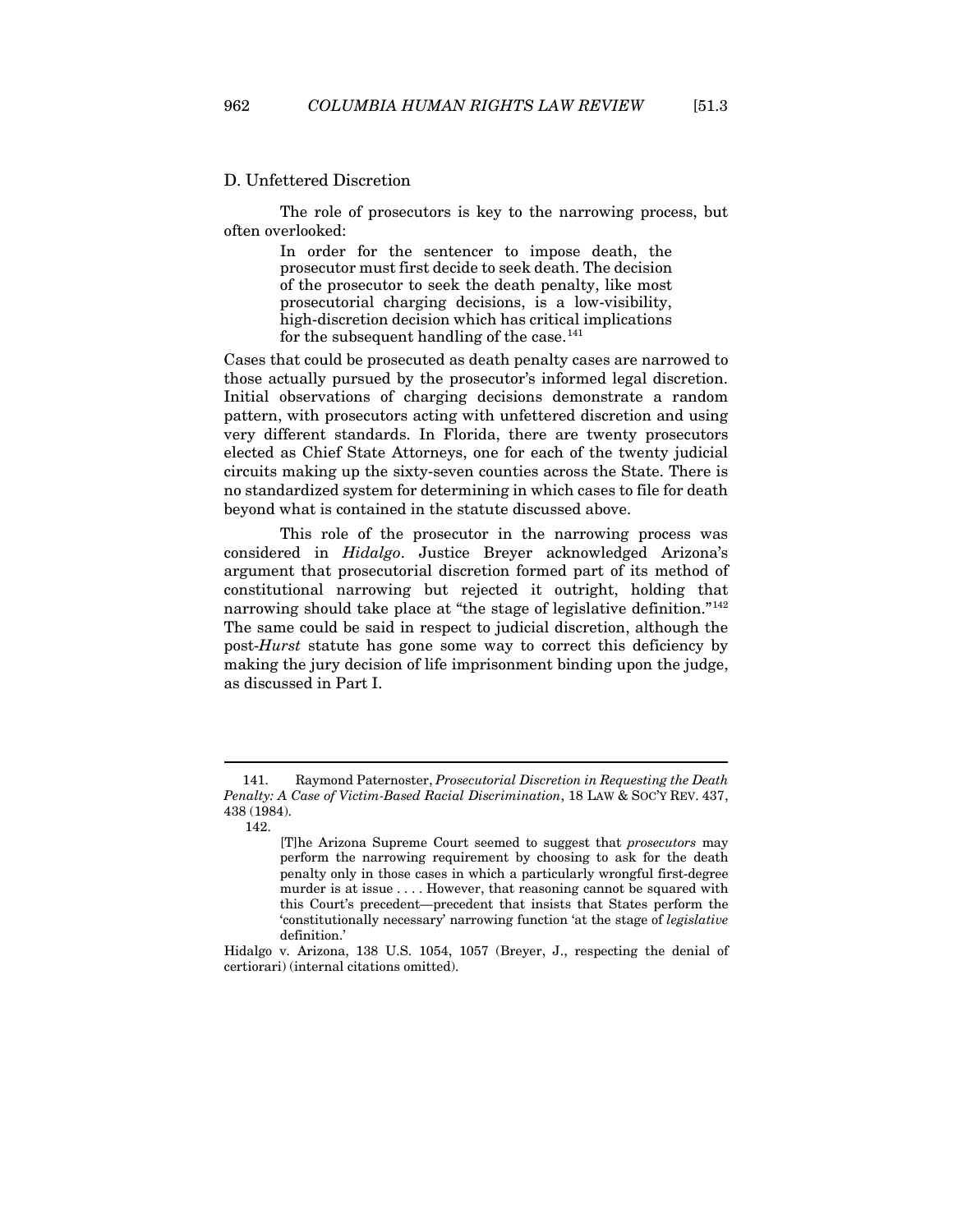# <span id="page-26-0"></span>E. Retroactive Application of *Hurst* is Arbitrary and in Violation of the Constitution

Rather than commute all those under a sentence of death to life imprisonment without the possibility of parole in response to *Hurst*, as it did in its response to *Furman*, the Florida Supreme Court instead drew an arbitrary line through death row. In its decisions in *Mosley v. State*[143](#page-26-1) and *Asay v. State*, [144](#page-26-2) the Florida Supreme Court held that those whose death sentences were final at the time of *Ring*, on June 24, 2002, were not eligible for *Hurst* relief. All those whose death sentences were not final at that time were eligible for relief under *Hurst*, but if the jury unanimously voted for death even if it was incorrectly informed that it was not required to do so, $^{145}$  $^{145}$  $^{145}$  or if the defendant waived a jury at penalty proceedings<sup>[146](#page-26-4)</sup> or post-conviction proceedings, [147](#page-26-5) the error was harmless.

The Florida Supreme Court has recently invited a full briefing on whether it should reverse its original decisions (*Asay, Mosley,* and *James*).[148](#page-26-6) As noted above in the discussion regarding *Poole,* the composition of the Florida Supreme Court has changed since *Mosley* and *Asay* and only three of the same justices remain. Significantly, this includes Justice Charles Canady, who now sits as Chief Justice, and Justice Ricky Polston, both of whom dissented from every resentencing decision. *Poole* has provided insight as to where the Florida Supreme Court is going: it is likely that the court will reverse its ruling on retroactivity entirely, or on only those cases that require additional fact-finding by the jury. This raises additional concern regarding the arguments laid out in Section III.C on Florida's failure to narrow the application of the death penalty: the majority of the aggravators will not require fact-finding by a jury but will be simply established by a record. For example, confirming that a person was on probation will be established by probation papers when there is no record of a jury's unanimous finding in respect to past cases. In addition, of course, the issue remains as to how the Florida Supreme Court will reconcile its recent and new decisions with the final judgments vacating the death sentences of those eligible for *Hurst* relief, a significant number of

<sup>143</sup>*. See* Mosley v. State, 209 So.3d 1248, 1276 (Fla. 2016).

<sup>144.</sup> Asay v. State, 210 So.3d 1, 11 (Fla. 2016).

<sup>145.</sup> *See* Davis v. State, 207 So.3d 142, 175 (Fla. 2016).

<sup>146.</sup> *See* Mullens v. State, 197 So.3d 16, 38 (Fla. 2016).

<sup>147.</sup> *See* State v. Silvia, 253 So.3d 349, 351–52 (Fla. 2018).

<span id="page-26-6"></span><span id="page-26-5"></span><span id="page-26-4"></span><span id="page-26-3"></span><span id="page-26-2"></span><span id="page-26-1"></span><sup>148.</sup> Owen v. State*,* Case No. SC18-810, 2019 Fla. LEXIS 1643, at \*1 (Fla. Apr. 24, 2019).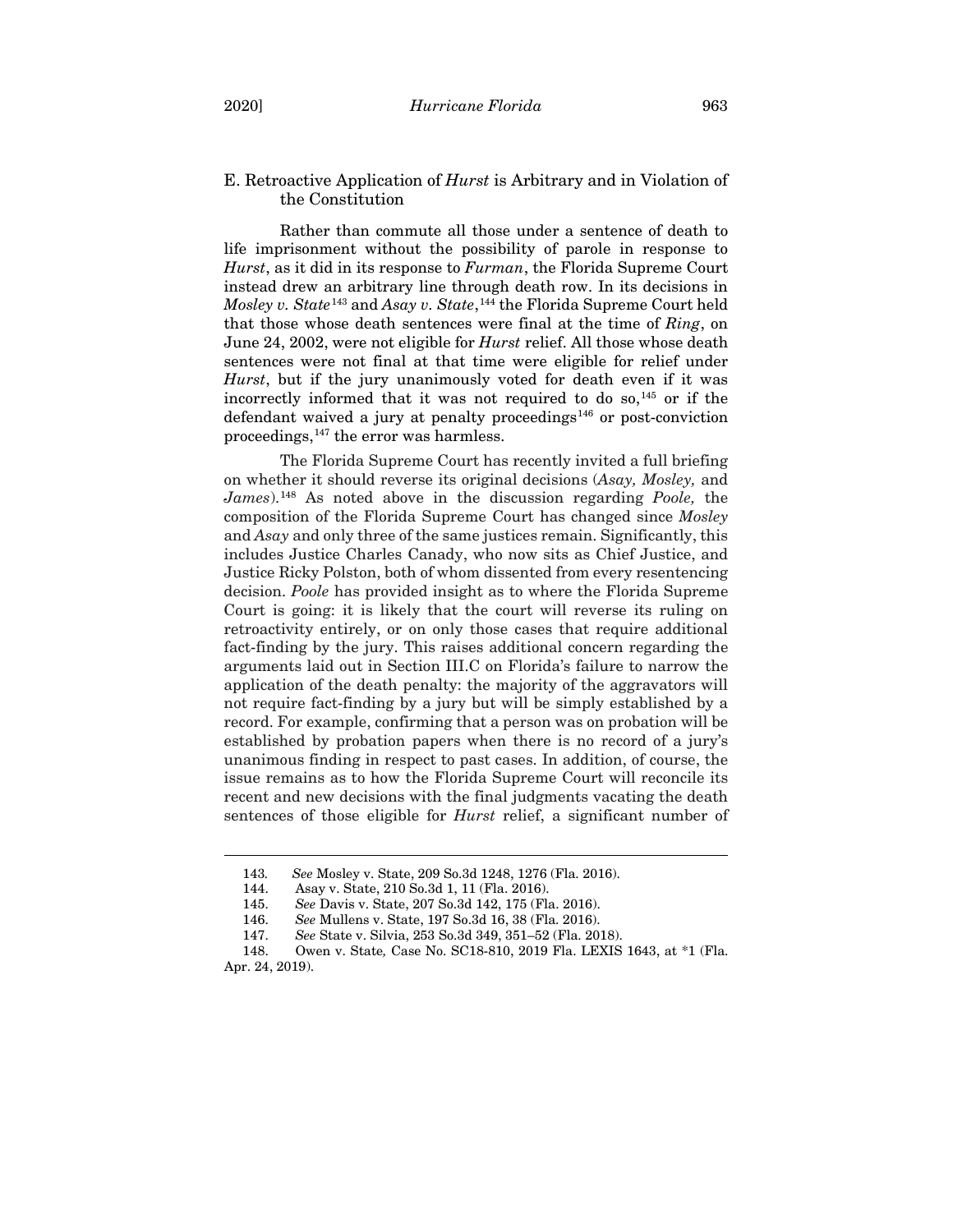<span id="page-27-0"></span>whom had already been resentenced to life. The precise numbers are discussed below in the provisional findings.

## III. EMPIRICAL RESEARCH

Empirical evidence examining the application of the death penalty across the USA is of paramount importance. As discussed above, the courts over the last fifty years have consistently referred to research that suggests the system is continuously failing to impose the death penalty in a manner which meets the requirements of the Constitution. Its impact is best demonstrated by the finding in *State v. Gregory*, where Washington State found its capital sentencing system to be in violation of its state constitution, on the basis of empirical evidence proving its imposition in a racially biased manner.<sup>[149](#page-27-1)</sup> This empirical data was outlined in the "Beckett Report."[150](#page-27-2)

The Beckett Report described significant county-to-county variation in seeking the death penalty across Washington, and ruled out population density, political orientation or fiscal capacity as explaining the differences.[151](#page-27-3) Rather, the evidence demonstrated that only a small portion of the variance could be explained by case characteristics, and the most significant influencing factor on jurors was the race of the defendant.[152](#page-27-4) Beckett found that black defendants were four-and-a-half times more likely to be sentenced to death than similarly situated white defendants and convinced the court to find Washington's system of imposing death in violation of the state constitution.[153](#page-27-5)

The Beckett Report's empirical evidence demonstrates that race should be a key concern and a central factor tested in any empirical research on the imposition of the death penalty in the United States, especially in the South, due to its history and the practice of slavery. Additional support is found in David C. Baldus' 1983 study, which indicated that black defendants who were convicted of killing white victims had a higher likelihood of receiving the death penalty,

<sup>149.</sup> State v. Gregory, 427 P.3d 621, 627 (Wash. 2018).

<span id="page-27-5"></span><span id="page-27-4"></span><span id="page-27-3"></span><span id="page-27-2"></span><span id="page-27-1"></span><sup>150.</sup> KATHERINE BECKETT & HEATHER EVANS, THE ROLE OF RACE IN WASHINGTON STATE CAPITAL SENTENCING, 1981–2014 (Oct. 13, 2014), https:// files.deathpenaltyinfo.org/legacy/documents/WashRaceStudy2014.pdf [https:// perma.cc/3THJ-989W].

<sup>151</sup>*. Id*. at 31.

<sup>152</sup>*. Id*.

<sup>153</sup>*. Id*. at 30.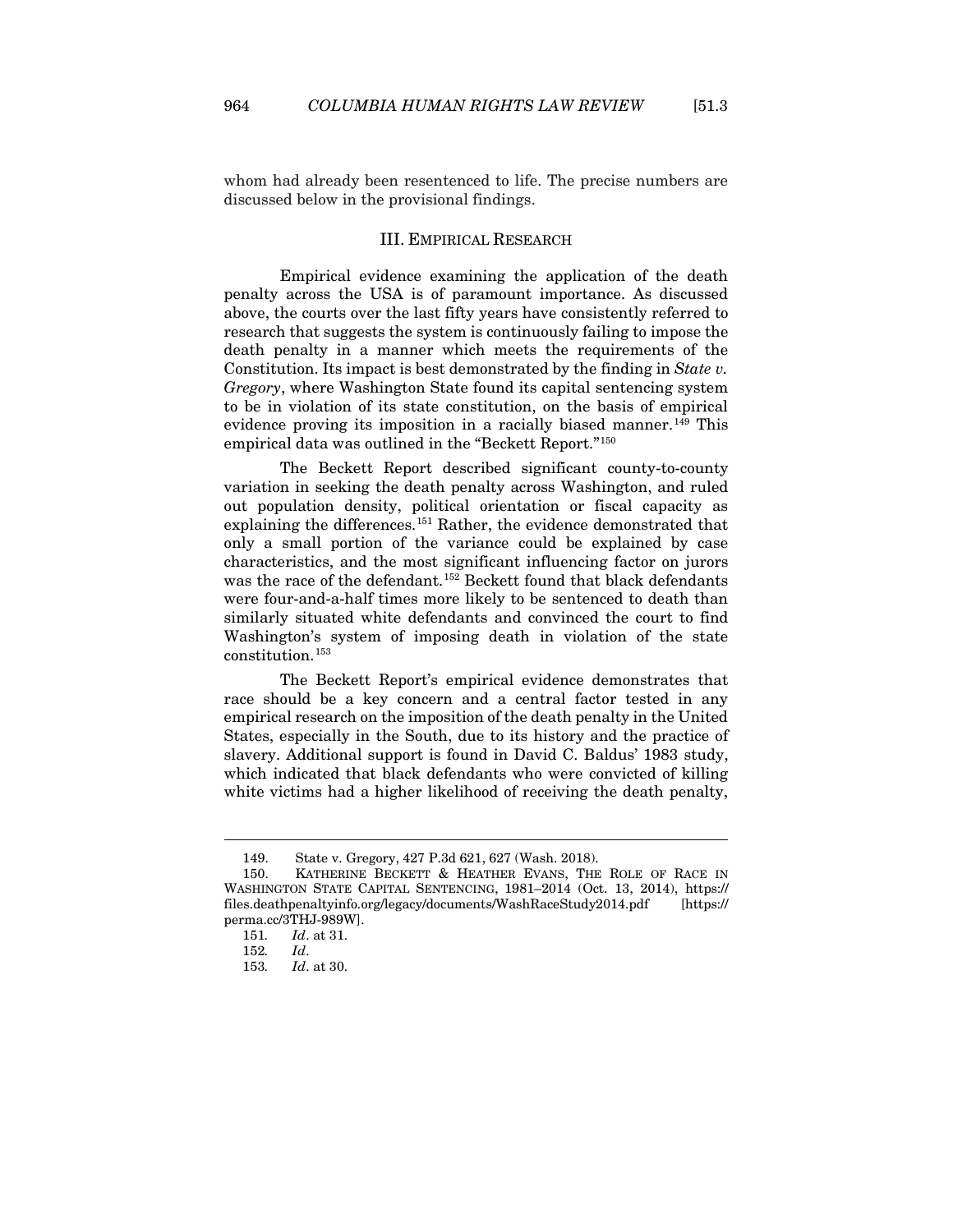all else equal.[154](#page-28-1) Admittedly, the Supreme Court held that Baldus' findings were not sufficient to demonstrate purposeful discrimination or a significant risk of racial bias affecting Georgia's system.[155](#page-28-2)

## <span id="page-28-0"></span>A. Methodology

The first step in data collection was identification of all persons facing the death penalty in Florida, beginning in March of 2016. Research to date was inconclusive, and it became evident that no one in Florida had any idea of the critical information confirming how many people were at the time indicted and eligible for the death penalty across the state. Indeed, oral argument before the Florida Supreme Court in *Durousseau v. State*<sup>[156](#page-28-3)</sup> indicated uncertainty around how many people faced a sentence of death at the time, despite tracking by the Department of Corrections[157](#page-28-4) and the work of Professor Michael Radelet.<sup>[158](#page-28-5)</sup> At the time, Florida was a no-notice state, meaning that the law did not require prosecutors to file a notice of intention to seek the death penalty. However, Post-*Hurst* Statute 1 introduced the requirement of a notice listing the aggravators the prosecutor intended to prove within forty-five days of arraignment.<sup>[159](#page-28-6)</sup> Therefore, effective March 7, 2016, the prosecutor's application of the aggravating factors in first-degree murder cases could be more easily and accurately monitored. The authors identified and monitored first-degree murder cases.

Data were collected on whether a notice of intention to seek death was filed and, if so, the aggravators listed, as well as information relating to the prosecuting jurisdiction, the demographics of the

<span id="page-28-6"></span>159. FLA. STAT. § 782.04(1)(b) (2016).

<span id="page-28-1"></span><sup>154.</sup> David C. Baldus et al., *Comparative Review of Death Sentences: An Empirical Study of the Georgia Experience*, 74 J. CRIM. L. & CRIMINOLOGY 661, 684 (1983).

<sup>155</sup>*.* McCleskey v. Kemp, 481 U.S. 279, 313 (1987).

<span id="page-28-3"></span><span id="page-28-2"></span><sup>156</sup>*.* Appeal of denial of Post-Conviction Relief, Durousseau v. State, No. SC15-1276 (Fla. 9, 2016), https://thefloridachannel.org/videos/6916-floridasupreme-court-oral-arguments-paul-durousseau-v-state-sc15-1276/

<sup>[</sup>https://perma.cc/FN65-YDF6] (last visited Jan. 31, 2020).

<sup>157</sup>*. See Death Row Roster*, *supra* not[e 74](#page-14-8)

<span id="page-28-5"></span><span id="page-28-4"></span><sup>158</sup>*. See, e.g*., Michael Radelet & Ben G. Cohen, The Predictable Disarray: Ignoring the Jury in Florida Death Penalty Cases (2017) (unpublished manuscript) (available on SSRN) (reviewing the history of death penalty statues in Florida while providing a census of cases in Florida); *see also* Michael L. Radelet, *Overriding Jury Sentencing Recommendations in Florida Capital Cases: An Update and Possible Half-Requiem*, 2011 MICH. ST. L. REV. 793 (2011) (noting instances in which trial judges have overridden jury recommendations to impose the death penalty).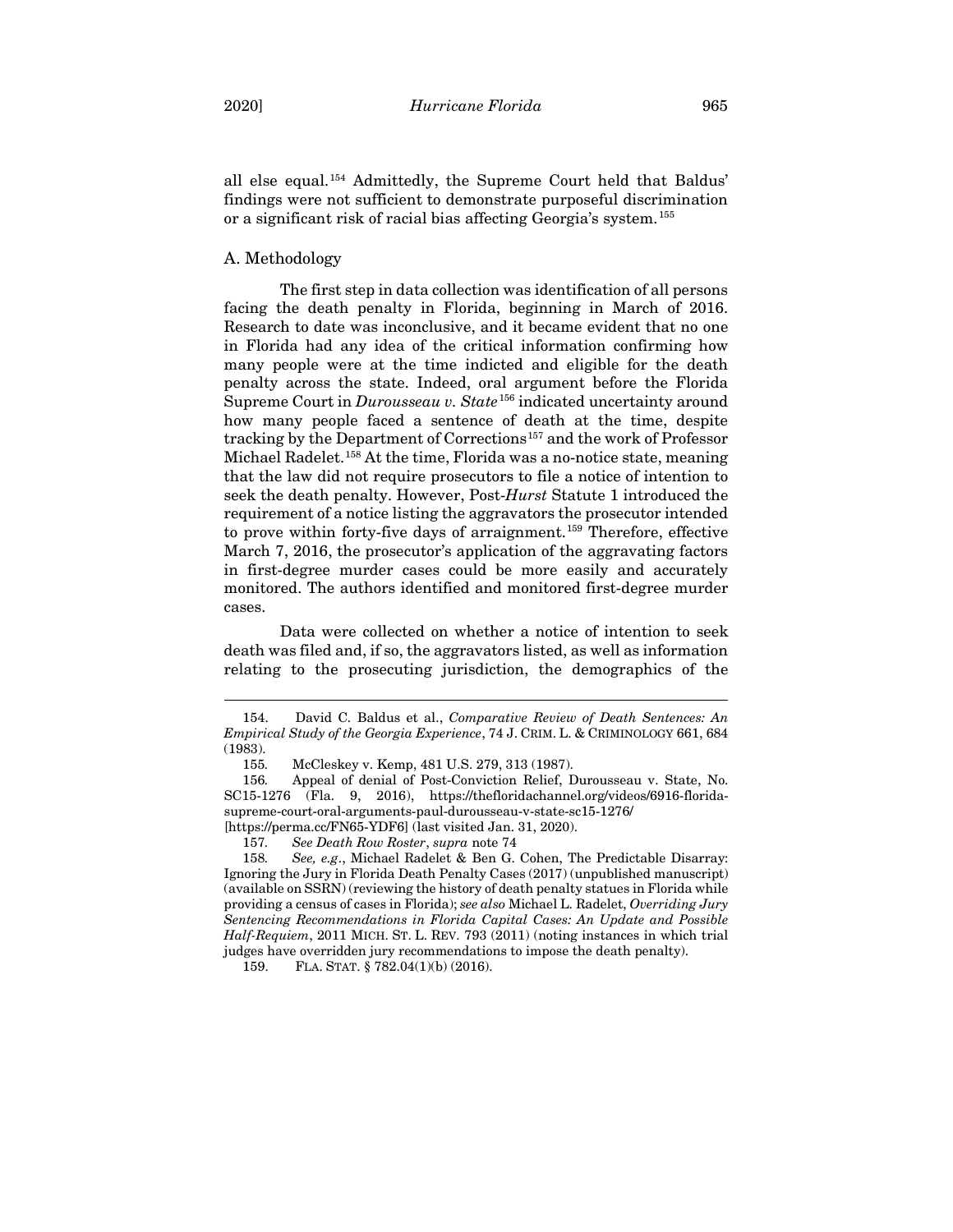defendant and victims. The key actors, such as state attorneys, defense attorneys, and judges, were noted. In addition, information pertaining to jury decision-making was also sought for cases that resulted in capital trials.

Uniquely, this database is live, actively reviewing and tracking cases as they proceed through the system in Florida. Upon identification, each case is allocated to and reviewed by a team, whereby a pro bono attorney and/or legal research assistant reviews each case. The team possesses a wide range of expertise from a variety of legal backgrounds. Each member is trained to review capital cases and code the information in accordance with a standardized form linking to the database.

The identification of cases made use of Florida's "open sunshine" laws which promote freedom of information<sup>[160](#page-29-0)</sup> and enable easy access to data from almost all sixty-seven counties in Florida. Public information requests for a list of all open, predisposed, firstdegree murder indictments were submitted to all sixty-seven county clerks of court across Florida. The authors prioritized the rankings based on a ten-year duration, but also calculated alternative durations in their preliminary research. Data were collected on whether a notice of intention to seek death was filed and, if so, whether the aggravators were listed. Data also included information relating to the prosecuting jurisdiction, the demographics of the defendant and victims, as well as key actors such as state attorneys, defense attorneys, and judges. These results are reported in Figures 1 and 2 in the provisional findings below.

The public record requests were also submitted to all twenty state attorneys and the relevant county clerks. Between the two sources, a response from all circuits was achieved: around 78% of clerks and 60% of state attorneys responded. The extent of the information received varied greatly depending upon the systems in place in each office. Since this time, a further three cycles of requests to update the data with new indictments of first-degree murder have been processed.

In 2018, state attorneys were also asked to confirm any policy or procedure they had in place for determining which cases were death eligible and when a notice of intention to seek death would be filed. The response rate was much lower: just 40%. One office attracted high profile attention on its decision-making process as a result of Chief State Attorney Aramis Ayala's public announcement that she would

<span id="page-29-0"></span><sup>160.</sup> FLA. STAT. § 119.01 (2019).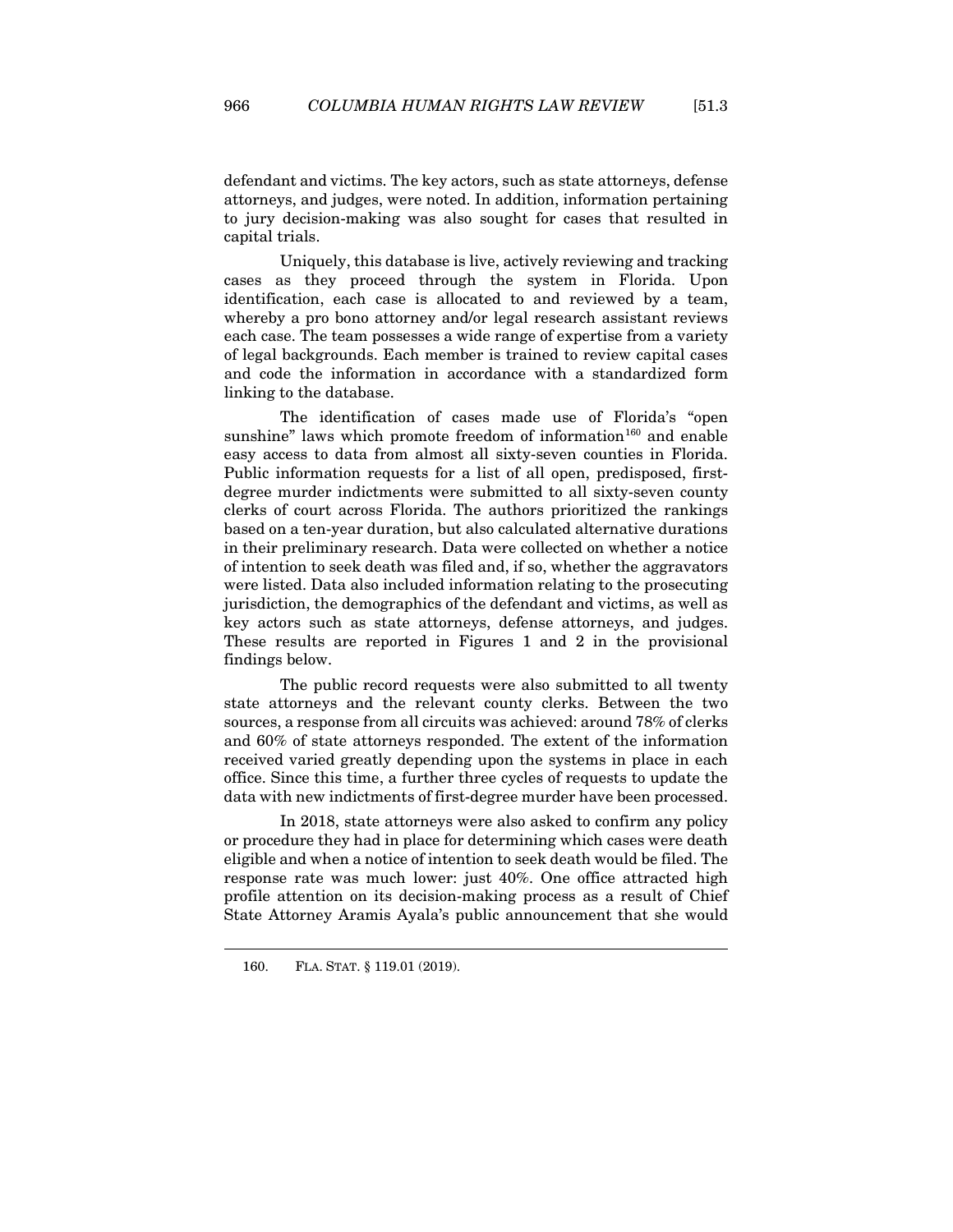not be seeking the death penalty in any of the cases arising in the Ninth Circuit. This prompted statewide criticism and the transfer of twenty-nine first-degree murder cases, by executive order, to a prosecutor who would review death eligibility.[161](#page-30-1) Ayala challenged the governor's removal of cases from her jurisdiction. The Florida Supreme Court ruled against her, holding that the governor had "good and sufficient reason" to remove the cases on the basis of Ayala's "blanket refusal to pursue the death penalty in any case despite Florida law establishing the death penalty as an appropriate sentence under certain circumstances."[162](#page-30-2) Ayala then announced the establishment of a seven-person panel to determine in which cases one should seek the death penalty.[163](#page-30-3)

In addition to the public record requests, a review of all cases of those already on death row was required in order to identify those that were eligible for *Hurst* relief. Death finality dates and jury votes were collected ahead of the *Mosely* and *Asay* decisions in prediction of the Florida Supreme Court's retroactive application of *Hurst*. As such, the researchers were able to quickly identify those that would return for new penalty phase trials and track the orders vacating their death sentence. These cases were added into the pre-trial database to accurately predict the number of death penalty cases being prosecuted across Florida and better monitor the ultimate re-decision-making under the new capital sentencing system.

## <span id="page-30-0"></span>B. The Challenges to Empirical Research in Florida

One challenge is the lack of a centralized system across Florida. In undertaking the data collection, the authors identified between seven and thirteen different software systems that were employed by the clerks across the sixty-seven counties. In addition, each clerk adopts different administrative procedures. Almost half rely upon a particular platform to enable electronic access to the court docket and documents. However, there remain sixty-seven different administrative procedures which result in varying levels of access to

<span id="page-30-1"></span><sup>161.</sup> Gal Tziperman Lotan, *State Attorney Ayala Rescinds Her Death-Penalty Ban*, ORLANDO SENTINEL (Sept. 1, 2017), https://www.orlandosentinel.com/ news/breaking-news/os-aramis-ayala-death-penalty-press-conference-20170831 story.html [https://perma.cc/T8CT-BYLV].

<sup>162.</sup> Ayala v. Scott, 224 So.3d 755, 757–58 (Fla. 2017).

<span id="page-30-3"></span><span id="page-30-2"></span><sup>163</sup>*.* Merrit Kennedy, *After Losing in Court, Florida Anti-Death-Penalty Prosecutor Charts Way Forward*, NPR (Sept. 1, 2017), https://www. npr.org/sections/thetwo-way/2017/09/01/547985395/after-losing-in-court-floridaanti-death-penalty-prosecutor-charts-way-forward [https://perma.cc/V7H5-9QNS].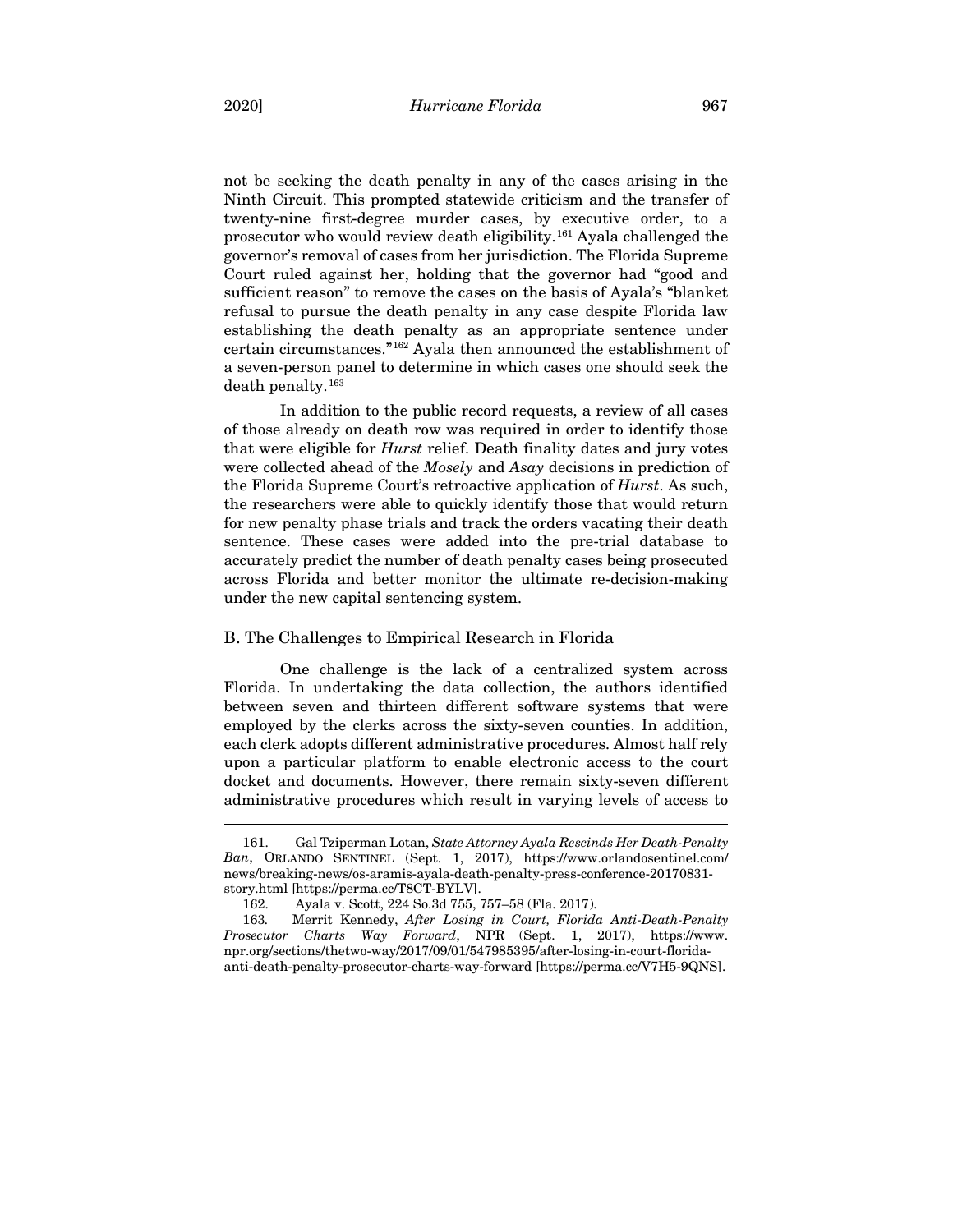documents online. For example, Miami-Dade County allows for docket access online but little to no documents are scanned and uploaded. Reviewing the court files still requires a public record request to access files in person. Taylor County does not provide access without a \$10 fee, and Suwanee County provides no electronic access at all. In contrast, Hillsborough County provides full access electronically, including the ability to review scanned copies of key documents uploaded to the file. The county is also the only one coding capital offenses, enabling easy identification of death cases and access to key documents.[164](#page-31-0)

The ability of the remaining courts to identify the first-degree murder indictments and further identify those where the death penalty was being sought was severely limited. This was exacerbated by the high number of first-degree murder prosecutions, producing a large number of cases. There are currently over 1500 entries in the database, though this includes cases which have been disposed of since March 1, 2016. In addition, many counties requested payment in order to be able to provide the information. If the authors had been in a position to pay for the information and not negotiated extensively for a method enabling free access, the costs of obtaining a simple list of current firstdegree murder cases could have reached a total of \$500,000, with \$160,000 being paid yearly to maintain the database. The issue of centralization is a matter that the authors have been liaising on with clerks and policymakers. It is clear that without legislation that more sophisticated monitoring procedures will not be adopted.

Over the duration of the research, great strides have been made with respect to the centralization of data. Florida's recent criminal justice data transparency law now requires all state entities to collect and report data to the Florida Department of Law Enforcement ("FDLE").<sup>[165](#page-31-1)</sup> This indicates an increased awareness of the gaps in knowledge of how the criminal justice system is operating, as well as an understanding of the importance of empirical evidence for policymakers making decisions. However, the development is expensive—with a price tag of  $$1.75$  million<sup>166</sup>—and progress has been slow, with FDLE's director of Criminal Justice Information Services

<span id="page-31-0"></span><sup>164.</sup> All information regarding data collection recorded and noted by authors in the process of their research.

<sup>165.</sup> FLA. STAT. § 943.6871 (2018).

<span id="page-31-2"></span><span id="page-31-1"></span><sup>166.</sup> *Landmark Florida Legislation Sets New Standard for Data Collection and Transparency*, COUNCIL OF STATE GOV'TS (Apr. 18, 2018), https:// csgjusticecenter.org/jr/posts/landmark-florida-legislation-sets-new-standard-fordata-collection-and-transparency/ [https://perma.cc/RE62-GJHK].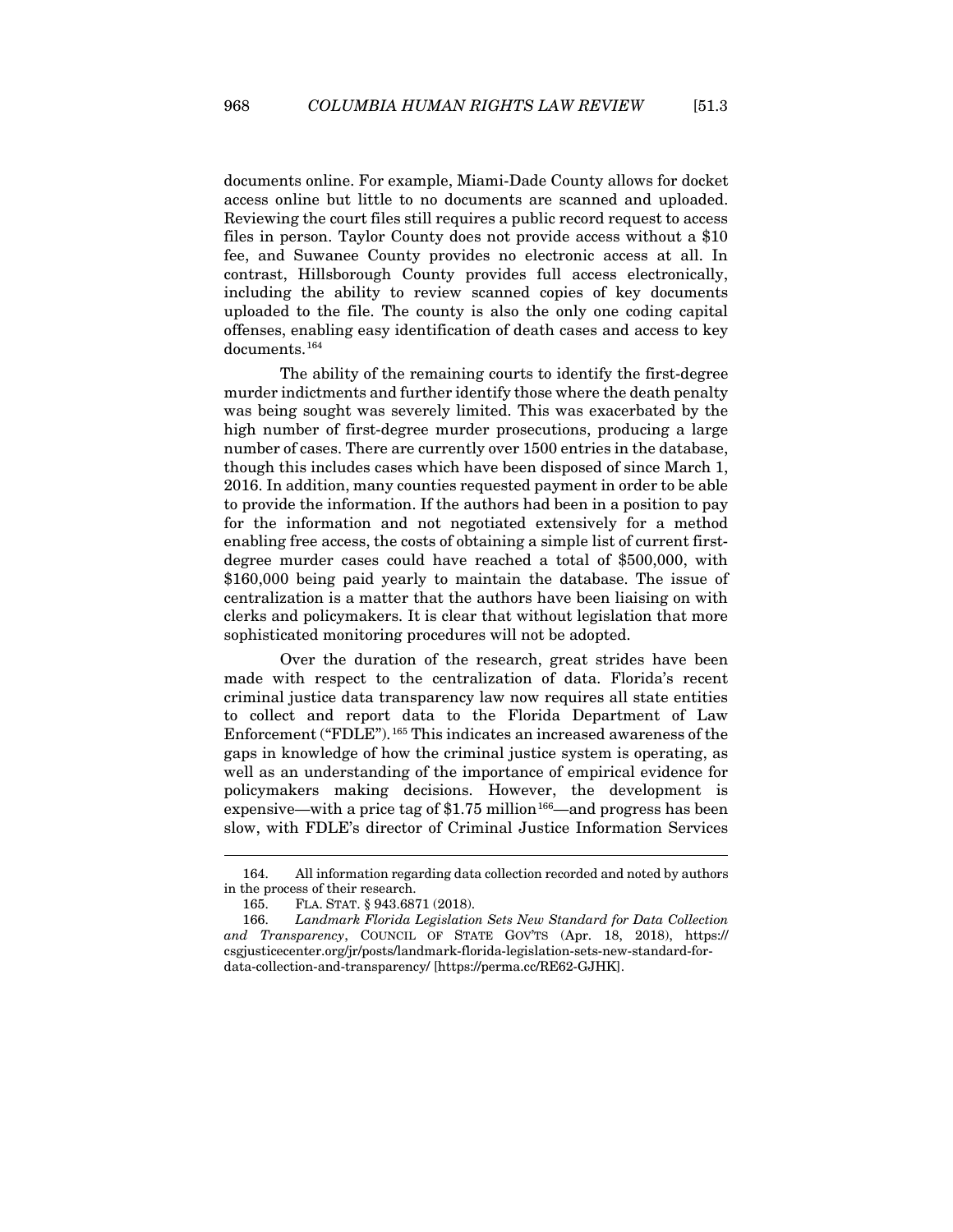pointing to the fact that sixty-seven counties continue to use "slightly different systems."<sup>[167](#page-32-1)</sup> In addition, the statute does not address how decisions are being made as to when to pursue the death penalty. It focuses on bail, race, probation/parole revocations, and plea deal terms.[168](#page-32-2) Importantly, the key issue is how the prosecutors are applying the legislation to determine who should live and who should die, and how the issues such as race, and gender factor into these decisions. This application in practice is an issue the authors continue to raise and are yet to be successful in including as one of the items of data to be reported.

The live nature of the data that is being recorded is unique, and regular updates on each dataset are required in order to keep a current and meaningful record. For this analysis, a snapshot of the data in a fixed time period is used.

The authors are conscious of the importance of robust coding and have ploughed a large amount of resources into detailed training. The coding training also covers an overview of the Florida system, the overarching aims of the data collection and the very specific coding requirements for this data set. In addition to this training, the authors host a monthly online meeting open to all participants and ad hoc continued training on issues as they arise. Before more deeply delving into this data to a greater extent, we acknowledge that the robust coding needs independent verification.

#### <span id="page-32-0"></span>C. Provisional Findings

With the difficulties described above, we have been limited in undertaking the necessary steps for solid statistical testing and therefore rely on descriptive statistics only at this stage. In addition, as we go about updating, reviewing, and further preparing the data collected to date, we are mindful that the only position we can provide is insight at the time of writing. This is especially the case as the state resolves more cases by waiving death, often in exchange for a guilty plea. As such, the following findings are all provisional.

An examination of the number of death sentences across Florida as detailed in Figures 1 and 2 below reveal that over the tenyear period of 2006–2016, five of the twenty judicial circuits were

<span id="page-32-2"></span><span id="page-32-1"></span><sup>167.</sup> Jacob Ogles, *Criminal Justice Database Moving Slowly*, FLA. POL. (Sept. 17, 2019), https://floridapolitics.com/archives/306027-criminal-justicedatabase-moving-slowly [https://perma.cc/3Z78-GLQR].

<sup>168.</sup> FLA. STAT. § 943.6871 (2018).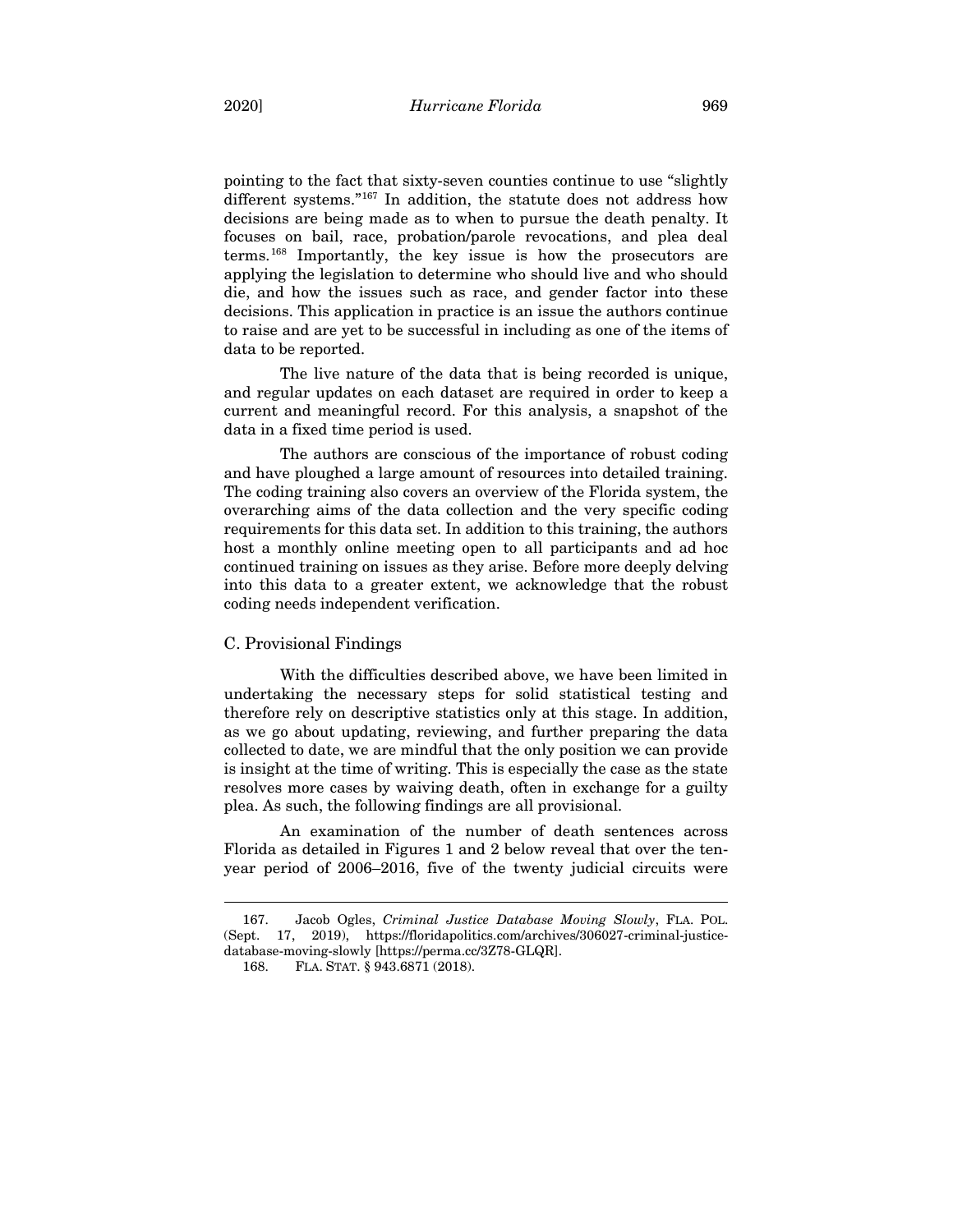responsible for 54% of the total sentences across Florida: 21% occurring in the Fourth; 10% in the Eighteenth; 9% in the Seventh; and 7% in the Fifth and Sixth Circuits (see Appendix A for list of counties in each circuit). With respect to counties, nine of the sixty-seven counties account for 55% of all death sentences in Florida during this ten-year period. Duval County accounted for a massive 17% followed by: Brevard, Broward, Miami-Dade, Pinellas, and Volusia Counties at 5%; and Hillsborough, Polk, and Seminole Counties at 4%. The findings support the rankings referred to by Justice Breyer in *Glossip* which covered a different time period (2010–2014) in that Duval, Miami-Dade and Hillsborough Counties all feature in the top sentencing jurisdictions. However, a review of the wider time frame also demonstrates that Brevard and Broward Counties are key jurisdictions ranking higher than Miami-Dade. The same is true in respect of Pinellas and Volusia Counties with reference to Hillsborough.

It is critical to place these numbers into context in order to provide an accurate comparison from county to county. On calculating the number of death sentences per capita (Appendix A), Jefferson has a rate three times that of Okeechobee, and seven times that of Duval. Union, Walton, Holmes, Gadsden, Seminole, Washington and Bradford are all between Okeechobee and Duval. However, all rates but Seminole, including Okeechobee, are the product of just one to four death sentences over ten years and low populations under 65,000. These rates do not reflect a systematic high rate of sentencing people to death.

A better comparison is to group the counties into their circuits to allow for a larger sample size and reflect the overall decision-making of the Chief State Attorney. In this analysis, there is a smaller variance between circuits (0 to 2.8) but the Fourth Circuit (Duval, Clay, Nassau) ranks first, followed by the Eighteenth (Brevard, Seminole) once again. The Second (Franklin, Gadsden, Jefferson, Leon, Liberty, Wakulla) and Fourteenth (Bay, Calhoun, Gulf, Holmes, Jason, Washington) follow with the Seventh (Flagler, Putnam, St. Johns, Volusia) and Fifth (Citrus, Hernando, Lake, Marion, Sumter) remaining in the upper percentile. The Thirteenth (Hillsborough) and Seventeenth (Broward) fall in ranking significantly, and the Eleventh (Miami-Dade) now ranks seventeenth above only the Eighth (Alachua, Baker, Bradford, Gilchrist, Levy, Union), the Fifteenth (Palm Beach), and Sixteenth (Monroe), both with no death sentences during this period. Therefore, there is a geographical variance in the application of the death penalty during this period that cannot be explained by population size; one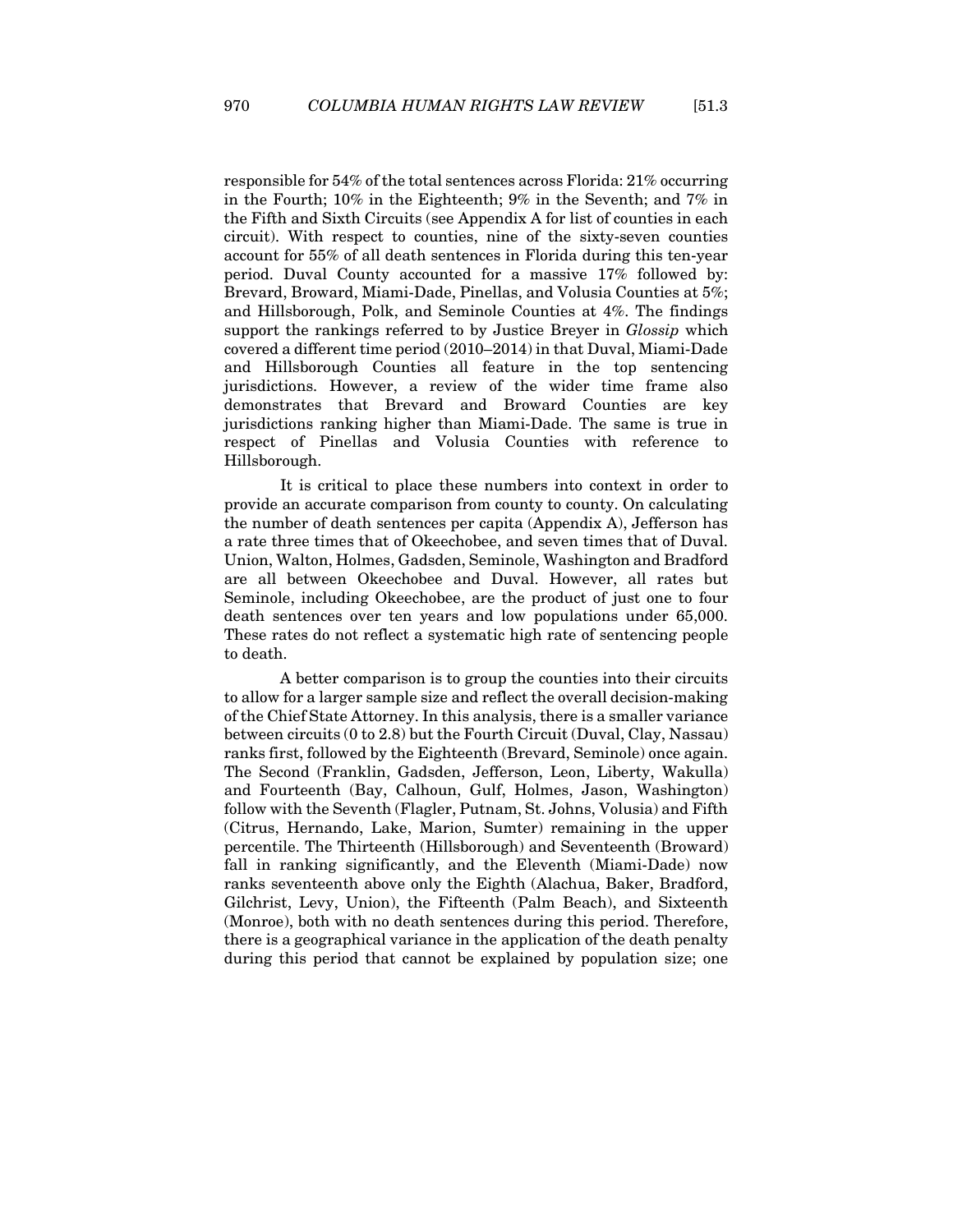explanation may be that it is due to elected State Attorneys' decisionmaking in choosing whether to seek death by filing a notice of intention outlining the aggravators upon which they wish to rely.

**Fig. 1: Map of Death Sentences in Florida by Judicial Circuit and County Across Florida 2006–2016 (see Appendix A for data).**



**Fig. 2: The Number of Death Sentences Across Florida by Circuit and Duration (20 years, 10 years, 5 years and 2 years) Since 2000 (see Appendix B).**



The number of first-degree murders being prosecuted is outlined in Figure 3 below. From March 2016 to November 2019, the authors identified 1051 pending first-degree murders across Florida, 347 of which are death-eligible cases. The data indicates that five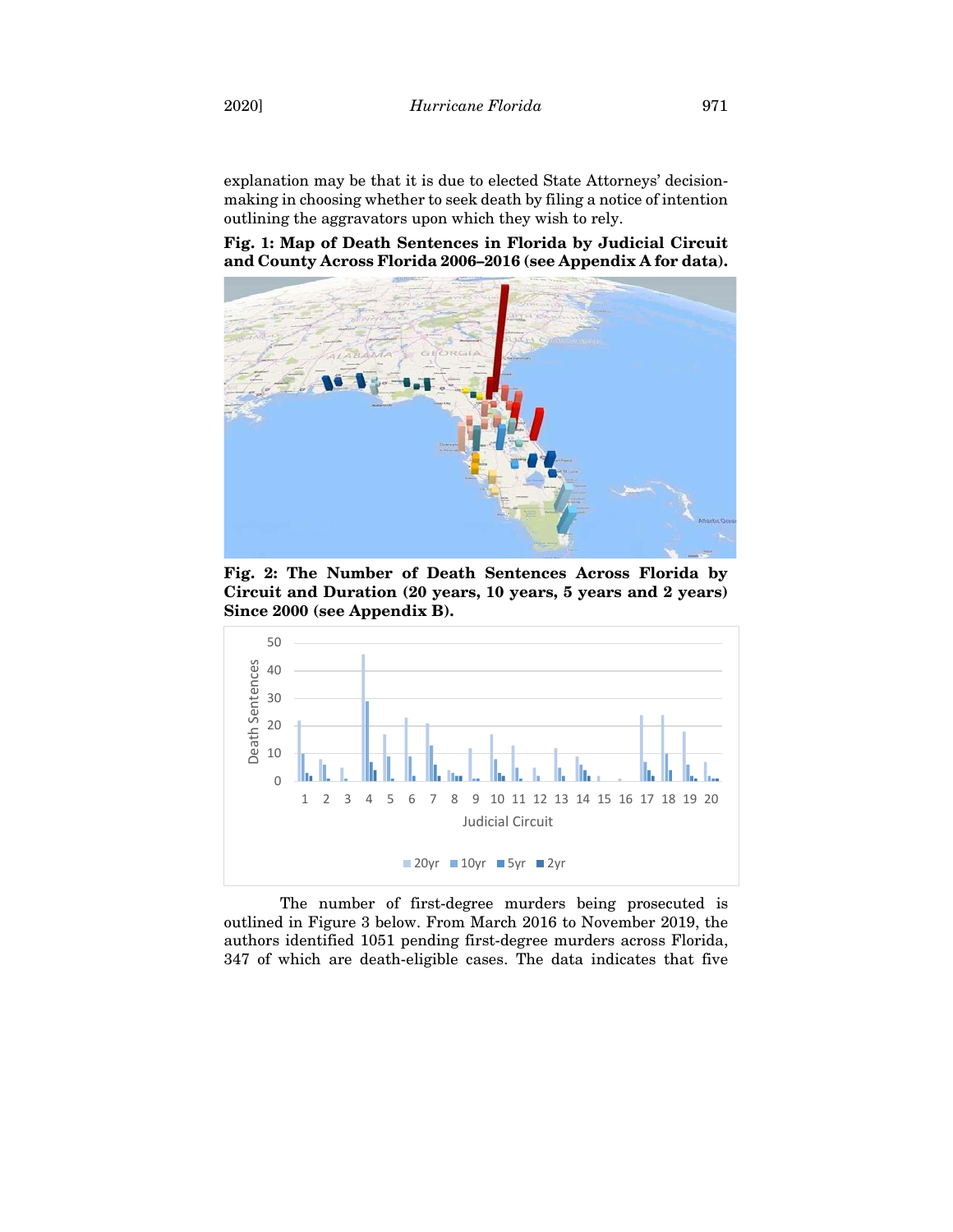circuits account for 54% of cases being prosecuted in which the death penalty is being sought: The Eleventh, Fourth, Seventeenth, Thirteenth, and Ninth. The Eleventh Circuit (Miami-Dade County) leads with 18%, followed by the Fourth (Duval, Clay, Nassau) with 11%, the Seventeenth (Broward) with 10%, and, the Thirteenth (Hillsborough) and Ninth (Orange and Osceola) with 7%. At the opposite end of the spectrum are the Sixteenth (Monroe) with zero, and the Third (Columbia, Dixie, Hamilton, Lafayette, Madison, Suwanee, Taylor), Eighth (Alachua, Baker, Bradford, Gilchrist, Levy, Union) and Twelfth (Desoto, Manatee, Sarasota) with just three death cases each.

**Fig. 3: Death Penalty Cases Prosecuted in Florida by Circuit 2016–2019 (see Appendix C).**



It is interesting to note the ratios of death penalty sought cases to death penalty not pursued or non-capital cases range between zero and 78% (Appendix C). Different jurisdictions are doing different things in regard to death eligibility notices: what is a death penalty case in Duval does not appear to be a death penalty case in Miami. While factors such as population and murder rates explain some differences between jurisdictions, the ratios provide a comparison taking into account these factors. Therefore, the variance suggests that it is very likely that other factors such as finances, the demographics of the defendant and victim, and the key actors within the administration of the case are also at play, warranting further analysis. Hence, the authors seek to run regression statistical modeling to investigate the relationships between the rate of seeking death in first-degree murder cases and these various variables.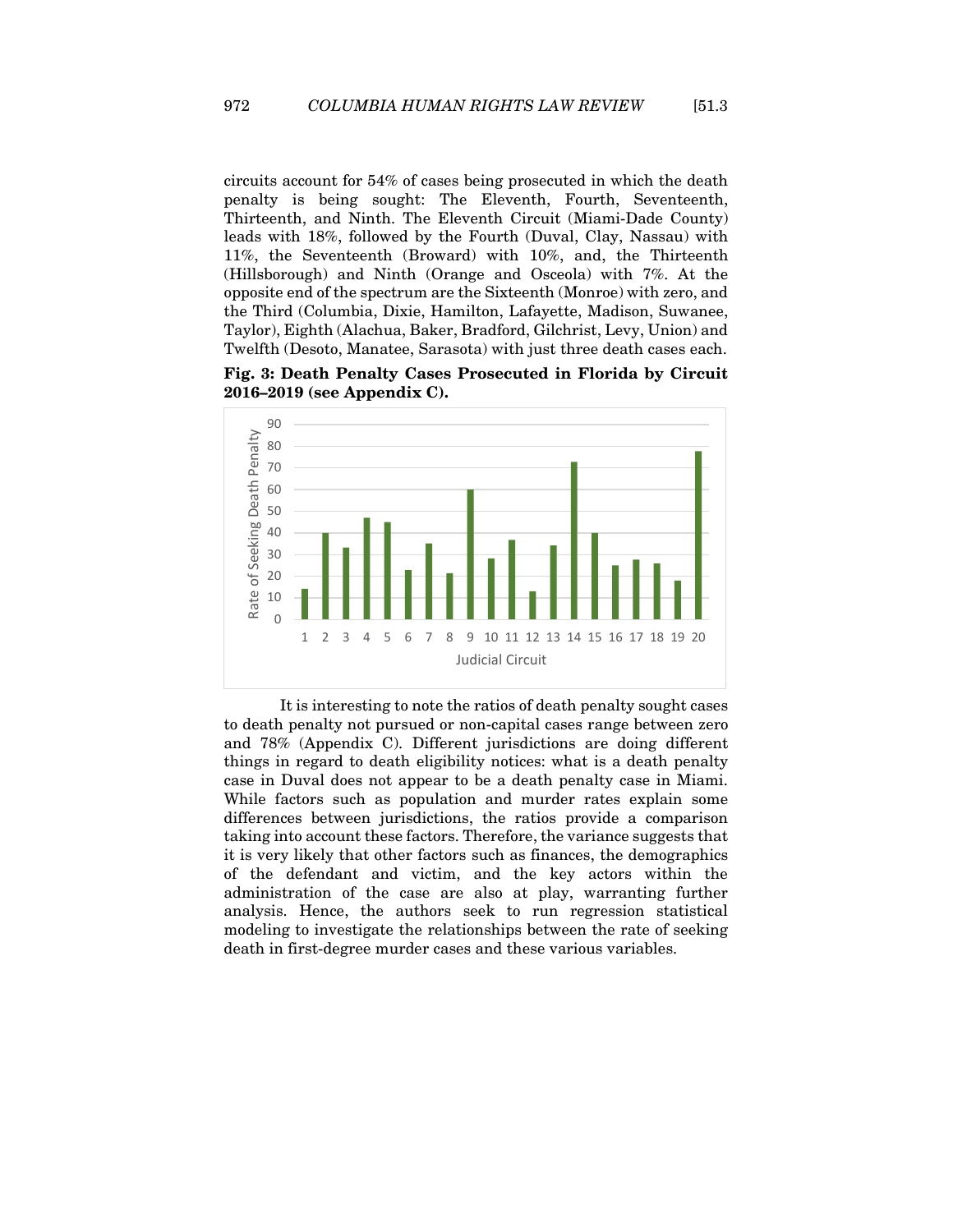2020] *Hurricane Florida* 973

With respect to different decision-making processes employed across the circuits, responses were received from the First, Third, Eighth, Sixteenth, Seventeenth, Eighteenth and Nineteenth, while the position of the Ninth is well-known.[169](#page-36-0) The Seventeenth Circuit confirmed that it follows the procedure set out by statute and the Nineteenth indicated that the assistant state attorney outlines all aggravators and mitigators. The Third and Sixth Circuits indicated that a decision on filing for the death penalty is made after consultation with other attorneys in the office. The First, similarly to the position of the Ninth, indicated that a committee of experienced prosecutors and investigators decide based on the aggravators and mitigators. The Eighth and Eighteenth confirmed that the attorney responsible for the case liaises with the rest of the attorneys in the office and consults with members of law enforcement and the victim's family. It is not clear at what stage of the case consideration of mitigation takes place, or what consultation with the defense legal team who is charged with the task of conducting the mitigation investigation occurs. There is no standardized practice, which is likely to produce varying outcomes tantamount to the random, lightning-like selection resulting in the finding of a system unconstitutional in *Furman.*

The 347 death cases in Figure 3 include those people who have had their conviction and/or sentence vacated and granted a new trial. A different "Death Status" of "DP Reversal" was allocated to these cases to distinguish between the new files of a death notice and to ensure those people were accounted for regardless of whether a notice was then filed. There are an additional twenty-one cases yet to be reviewed and entered into the pre-trial dataset which accounts for the difference in numbers in Appendices D and E. Figure 4 below extracts the number of resentencings in the dataset from the newly filed death notices to provide a comparison between the two and highlight the impact of *Hurst*.

<span id="page-36-0"></span><sup>169.</sup> *See* discussion of Ninth Judicial Circuit panel policy, *supra* Section III.A.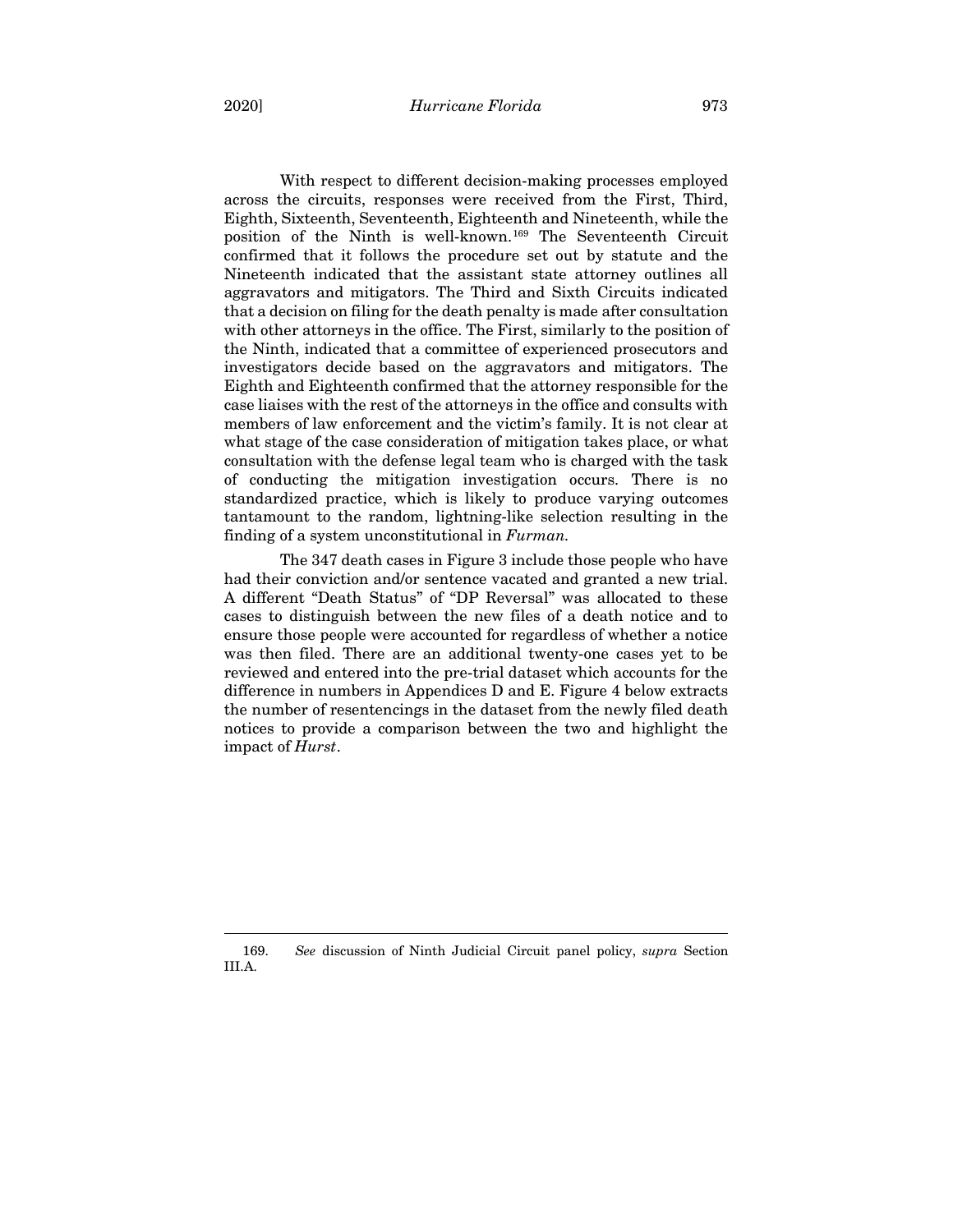



The impact of *Hurst* on death row is highlighted in Figure 5 below. The spotted shading represents the 282 people under a sentence of death following a non-unanimous jury recommendation. The green represents the 151 *Mosley* wins: the number of people that were under a sentence of death at the time of *Hurst,* the majority of which (144) have since been granted a new penalty phase trial. The yellow represents the 131 *Asay* losses, who despite their non-unanimous jury death recommendation, will not receive relief on the basis of their death sentences being final pre-*Ring*. The green and yellow demonstrate the arbitrary line that was drawn by the courts in their retroactive application of *Hurst*: over a third of death row, despite having been sentenced to death on a majority jury recommendation, now known to be unconstitutional, will not receive relief like the rest.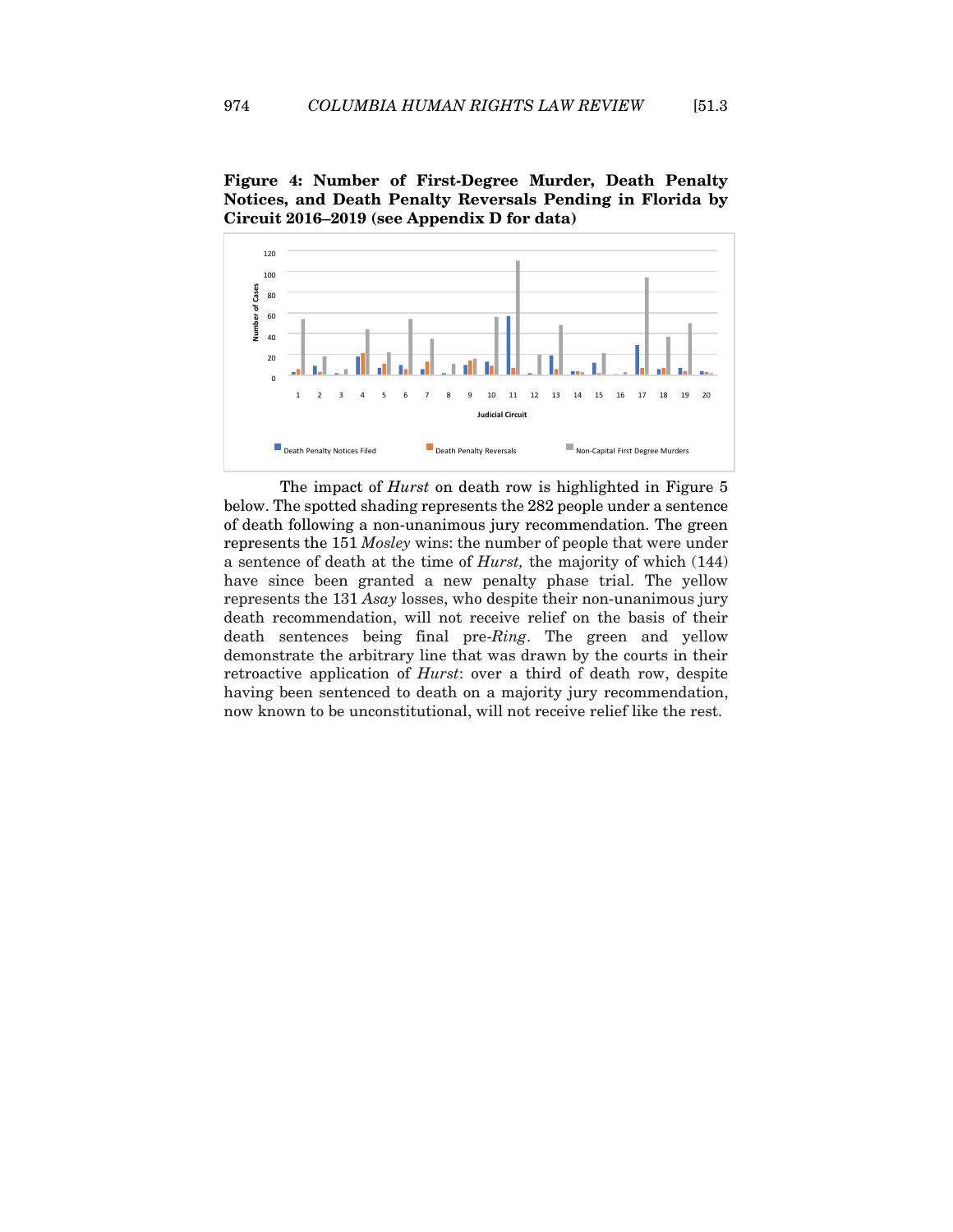

**Fig. 5: Death Row Population by** *Hurst* **Eligibility and Order Vacating Death Sentences as of Jun. 27, 2019 (see Appendix E for data).**

The purple represents the ninety-four who failed, or would fail if their death sentence had not been final at the time of *Ring*, on harmless error: those people who either received a unanimous jury recommendation or waived a jury at the penalty phase and/or waived their post-conviction proceedings. This too is problematic for the sixtyfour unanimous jury death sentences in which there are no records of the jury's fact-finding, and therefore no evidence that at least one aggravator was found, beyond a reasonable doubt, by a unanimous jury. Post-*Hurst* Statute 2 makes it clear that anything less than this results in an unconstitutional death sentence. It is possible that those cases involving aggravators that did not require any fact-finding by the jury and could be substantiated in the record elsewhere could meet this standard, but to make an automatic, blanket reference on all cases is a stretch. With regard to the twenty waiver cases, those people waived an unconstitutional system and should arguably be entitled to participate in a system now deemed constitutional. It is very likely that a number of these people would not have waived their right to a jury at penalty phase had the system required a unanimous decision.

The treatment of two otherwise identical groups of people differently by virtue of the *Ring* cut-off date is discriminatory. The Florida Supreme Court could address this in its pending decision in *Owen* and adopt a narrower retroactivity analysis finding that no one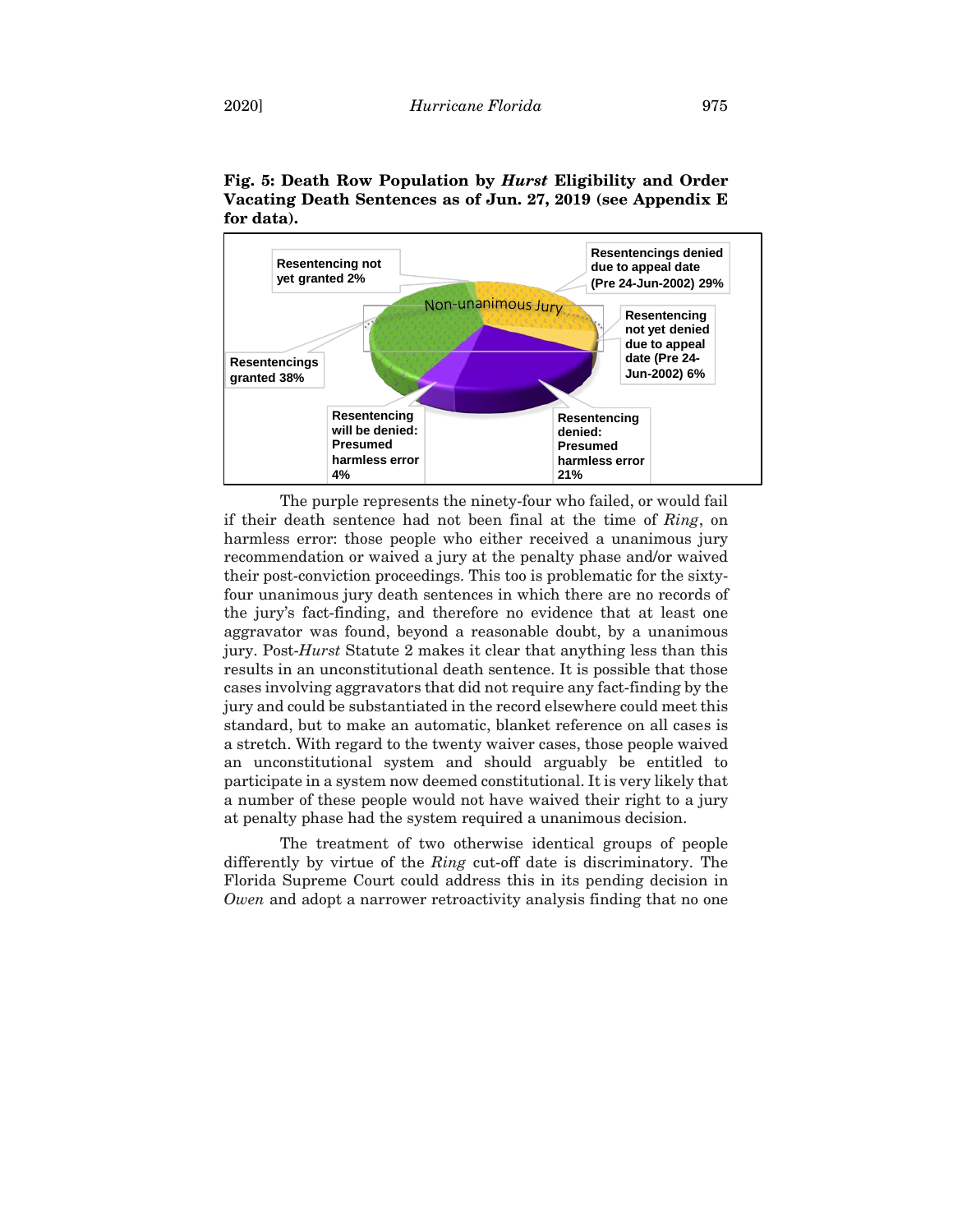is entitled to relief.[170](#page-39-1) However, at least 280, if not all people on death row having been sentenced under an unconstitutional system will remain on death row. At least thirty-three, who have already been resentenced to life without the possibility of parole, also face discrimination.

Finally, there have been seventy capital trials under Florida's new system: nineteen have resulted in a death sentence, and forty in life without parole or less (alternative verdicts/acquittals). The rest are pending final sentence. With respect to the forty life recommendations, at least nine juries found that there were not sufficient aggravators and did not therefore go on to weigh them against the mitigating circumstances. At least another ten found sufficient aggravators but concluded that they were outweighed by the mitigating circumstances.

In relation to the death recommendations, a review of the verdict forms has indicated some concerning results that suggest prima facie misunderstanding of mitigation by the jury. For example, mitigating circumstances that required no independent fact-finding by the jury and were extensively listed on a special verdict form were rejected 12–0 by the jury in one case. This included factors such as "Mr. X graduated high school." In another, the jury appeared to reject the mitigator that "Mr. Y served in the military" despite admission by the prosecution. Whether this jury found the mitigating circumstances but assigned zero weight to it or whether a jury that could not consider mitigation at all cannot be determined without further information from the jurors.

#### **CONCLUSION**

<span id="page-39-0"></span>All key Supreme Court decisions on the matter of the death penalty since *Furman* have referenced the critical role of empirical evidence in determining the constitutionality of a state's system and aiding legislative change. Florida's history and recent plight reinforces the need for this type of evidence and exposes the challenges in collecting the key information to undergo statistical analysis. The situation requires a coordinated wealth of empirical studies. The Florida data collection and analysis will add to the body of research in this area; the authors envision that this data will be a key contributor to much ongoing analysis, providing a rich and fertile body of empirical evidence.

<span id="page-39-1"></span><sup>170</sup>*. See* Owen v. State*,* Case No. SC18-810, 2019 Fla. LEXIS 1643, at \*1 (Fla. Apr. 24, 2019).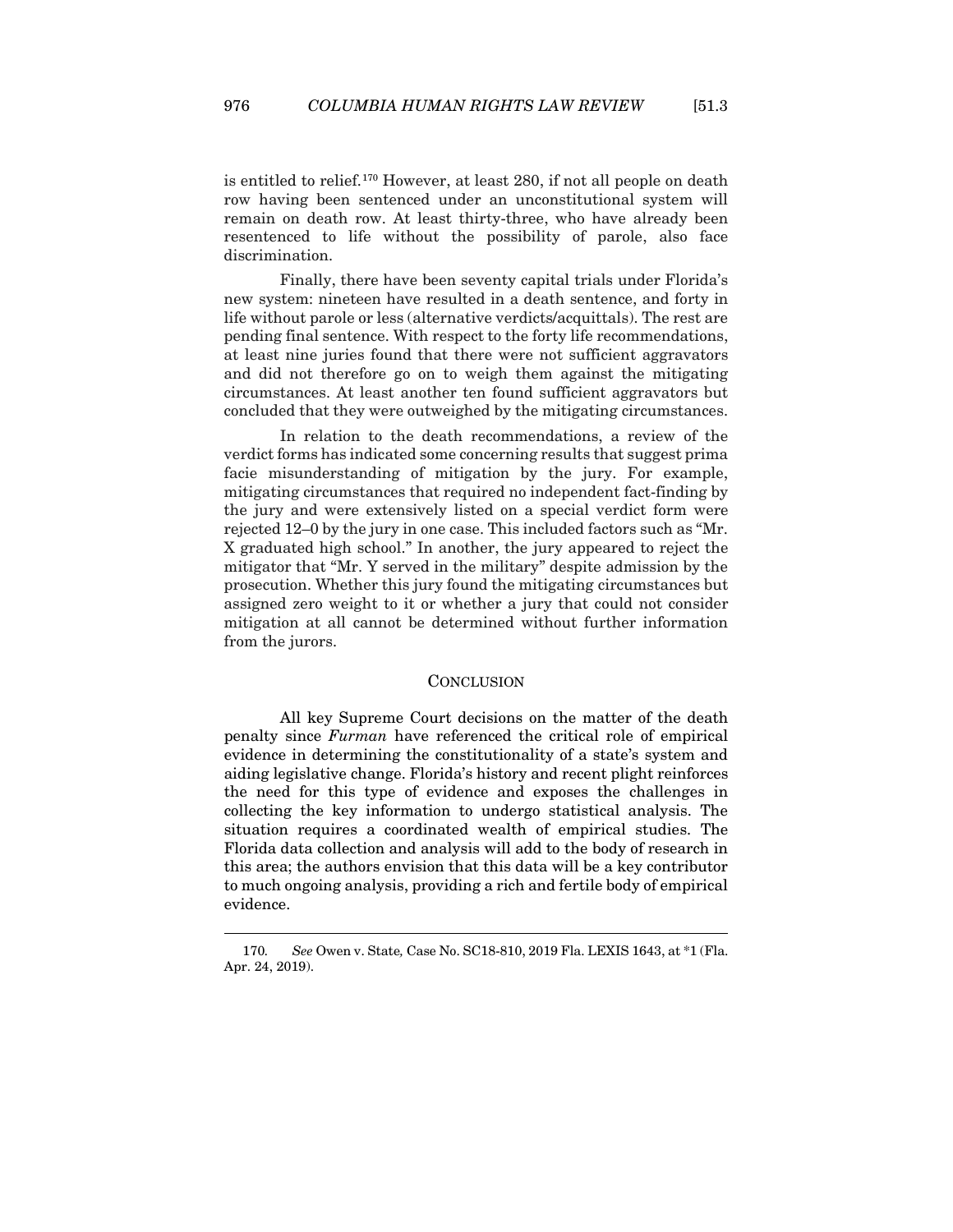2020] *Hurricane Florida* 977

With this in mind, it is vital that the data be kept up-to-date and that research continues within Florida. The authors plan to develop the database and are currently seeking further funding streams to assist the cleaning and coding of the data, carry out independent audits, verify the current coding and run a variety of statistical analysis models. The factors to add are those that could explain the differences in death-seeking rates. For example, testing the demographics of the defendant and victim, testing for any correlation with race, as well as age and type of victim will be critical. In addition, further research is required into the impact of the new legislative guidance on the jury's decision-making processes. The authors are closely liaising with the Capital Jury Project to prepare for future interviews that will provide a greater understanding of the decisionmaking factors in play, and how they tally with the intention of the legislation in narrowing. Particularly, the authors will focus on the aggravating factors set out in the statute and the decision-making processes they inform.

Provided this is undertaken, there should be solid evidence to support extensive legislative change that could address the issues discussed above. The authors predict that this will demonstrate the need to: (1) redraft the Florida statute to redefine the aggravators and narrow death-eligibility appropriately; (2) introduce a standardized system of filing death notices, involving a committee consisting of independent members of the legal and criminal justice communities responsible for reviewing information from the state and defendants; (3) grant resentencings to all those under a sentence of death at the time of *Hurst*; and, (4) standardize jury fact-finding forms with mitigators as well as aggravators and jury-selection questionnaires.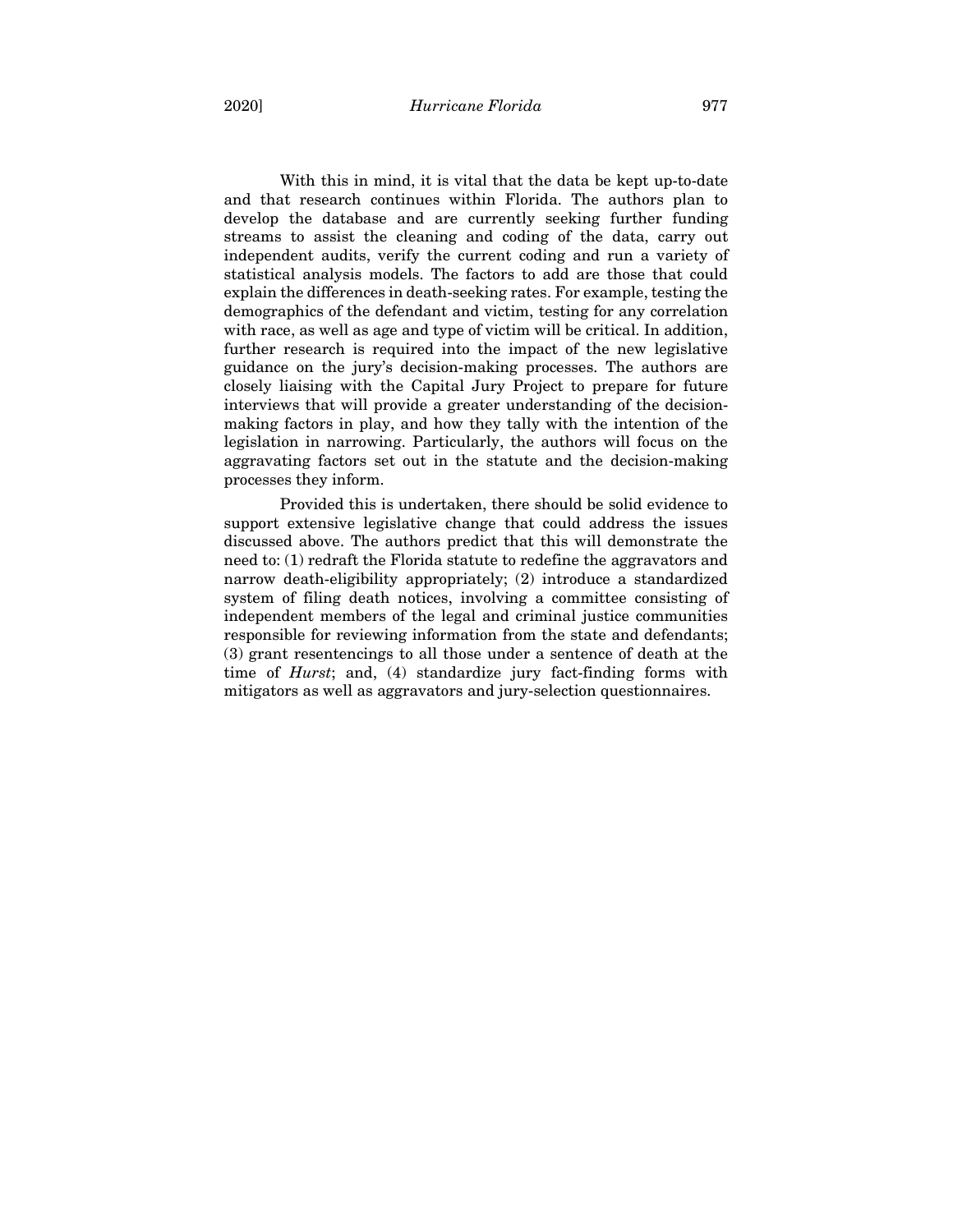<span id="page-41-0"></span>

| Appendix A: Florida Death Sentences 2006-2016 |                                  |                                            |                                                                         |  |
|-----------------------------------------------|----------------------------------|--------------------------------------------|-------------------------------------------------------------------------|--|
| <b>Circuit</b><br>&<br>County                 | <b>Death</b><br><b>Sentences</b> | 2016 Resident<br>Population <sup>171</sup> | Rate<br>of<br><b>Death</b><br><b>Sentences</b><br>per<br>100,000 people |  |
| $\mathbf{1}$                                  | 10                               | 817333                                     | 1.223491527                                                             |  |
| Escambia                                      | 4                                | 315187                                     | 1.269087875                                                             |  |
| Okaloosa                                      | $\theta$                         | 201170                                     | $\theta$                                                                |  |
| Santa Rosa                                    | $\overline{2}$                   | 235087                                     | 0.850748872                                                             |  |
| Walton                                        | $\overline{4}$                   | 65889                                      | 6.070816069                                                             |  |
| $\overline{2}$                                | $\overline{7}$                   | 414872                                     | 1.687267398                                                             |  |
| Franklin                                      | $\theta$                         | 11901                                      | 0                                                                       |  |
| Gadsden                                       | $\overline{2}$                   | 46006                                      | 4.347259053                                                             |  |
| Jefferson                                     | 3                                | 13906                                      | 21.57342154                                                             |  |
| Leon                                          | $\mathbf{1}$                     | 287822                                     | 0.347436958                                                             |  |
| Liberty                                       | $\theta$                         | 8202                                       | $\theta$                                                                |  |
| Union                                         | $\mathbf{1}$                     | 15142                                      | 6.604147405                                                             |  |
| Wakulla                                       | $\theta$                         | 31893                                      | $\theta$                                                                |  |
| 3                                             | $\mathbf{1}$                     | 192770                                     | 0.518752918                                                             |  |
| Columbia                                      | $\mathbf{1}$                     | 69299                                      | 1.443022266                                                             |  |
| Dixie                                         | 0                                | 16300                                      | $\theta$                                                                |  |
| Hamilton                                      | $\theta$                         | 14361                                      | $\theta$                                                                |  |
| Lafayette                                     | $\mathbf{0}$                     | 8617                                       | $\theta$                                                                |  |
| Madison                                       | $\theta$                         | 18224                                      | $\theta$                                                                |  |
| Suwannee                                      | $\overline{0}$                   | 43794                                      | $\mathbf{0}$                                                            |  |
| Taylor                                        | $\mathbf{0}$                     | 22175                                      | $\Omega$                                                                |  |
| $\overline{4}$                                | 34                               | 1215188                                    | 2.79792098                                                              |  |
| Clay                                          | 6                                | 208311                                     | 2.880308769                                                             |  |

## APPENDICES

<span id="page-41-1"></span>171. U.S. CENSUS BUREAU, U.S. *Census Annual Estimates of the Resident Population* (Apr. 10, 2010–July 1, 2016), https://data.census.gov/cedsci/ [https:// perma.cc/SY2G-624Y].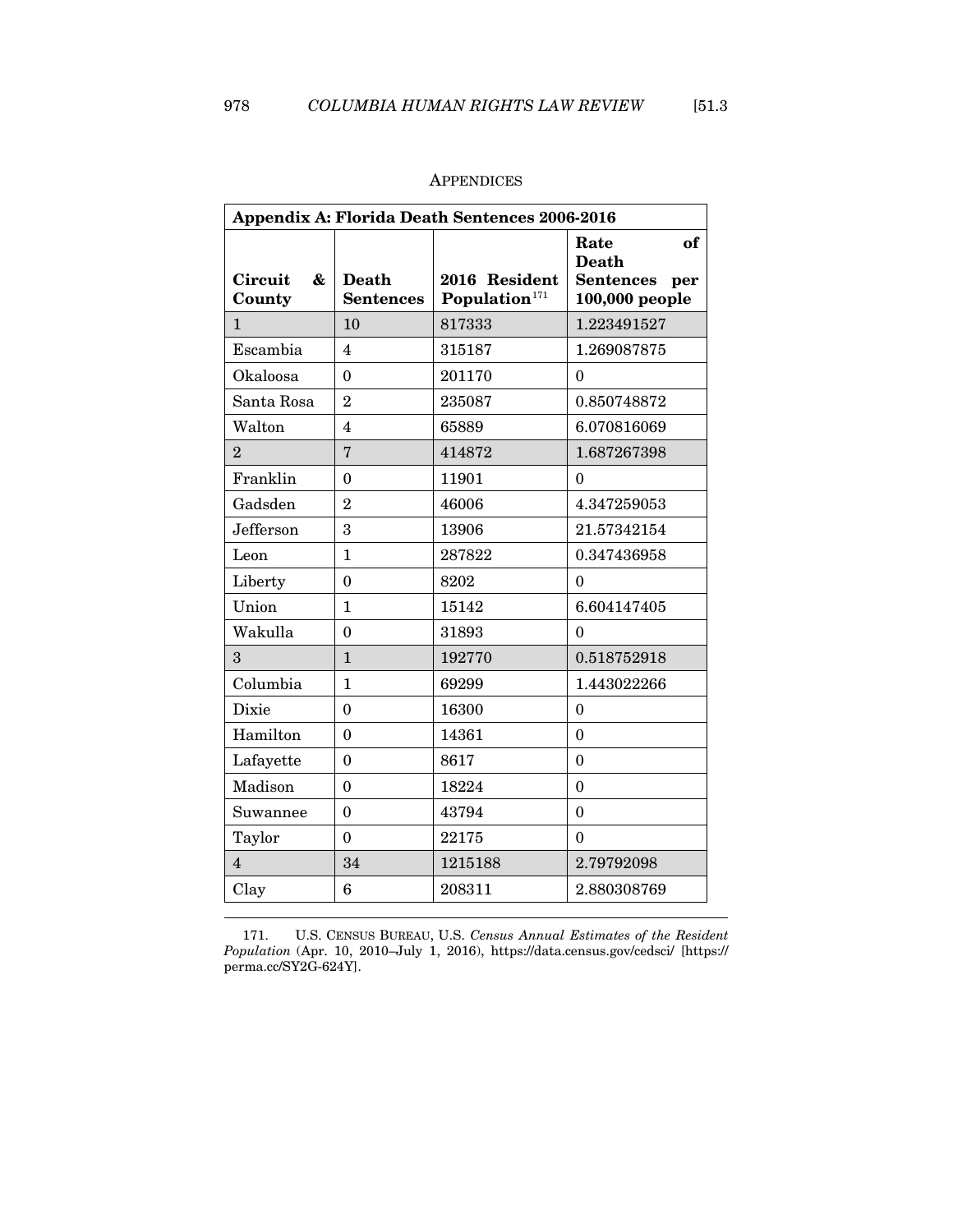| Duval           | 28               | 926255  | 3.022925652 |
|-----------------|------------------|---------|-------------|
| Nassau          | 0                | 80622   | $\theta$    |
| $\overline{5}$  | 12               | 1134868 | 1.057391697 |
| Citrus          | $\overline{2}$   | 143621  | 1.392554014 |
| Hernando        | 1                | 182835  | 0.546941231 |
| Lake            | 3                | 335396  | 0.89446505  |
| Marion          | 4                | 349020  | 1.146066128 |
| Sumter          | $\overline{2}$   | 123996  | 1.612955257 |
| 6               | 11               | 1473098 | 0.746725608 |
| Pasco           | 3                | 512368  | 0.58551666  |
| Pinellas        | 8                | 960730  | 0.832700134 |
| $\overline{7}$  | 15               | 1122520 | 1.336279086 |
| Flagler         | $\overline{2}$   | 108310  | 1.846551565 |
| Putnam          | 1                | 72277   | 1.383566003 |
| St. Johns       | 4                | 412569  | 0.969534793 |
| Volusia         | 8                | 529364  | 1.511247459 |
| 8               | $\mathbf{1}$     | 375532  | 0.266288891 |
| Alachua         | $\mathbf{0}$     | 263496  | 0           |
| <b>Baker</b>    | $\mathbf{0}$     | 27937   | $\Omega$    |
| <b>Bradford</b> | $\mathbf{1}$     | 26926   | 3.713882493 |
| Gilchrist       | $\theta$         | 17212   | $\theta$    |
| Levy            | $\boldsymbol{0}$ | 39961   | 0           |
| 9               | 5                | 1650382 | 0.302960163 |
| Orange          | 4                | 1314367 | 0.304329004 |
| Osceola         | $\mathbf{1}$     | 336015  | 0.297605762 |
| 10              | 8                | 794426  | 1.007016387 |
| Hardee          | 0                | 27360   | $\theta$    |
| Highlands       | $\mathbf{1}$     | 100917  | 0.990913325 |
| Polk            | $\overline{7}$   | 666149  | 1.050815959 |
| 11              | 8                | 2712945 | 0.294882499 |
| Miami-Dade      | 8                | 2712945 | 0.294882499 |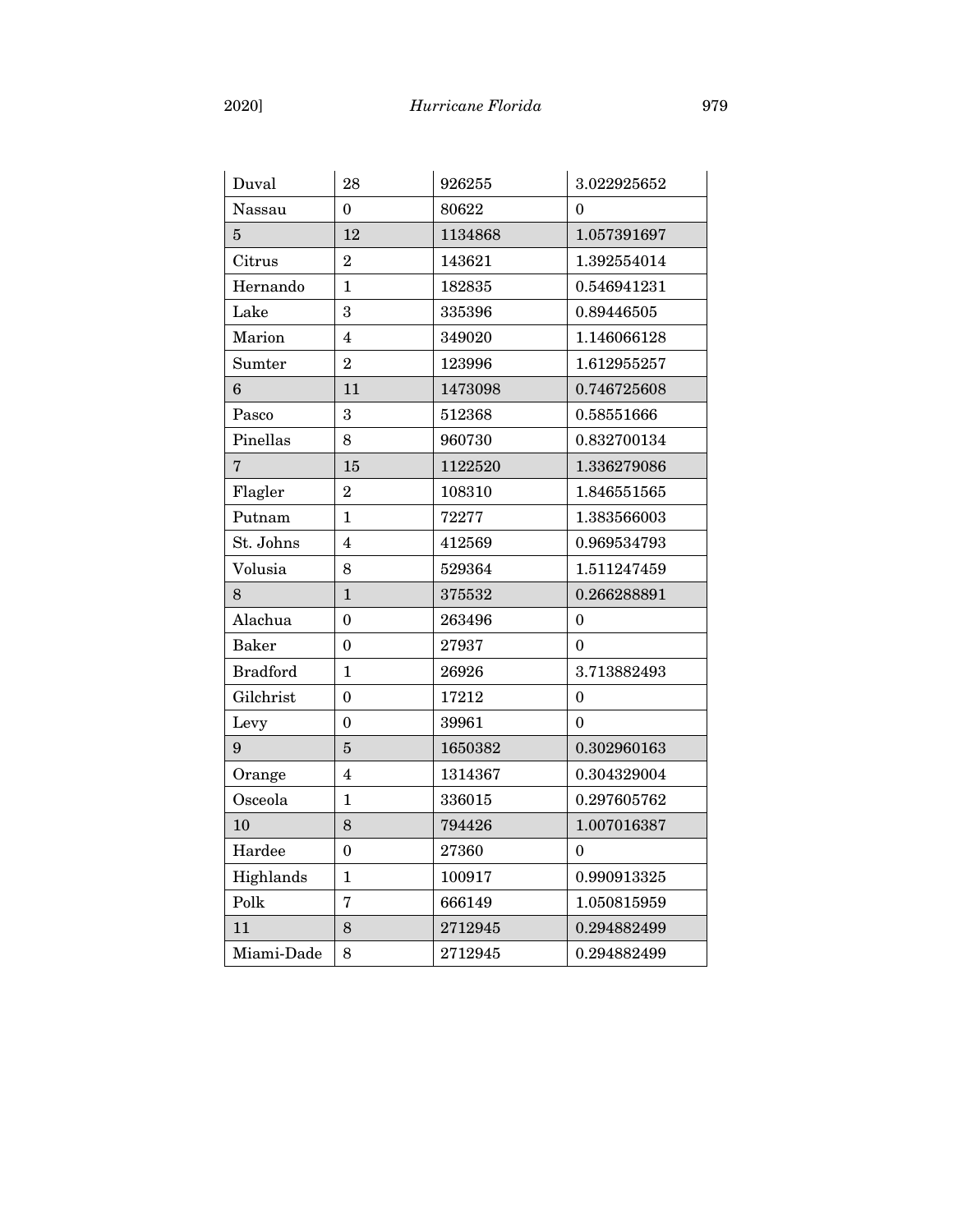| 12                  | 4                       | 718195  | 0.556951803      |
|---------------------|-------------------------|---------|------------------|
| DeSoto              | $\theta$                | 35800   | 0                |
| Manatee             | $\overline{2}$          | 375888  | 0.532073384      |
| Sarasota            | $\overline{2}$          | 306507  | 0.652513646      |
| 13                  | $\overline{7}$          | 1376238 | 0.508632954      |
| Hillsborough        | $\overline{7}$          | 1376238 | 0.508632954      |
| 14                  | 5                       | 306672  | 1.630406428      |
| Bay                 | 3                       | 183974  | 1.630665203      |
| Calhoun             | $\mathbf{0}$            | 14423   | $\theta$         |
| Gulf                | 0                       | 15990   | $\theta$         |
| Holmes              | $\mathbf{1}$            | 19487   | 5.131626212      |
| Jackson             | $\mathbf{0}$            | 48229   | $\theta$         |
| Washington          | 1                       | 24569   | 4.070169726      |
| 15                  | $\mathbf{0}$            | 1443810 | $\mathbf{0}$     |
| Palm Beach          | $\theta$                | 1443810 | $\theta$         |
| 16                  | $\boldsymbol{0}$        | 79077   | $\boldsymbol{0}$ |
| Monroe              | $\mathbf{0}$            | 79077   | $\mathbf{0}$     |
| 17                  | 8                       | 1909632 | 0.418928883      |
| <b>Broward</b>      | 8                       | 1909632 | 0.418928883      |
| 18                  | 16                      | 749627  | 2.134394839      |
| <b>Brevard</b>      | 9                       | 579130  | 1.554055221      |
| Seminole            | $\overline{7}$          | 170497  | 4.105644088      |
| 19                  | 8                       | 806057  | 0.992485643      |
| <b>Indian River</b> | $\boldsymbol{0}$        | 151563  | $\theta$         |
| Martin              | $\mathbf{1}$            | 158701  | 0.630115752      |
| Okeechobee          | 3                       | 40314   | 7.441583569      |
| St. Lucie           | $\overline{\mathbf{4}}$ | 455479  | 0.87819636       |
| 20                  | $\overline{4}$          | 1319197 | 0.303214759      |
| Charlotte           | 3                       | 178465  | 1.681001877      |
| Collier             | $\mathbf{0}$            | 365136  | 0                |
| Glades              | $\mathbf{0}$            | 13970   | $\overline{0}$   |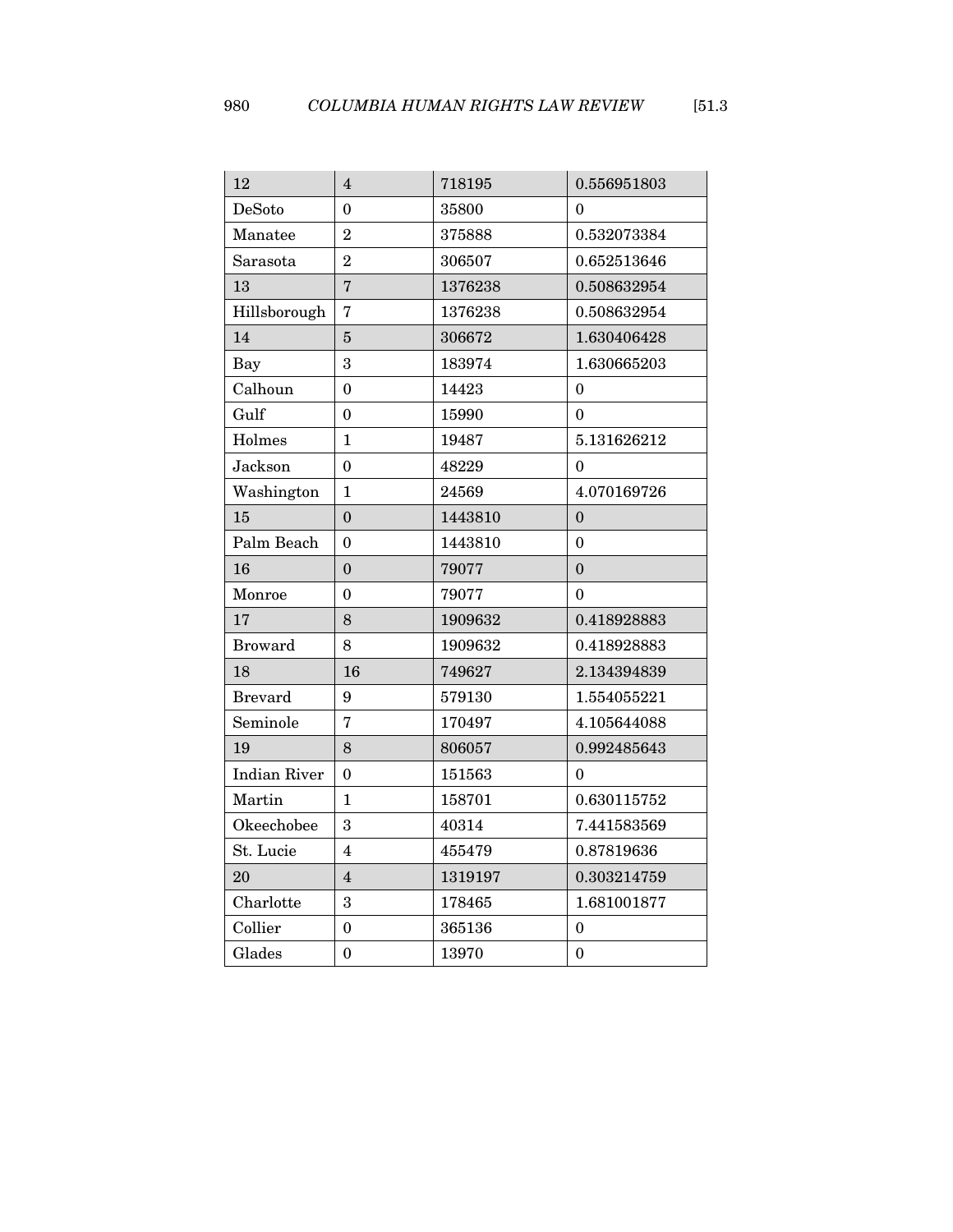|--|

| Hendry |     | 39290    |             |
|--------|-----|----------|-------------|
| Lee    |     | 722336   | 0.138439729 |
| Total  | 164 | 20612439 |             |

| Appendix B: Florida Death Sentences by Circuit &<br><b>Duration Since 2000</b> |                         |                    |                         |                                             |
|--------------------------------------------------------------------------------|-------------------------|--------------------|-------------------------|---------------------------------------------|
| Circuit                                                                        | 20yrs<br>$(2000+)$      | 10yrs<br>$(2009+)$ | 5yrs<br>$(2014+)$       | Post<br>Hurst/New<br><b>Statute (2017+)</b> |
| 1                                                                              | 22                      | 10                 | 3                       | $\overline{2}$                              |
| $\overline{2}$                                                                 | 8                       | 6                  | $\mathbf{1}$            | $\mathbf{0}$                                |
| 3                                                                              | 5                       | $\mathbf{1}$       | $\boldsymbol{0}$        | $\mathbf{0}$                                |
| $\overline{4}$                                                                 | 46                      | 29                 | $\overline{7}$          | 4                                           |
| $\overline{5}$                                                                 | 17                      | 9                  | $\mathbf{1}$            | $\boldsymbol{0}$                            |
| $6\phantom{1}6$                                                                | 23                      | 9                  | $\overline{2}$          | $\mathbf{0}$                                |
| $\overline{7}$                                                                 | 21                      | 13                 | 6                       | $\overline{2}$                              |
| 8                                                                              | $\overline{\mathbf{4}}$ | 3                  | $\overline{2}$          | $\overline{2}$                              |
| 9                                                                              | 12                      | $\mathbf{1}$       | $\mathbf{1}$            | $\theta$                                    |
| 10                                                                             | 17                      | 8                  | 3                       | $\overline{2}$                              |
| 11                                                                             | 13                      | $\overline{5}$     | $\mathbf{1}$            | $\boldsymbol{0}$                            |
| 12                                                                             | $\overline{5}$          | $\overline{2}$     | $\boldsymbol{0}$        | $\mathbf{0}$                                |
| 13                                                                             | 12                      | 5                  | $\overline{2}$          | $\mathbf{0}$                                |
| 14                                                                             | 9                       | 6                  | $\overline{4}$          | $\overline{2}$                              |
| 15                                                                             | $\overline{2}$          | $\theta$           | $\theta$                | $\theta$                                    |
| 16                                                                             | $\mathbf{1}$            | $\theta$           | $\theta$                | $\Omega$                                    |
| 17                                                                             | 24                      | 7                  | 4                       | $\overline{2}$                              |
| 18                                                                             | 24                      | 10                 | $\overline{\mathbf{4}}$ | $\mathbf{0}$                                |
| 19                                                                             | 18                      | 6                  | $\overline{2}$          | $\mathbf{1}$                                |
| 20                                                                             | $\overline{7}$          | $\overline{2}$     | $\mathbf{1}$            | $\mathbf{1}$                                |
| Total                                                                          | 290                     | 132                | 44                      | 18                                          |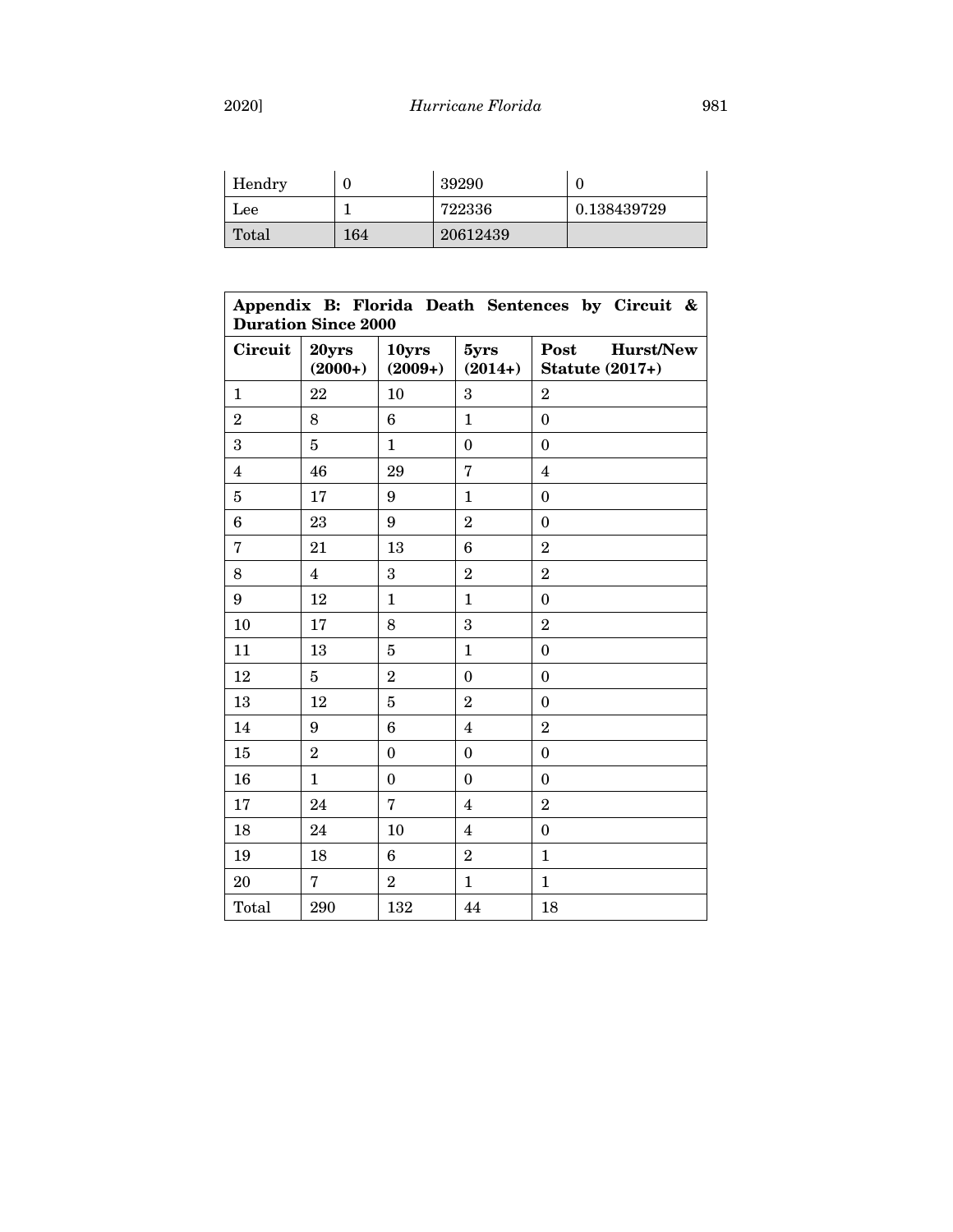| Appendix C: Death Penalty Cases Prosecuted in Florida by<br><b>Circuit 2016-2019</b> |                                                                         |                                                            |                                                                 |
|--------------------------------------------------------------------------------------|-------------------------------------------------------------------------|------------------------------------------------------------|-----------------------------------------------------------------|
| Circuit                                                                              | Cases in which<br>DP is being<br><b>Sought (Noticed</b><br>& Reversals) | <b>First-Degree</b><br><b>Murder</b><br><b>Indictments</b> | <b>Ratio of Death</b><br><b>Cases to</b><br><b>Murder Cases</b> |
| $\mathbf{1}$                                                                         | 9                                                                       | 63                                                         | 14.28571429                                                     |
| $\overline{2}$                                                                       | 12                                                                      | 30                                                         | 40                                                              |
| 3                                                                                    | 3                                                                       | 9                                                          | 33.33333333                                                     |
| $\overline{4}$                                                                       | 39                                                                      | 83                                                         | 46.98795181                                                     |
| 5                                                                                    | 18                                                                      | 40                                                         | 45                                                              |
| $6\phantom{1}6$                                                                      | 16                                                                      | 70                                                         | 22.85714286                                                     |
| $\overline{7}$                                                                       | 19                                                                      | 54                                                         | 35.18518519                                                     |
| 8                                                                                    | 3                                                                       | 14                                                         | 21.42857143                                                     |
| 9                                                                                    | 24                                                                      | 40                                                         | 60                                                              |
| 10                                                                                   | 22                                                                      | 78                                                         | 28.20512821                                                     |
| 11                                                                                   | 64                                                                      | 174                                                        | 36.7816092                                                      |
| 12                                                                                   | 3                                                                       | 23                                                         | 13.04347826                                                     |
| 13                                                                                   | 25                                                                      | 73                                                         | 34.24657534                                                     |
| 14                                                                                   | 8                                                                       | 11                                                         | 72.72727273                                                     |
| 15                                                                                   | 14                                                                      | 35                                                         | 40                                                              |
| 16                                                                                   | $\mathbf{1}$                                                            | $\overline{4}$                                             | 25                                                              |
| 17                                                                                   | 36                                                                      | 130                                                        | 27.69230769                                                     |
| 18                                                                                   | 13                                                                      | 50                                                         | 26                                                              |
| 19                                                                                   | 11                                                                      | 61                                                         | 18.03278689                                                     |
| 20                                                                                   | 7                                                                       | 9                                                          | 77.77777778                                                     |
| Total                                                                                | 347                                                                     | 1051                                                       | 32.95238095                                                     |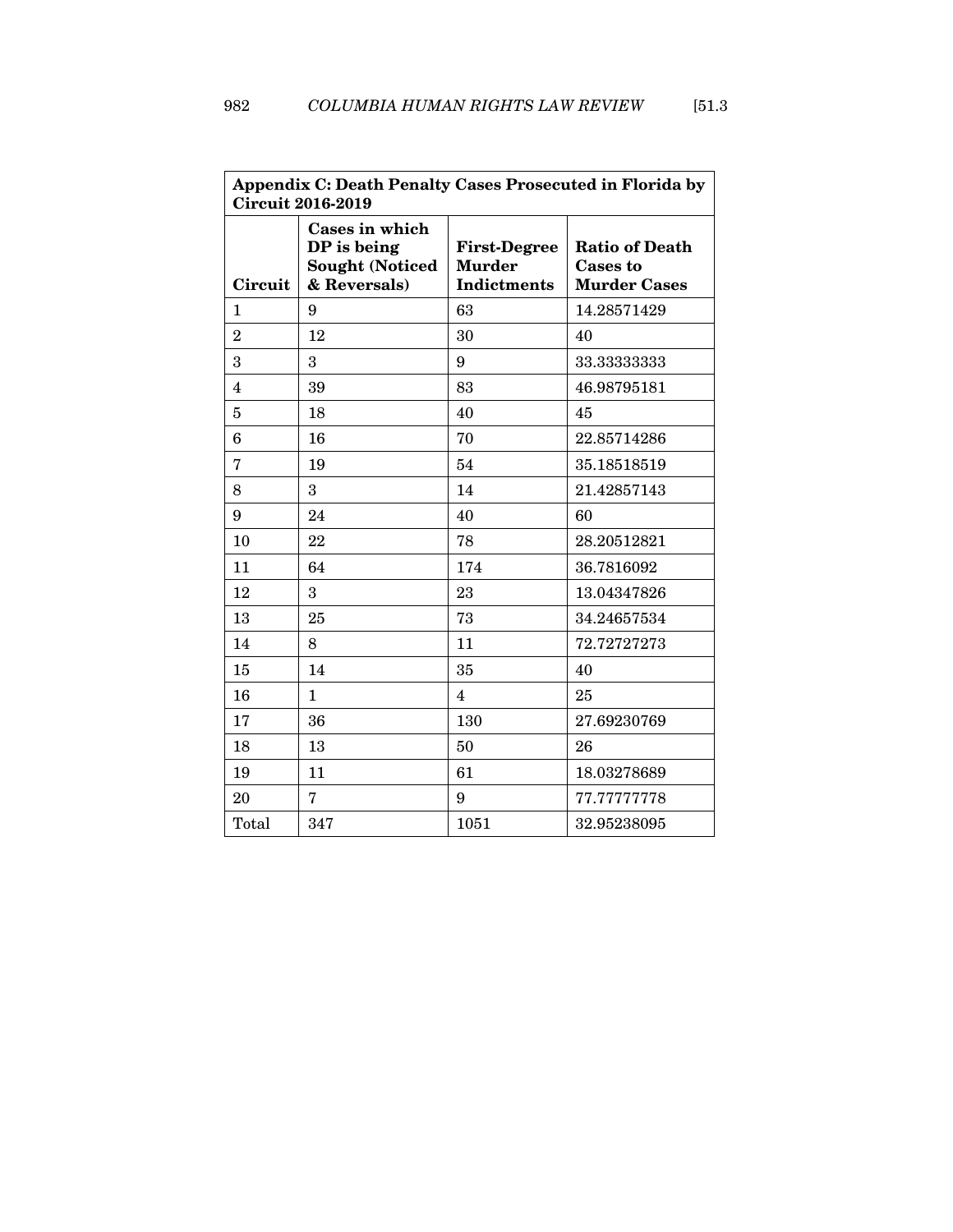| Appendix D: Number of First-Degree Murders, Death<br>Penalty Notices and Death Penalty Reversals Pending in<br>Florida by Circuit 2016-2019 |                                                                  |                                             |                                                      |                                                               |
|---------------------------------------------------------------------------------------------------------------------------------------------|------------------------------------------------------------------|---------------------------------------------|------------------------------------------------------|---------------------------------------------------------------|
| Circuit                                                                                                                                     | <b>Death</b><br><b>Penalty</b><br><b>Notices</b><br><b>Filed</b> | Death<br><b>Penalty</b><br><b>Reversals</b> | Non-Capital<br><b>First-Degree</b><br><b>Murders</b> | Total First-<br><b>Degree</b><br><b>Murder</b><br>Indictments |
| $\mathbf{1}$                                                                                                                                | 3                                                                | 6                                           | 54                                                   | 63                                                            |
| $\overline{2}$                                                                                                                              | 9                                                                | 3                                           | 18                                                   | 30                                                            |
| 3                                                                                                                                           | $\overline{2}$                                                   | $\mathbf{1}$                                | $6\phantom{1}6$                                      | 9                                                             |
| $\overline{4}$                                                                                                                              | 18                                                               | 21                                          | 44                                                   | 83                                                            |
| $\overline{5}$                                                                                                                              | 7                                                                | 11                                          | 22                                                   | 40                                                            |
| $\bf 6$                                                                                                                                     | 10                                                               | $6\phantom{1}6$                             | 54                                                   | 70                                                            |
| $\overline{7}$                                                                                                                              | 6                                                                | 13                                          | 35                                                   | 54                                                            |
| 8                                                                                                                                           | $\overline{2}$                                                   | $\mathbf{1}$                                | 11                                                   | 14                                                            |
| 9                                                                                                                                           | 10                                                               | 14                                          | 16                                                   | 40                                                            |
| 10                                                                                                                                          | 13                                                               | 9                                           | 56                                                   | 78                                                            |
| 11                                                                                                                                          | 57                                                               | $\overline{7}$                              | 110                                                  | 174                                                           |
| 12                                                                                                                                          | $\overline{2}$                                                   | $\mathbf{1}$                                | 20                                                   | 23                                                            |
| 13                                                                                                                                          | 19                                                               | 6                                           | 48                                                   | 73                                                            |
| 14                                                                                                                                          | $\overline{4}$                                                   | $\overline{\mathbf{4}}$                     | 3                                                    | 11                                                            |
| 15                                                                                                                                          | 12                                                               | $\overline{2}$                              | 21                                                   | 35                                                            |
| 16                                                                                                                                          | $\mathbf{1}$                                                     | $\boldsymbol{0}$                            | 3                                                    | $\overline{\mathbf{4}}$                                       |
| 17                                                                                                                                          | 29                                                               | $\overline{7}$                              | 94                                                   | 130                                                           |
| 18                                                                                                                                          | 6                                                                | $\overline{7}$                              | 37                                                   | 50                                                            |
| 19                                                                                                                                          | $\overline{7}$                                                   | $\overline{\mathbf{4}}$                     | 50                                                   | 61                                                            |
| 20                                                                                                                                          | $\overline{4}$                                                   | 3                                           | $\overline{2}$                                       | 9                                                             |
| Total                                                                                                                                       | 221                                                              | 126                                         | 704                                                  | 1051                                                          |